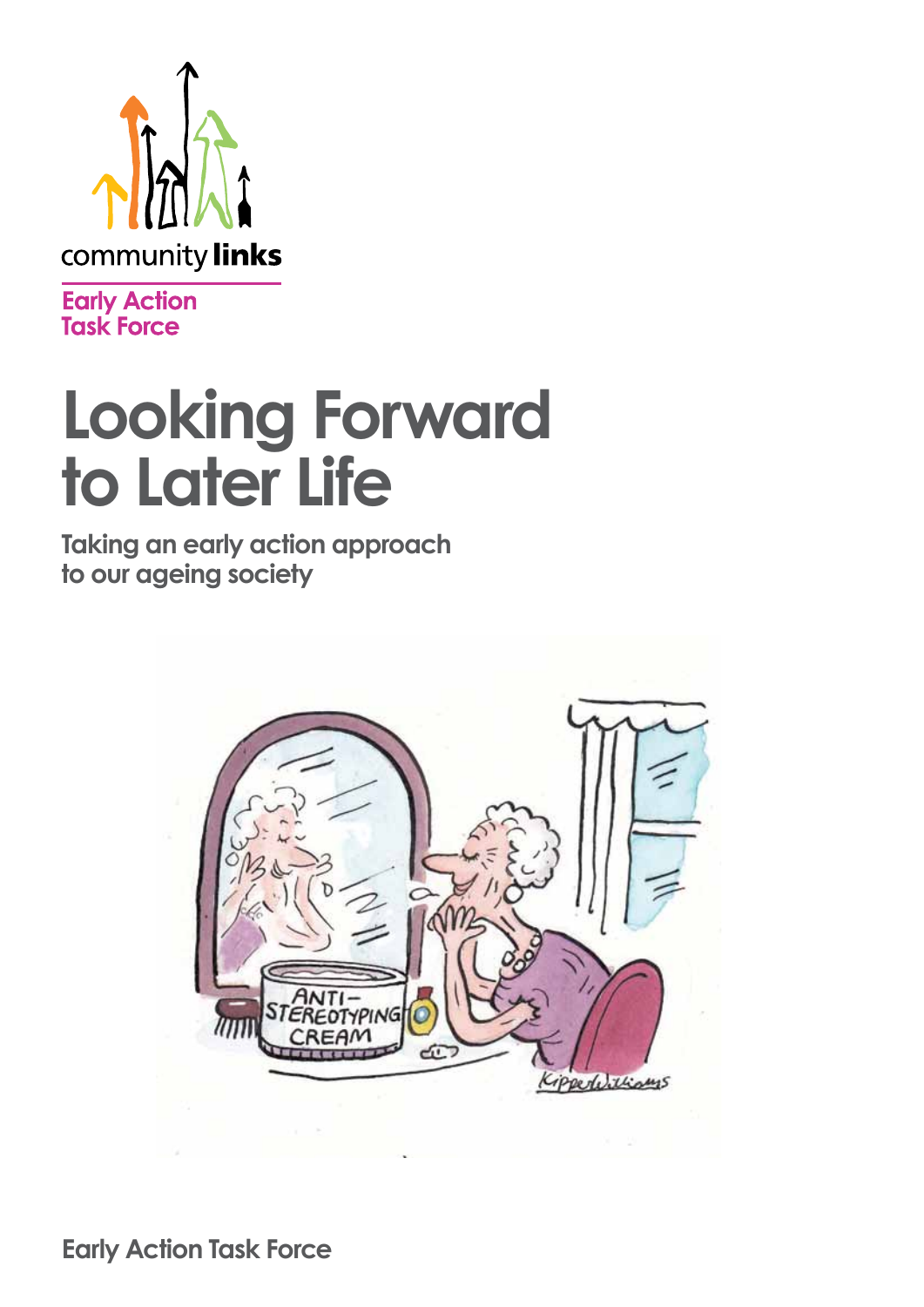#### **The Early Action Task Force**

**Task Force Members:**

The Early Action Task Force is a group of leaders from across the sectors committed to building a society that prevents problems from occurring rather than one that, as now, struggles with the consequences. The Task Force is led by Community Links

#### This paper was prepared on behalf of the Early Action Task Force by Will Horwitz

| David Robinson (Chair)             | Co-Founder, Community Links                                              |  |
|------------------------------------|--------------------------------------------------------------------------|--|
| <b>Geraldine Blake</b>             | <b>Chief Executive, Community Links</b>                                  |  |
| <b>Kim Bromley-Derry</b>           | CEO, London Borough of Newham                                            |  |
| <b>Haroon Chowdry</b>              | Evidence Analyst, Early Intervention Foundation                          |  |
| <b>Anna Coote</b>                  | Head of Social Policy, New Economics Foundation                          |  |
| Dan Corry                          | CEO, New Philanthropy Capital                                            |  |
| <b>Hilary Cottam</b>               | Principle Partner, Participle                                            |  |
| <b>Helen Donohoe</b>               | Director of Public Policy, Action for Children                           |  |
| <b>Sir Stuart Etherington</b>      | CEO, National Council for Voluntary Organisations                        |  |
| Lucy de Groot                      | <b>Chief Executive, Community Service Volunteers</b>                     |  |
| <b>Victoria Hornby</b>             | Director Grants, Royal Foundation of the<br>Duke & Duchess of Cambridge  |  |
| <b>David Hutchinson</b>            | CEO, Social Finance                                                      |  |
| Ben Jupp                           | Director, Social Finance                                                 |  |
| Dharmendra Kanani                  | England Director, Big Lottery Fund                                       |  |
| James Magowan                      | Director of Strategy, Tomorrow's People                                  |  |
| Tom McLaughlan                     | Director Government Relations, Accenture                                 |  |
| <b>Dan Paskins</b>                 | Head of Policy and Learning Big Lottery Foundation                       |  |
| Debbie Pippard                     | Head of Programmes, Barrow Cadbury Trust                                 |  |
| <b>Anne Power</b>                  | Professor of Social Policy, London School of Economics                   |  |
|                                    | and deputy director Centre for the Analysis of Social Exclusion          |  |
|                                    | Baroness Debbie Stedman-Scott House of Lords and CEO, Tomorrow's People  |  |
| <b>Dame Clare Tickell</b>          | Chief Executive, Hanover                                                 |  |
| <b>Kitty Ussher</b>                | Former CEO, Demos                                                        |  |
| <b>Yasmin Waljee OBE</b>           | International Pro Bono Manager, Hogan Lovells                            |  |
| <b>Nick Wright</b>                 | Managing Director Corporate Responsibility<br>and Community Affairs, UBS |  |
| <b>Advisors to the Task Force:</b> |                                                                          |  |

Caroline Slocock Director, Civil Exchange Will Horwitz **Will Horwitz** Policy and Media Coordinator, Community Links

For more information about the Early Action Task Force visit **www.community-links.org/earlyaction**

#### **Community Links**

Our purpose is to champion social change. We pioneer new ideas and new ways of working locally and share the learning nationally with practitioners and policy makers. As a result, we are recognised as national leaders in regeneration and social policy.

#### ISBN 978-0-9567126-8-4

© Community Links 2014 Registered Charity Number 1018517

community links

All rights reserved. No part of this publication may be reproduced, stored in a retrieval system or transmitted in any form, or by any means (electronic, mechanical or otherwise) without the advance consent, in writing, of both the copyright owner and the publisher. However, brief passages may be reproduced for non-commercial or training purposes provided the source is acknowledged and the publisher is informed.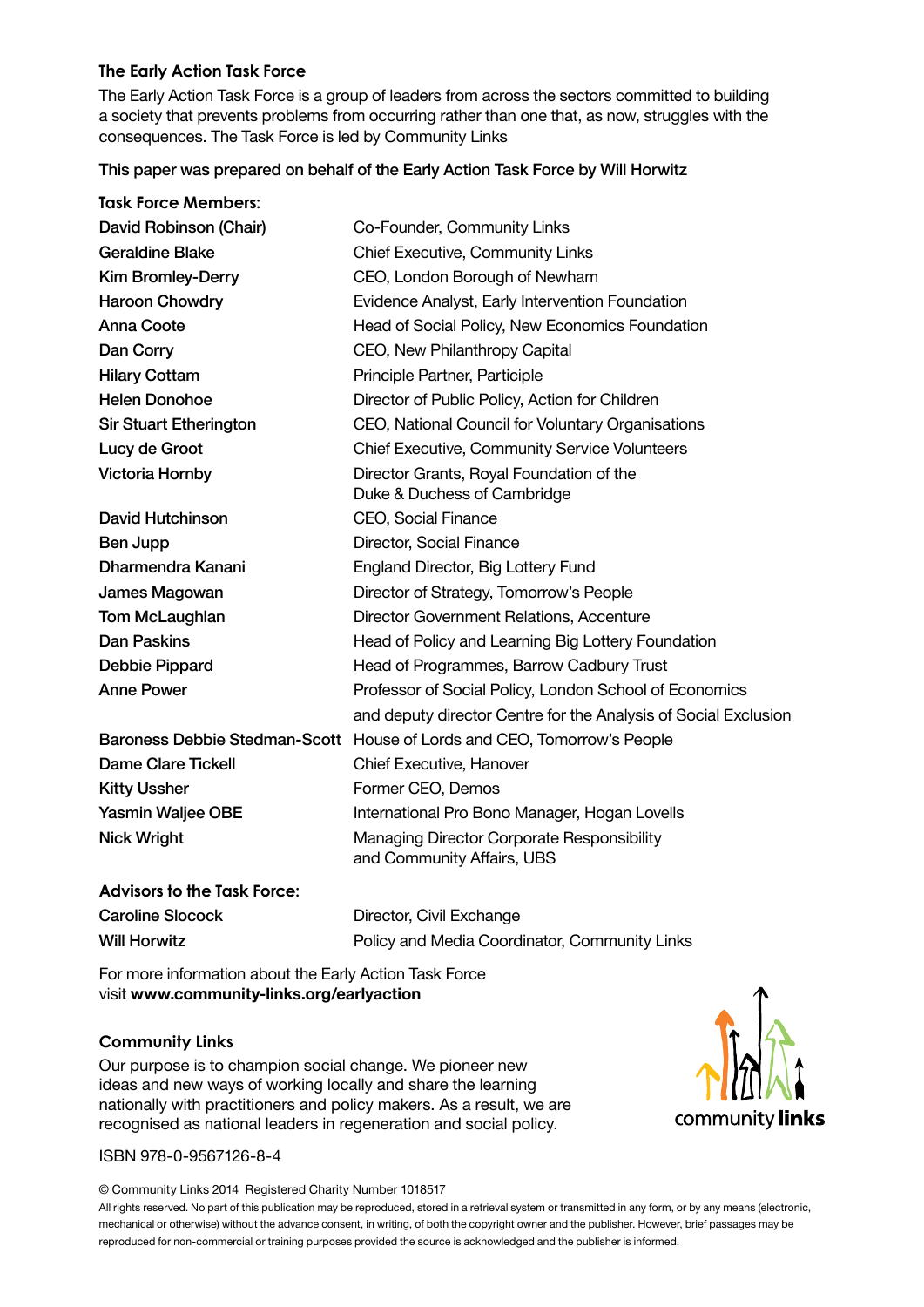### **Acknowledgements**

This paper was prepared on behalf of the Early Action Task Force by Will Horwitz.

I would like to thank the many people who generously read and commented on various drafts of this report. Their input was extremely valuable but they bear no responsibility for what follows, all errors are mine. They included: Anna Coote, Dave Martin, Kate Jopling, Tom Schuller, David Sinclaire, Andy Kaye, Paul Cann, Andrew Hudson, Margaret Bolton, Lynne Walleans, Guy Robertson, Caroline Slocock, and particularly Task Force chair David Robinson.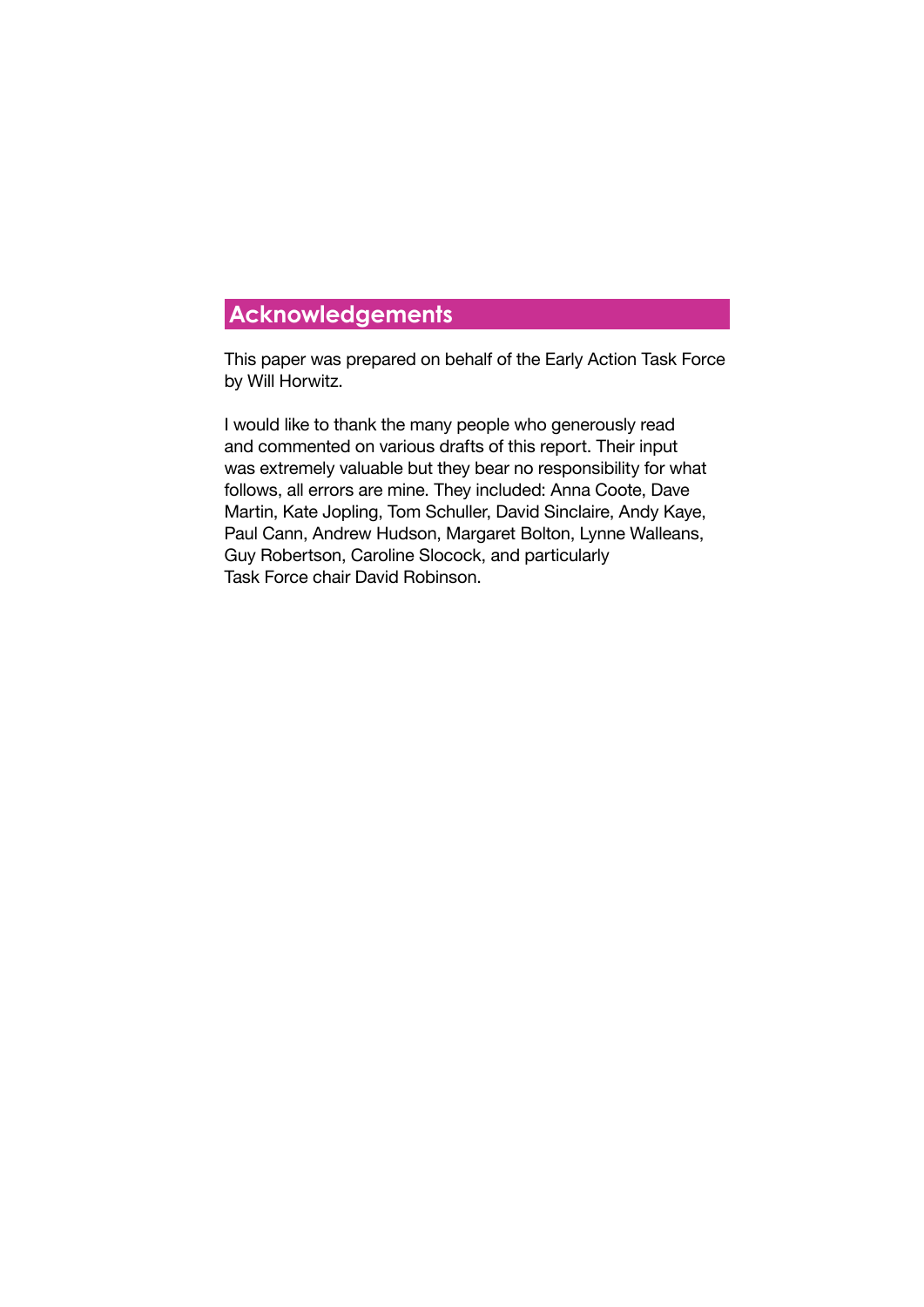### **Contents**

| <b>Summary</b>                                                     | 5  |
|--------------------------------------------------------------------|----|
| Introduction: are you ready?                                       | 9  |
| A good later life                                                  | 11 |
| 1. Re-write birthday cards                                         | 13 |
| 2. Abolish age-related benefits                                    | 15 |
| 3. Bind a rising state pension age<br>to falling health inequality | 20 |
| 4. Abolish "retirement"                                            | 23 |
| 5. End the befriending movement:                                   | 29 |
| 6. Ban door knobs:                                                 | 33 |
| 7. Transform the care system                                       | 37 |
| 8. Teach coping strategies                                         | 41 |
| 9. A new institution – A Ready Institute                           | 43 |
| <b>Implications for government</b>                                 | 46 |
| <b>Summary of our ideas</b>                                        | 47 |
| <b>Bibliography</b>                                                | 48 |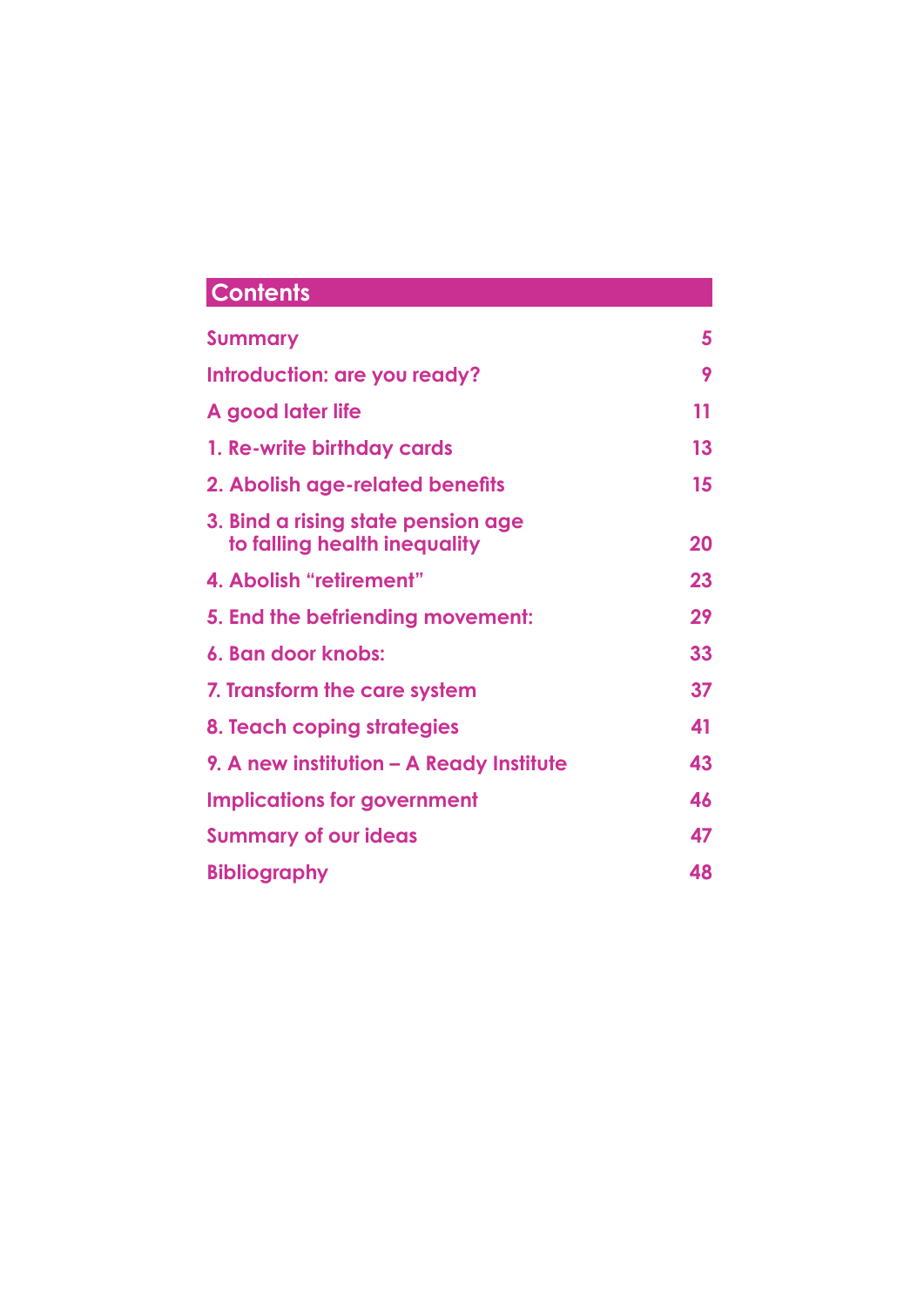### **Summary**

Unprecedented increases in life expectancy over the last century have not been matched with a clear understanding, across society, of what we expect from our newfound older age.

Government's approach is piecemeal and uncoordinated, driven by only the clearest looming liabilities (for example on pensions) or in response to crises (such as in social care). By reacting once problems have developed and badly managing crisis situations governments can incur great cost for little impact.

If, instead, public services, businesses, civil society and all of us as individuals were *ready,*  both to take advantage of the opportunities and to successfully navigate the challenges of later life, we would experience a triple dividend – increased wellbeing, reduced costs, and increased contribution. This requires a new vision for later life. We propose some ideas that help illustrate what it might look like.

### **Its aim: wellbeing**

Current policies target an incoherent mix of individual priorities - mortality, or income, or physical heath - while ignoring or detracting from others. Instead an overarching strategy should set one clear goal; increasing wellbeing:

- $\bullet$  Feeling in control, happy, secure, at home, valued by others and that life has a purpose.
- **•** Having sufficient income not to be excluded from society.
- $\bullet$  Staying healthy, mentally and physically, or living as well as possible with health conditions
- Being connected to others via a range of personal relationships, interactions and meaningful participation.

Despite attitudes to the contrary it is not inevitable that the contributors to wellbeing social connectedness, contribution, a decent income, secure housing, mobility, the absence of discrimination – will decline as we age.

### **"By reacting once problems have developed governments can incur great cost for little impact"**

### **We suggest nine ideas to illustrate a new vision for later life.**



**1. Re-write birthday cards:** Tackling society's pervasively negative attitudes to ageing – exhibited in, amongst much else, birthday cards

which routinely mock the process of getting older - is a precursor to all the other changes described in this report. People with a negative attitude to their own ageing die 7.5 years younger than those who look on it more positively. And if poor health, increased loneliness, reduced mobility, or lower income continue to be seen as an inevitable consequence of getting older, by society and by ourselves as we age, then they will remain so.



#### **2. Abolish age-related benefits:**

In middle or later life, chronological age is no longer a reliable guide to vulnerability or policy. Age-related

criteria - for example in the allocation of benefits like the winter fuel allowance, free TV licences and bus passes - reinforce stereotypes about old age and misallocate resources. Instead we should focus on the major transitions at which some are ready to seize opportunity, deal with setbacks and thrive, while others struggle. Traditionally these transitions include retirement, bereavement, the onset of ill health and the loss of mobility, becoming a grandparent, and taking on caring responsibilities. It is our readiness in advance, not access to services provided afterwards, that have the most significant impact on how successfully we navigate transitions.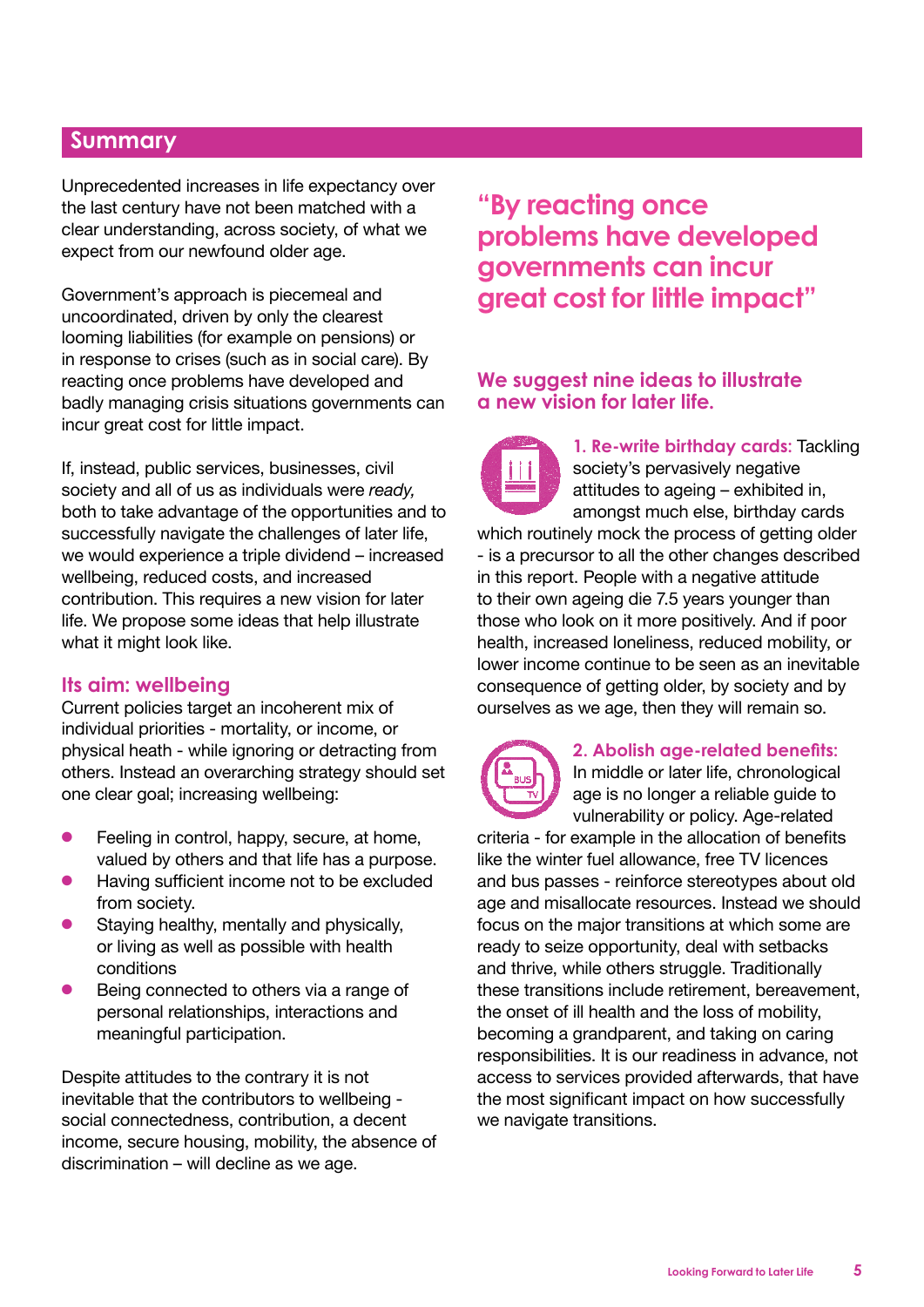**"Many health conditions are preventable, particularly through intervention in middle age"**



**3. Bind a rising state pension age to falling health inequality:** Poor health in later life disproportionately affects poorer people, is exceedingly costly both in wellbeing and to the

public purse. Many of these health conditions are preventable, particularly through intervention in middle age. But without the incentives in place, spending and effort to tackle health inequalities and delay the onset of health problems is pitifully low. One way to dramatically strengthen these incentives would be to legislate so that the state pension age can only rise if the gap in life expectancy between richest and poorest is shrinking. This would make state pension rises fairer, but also provide an extremely strong incentive for government to invest in tackling health inequality, since the sustainability of the state pension would be riding on it.

**4. Abolish 'retirement':** The opportunities in



later life - to work, to contribute, to learn, to spend time with friends and family, to enjoy leisure time, just as throughout life - are not at all well

captured by the concept of 'retirement', which is negative and reductive, signifying little more than a withdrawal from the labour market. We should think of this stage of life as our 'choice years' and aim to build a portfolio of activities including paid work, unpaid contribution, learning and leisure. A National Later Life Service could help us prepare, a restructured labour market would allow for gradually reducing hours and changing roles so most of us continue working past the state pension age, there would be new support for learning, and new institutions – such as Ready Institutes (see below) which would transform opportunities for participation.



**5. End the befriending movement:** The befriending movement ameliorates the worst effects of loneliness but does little to prevent

it in the first place. Social relationships with friends and family are vital to wellbeing; in their absence loneliness is more detrimental to health than smoking. A concerted drive to prioritise relationships through the design of public services, support for civil society, and reform of the structural barriers to social participation – income, transport, planning, technology – should aim to abolish severe loneliness within ten years, leaving no role for befriending schemes.

**6. Ban door knobs:** Door knobs are significantly more difficult to use than levers, particularly for people with arthritis. It is just a minor example

of the myriad of ways in which society could be better designed for older people. Others include public toilets, seats in shops, bus timetables, planning, housing and city design. Initiatives like age-friendly cities and dementia-friendly communities begin to address these systematic flaws. Unlike the disability movement's ongoing but incrementally successful fight for access, the approach of older people and their advocates so far has been one of mild persuasion rather than angry demanding of rights. Will this change?

> **7. Transform the care system:**  Care should provide the emotional and practical support needed

to live an active life but in public provision it is an increasingly-stretched crisis response service, often doing little to promote wellbeing. This perpetuates the idea that older age is about dependency and decline not active participation and contribution. The system should better incorporate families and communities without taking advantage of them, be reoriented towards prevention, and take account of universal structures and services - transport, neighbourhood planning, shops, housing - which are just as important as the one-on-one or group support most associated with social care.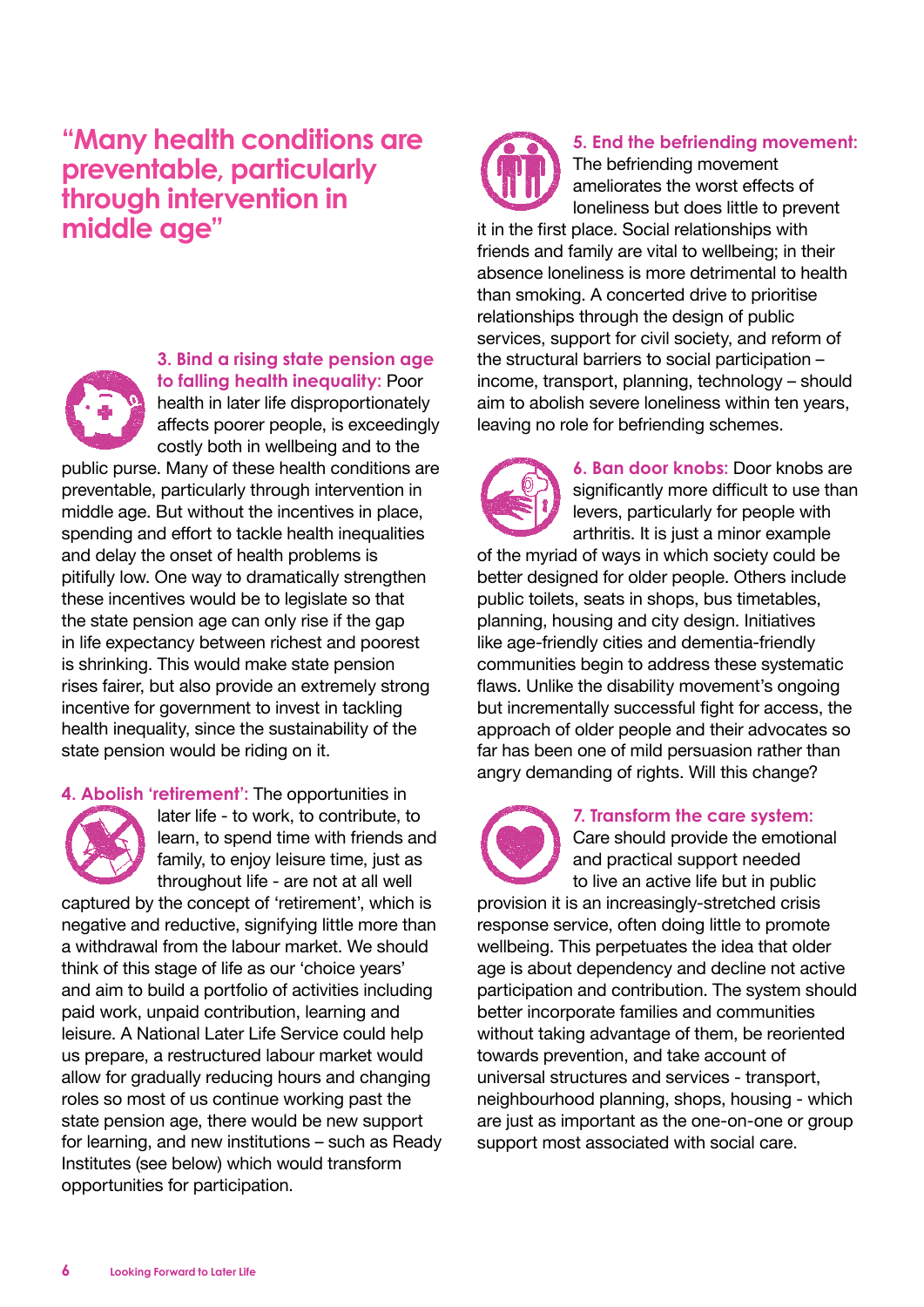**"There are no major public institutions dedicated to providing early support and investment in later life, only health and social care which deal in crises"**



**8. Teach later life skills:** Older people navigating difficult transitions – bereavement or the onset of ill health for example – are particularly

susceptible to mental health problems, with substantial knock-on costs. There are three components to the mental resilience necessary to successfully navigate transition and the first two – wellbeing, and social connection –are core to this report. The third – psychological coping strategies – is also vital. These skills should be made available to everyone approaching later life.



#### **9. Introduce Ready Institutes:**

There are no major public institutions dedicated to providing early support and investment in later

life, only health and social care which deal in crises. Drawing on the lessons of the previous government's aborted 'Sure Start for Later Life' and subsequent schemes, we propose a national network of Ready Institutes in every area. Each would act as a central coordinating resource – working directly with older people to link them with existing services, and driving the adoption of age-friendly processes throughout local employers, charities, shops, clubs, churches and societies. Coordinated locally, they would drive or support many of the other ideas proposed in the report.

### **To achieve this, government will have to be:**

**1. Longer term:** Living longer, healthier, happier lives in later life requires a healthier, happier middle age and a series of successful transitions. Only with a rigorous focus on the impact of today's decisions on the next decade or the one after will we prioritise policies that ensure we are ready. It is not enough for our public institutions, led by government, to be capable of looking longer term - they do this occasionally in any case. They must be *forced* to look longer term in every decision, through the underlying mechanisms of government particularly the spending rules. The Early Action Task Force has proposed a series of ideas including ten year tests for every spending decision.

**2. Better integrated:** A focus on the longer term is not enough if money spent by one department will lead to savings in another, or while costcutting in one will just pile pressure on another. Some form of integration of health and social care spending looks likely in the medium term, to better align incentives which clearly distort delivery of sensible policy. But the issues covered above go far wider than health and care, to cover employment, social connection, discrimination, transport, and far more. The occasional integration of one department or funding stream with another does not seem sufficient to ensure a more coherent approach to prioritising vital objectives across the public sector. This leads to the third conclusion: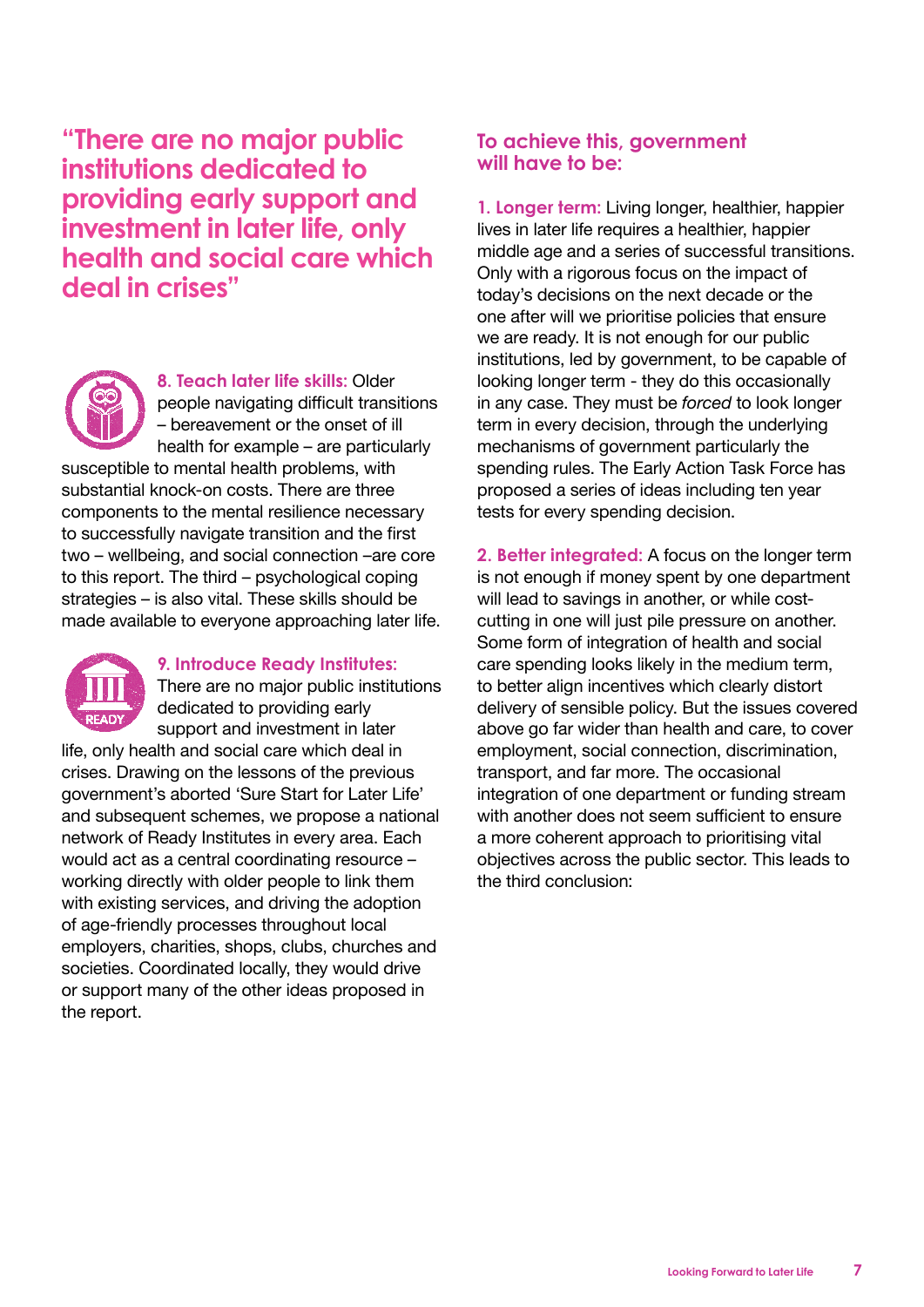**3. More local:** All the issues covered above - mental and physical health, care, social connection, discrimination, employment - are deeply intertwined. Poor diet in middle age could lead to physical health problems which, soon after retirement and in the absence of good social care support, stop someone leaving the house. The subsequent isolation in turns causes deterioration in mental health, which results in further physical health problems and an onward, downward spiral. These issues are currently tackled piecemeal by various branches of government which tend to see each other as rivals rather than collaborators for the common good. Much of the fine detail of these stories is determinedly local though - the route of the local bus service, the planning of new housing, support for social clubs or public space.

This incongruence will only be resolved by devolving decision making downwards, so services and support operating in an area are joined not only to each other but to the wider structures of a place - its businesses and civil society, it's planning and housing, its community leaders, children, parents, semi-retirees: all its citizens including those most senior. This paper is not an argument for localism but it does seem one of the inevitable consequences of a forward looking, all-encompassing vision for later life.

**4. More positive and more ambitious:** While government fixates on our health and care needs and our pension liabilities the rest of us hope for something more from later life. We don't just want healthcare and acute social care delivered more efficiently and pensions paid later – we want to seize the opportunities later life offers, and successfully navigate its challenges; new aims, new institutions, new structures, new attitudes to age, and a new ambition. Government's first job is to lead the debate; to launch a new conversation.

### **Where else?**

There is a wealth of relevant literature - a vision for later life needs to be assembled, not crafted from scratch - but two documents will be particularly important

**1.** The House of Lords' (2013) authoritative report into public services and population aging, with its comprehensive set of recommendations oriented around the future sustainability of public services.

**2.** The forthcoming NICE guidance "Disability, dementia and frailty in later life – mid-life approaches to prevention" due in 2015.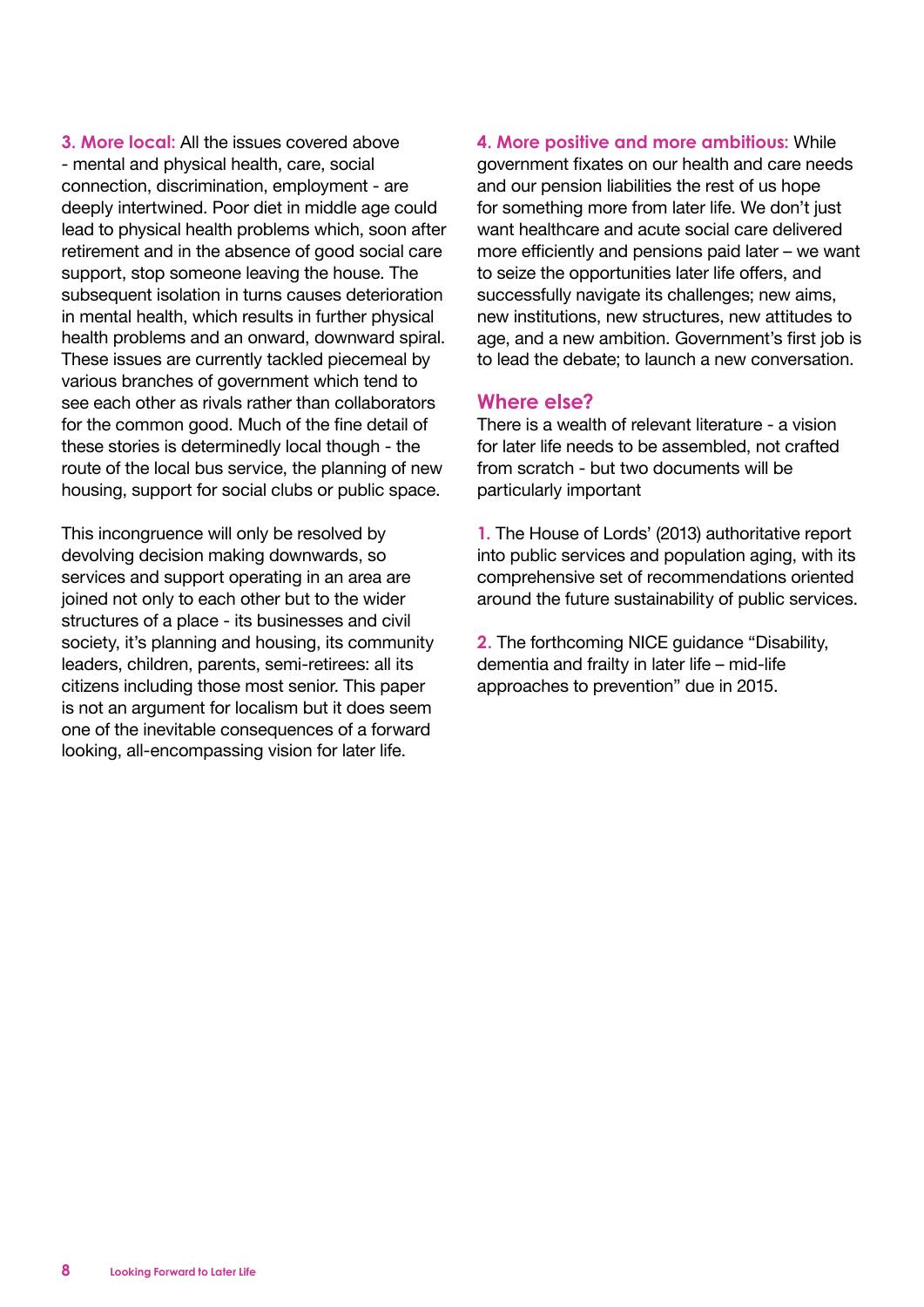### **Introduction: Are you ready?**

This paper asks if we're ready for later life. By 2025 almost one in every four people in the UK will be aged over 65; 13.5 million people up from 10.8 million today (derived from ONS, 2011). As individuals we wholeheartedly welcome our longer lives; yet in aggregate we worry. We describe ourselves as a 'pressure' a 'burden' or even a 'time bomb' that will bankrupt public services and force a dwindling working-age population to work longer and harder to keep their predecessors propped up in nursing homes.

"Are you ready?" is the name of the US government's disaster-preparedness website, where being ready for a hurricane promises little more than desperate survival through the storm. Surviving setbacks and emerging stronger is sometimes called resilience and towards the ends of our lives it is surely vital, as the challenges we face throughout life - how to cope with bereavement, ill-health, unemployment or lack of money - can assume greater significance and new ones emerge; reduced dexterity, the need to rely on others for the basic tasks of living by which we've previously defined our independence.

But "Are you ready?" is also the question US officials in pioneering cities like San Antonio ask of five year olds soon to start school. Not because school is disastrous but because it is full of opportunities: "are you ready to learn to read, to count, to progress and thrive and then, aged 11 will you be ready to move to secondary school and succeed there too?"

Throughout childhood public services help us get ready; at primary school, then secondary, then perhaps college or university. But by our middle and older ages they and much of society have retreated, lurking and only likely to intervene in a crisis; when the Local Authority decides we are in 'critical' need of social care, or the 999 call summons an ambulance. These services are necessary in the last resort of course but they are also expensive, traumatic, and much later than they need be.

### **"By 2025 almost one in every four people in the UK will be aged over 65"**

To be ready to seize opportunity and to thrive is a more ambitious and more transformative aim than simply to be ready to fight-off disaster. It challenges many of our deeply-held assumptions about later life; it recognises and unleashes our potential, our time, our skills and experience.

### **Early action**

The Early Action Task Force has argued that in every policy area acute, last-resort services persist in part because government and public services are unable to look ahead, to invest now in early action which could forestall later problems and their attendant costs. In its two reports, 'The Triple Dividend' and 'The Deciding Time', it argues that 'readiness' should be the organising principle around which we reorient public services and society, and it asks why common sense preventing problems before they arise rather than waiting and paying the price - has not become common practice

'The Deciding Time' suggests there are five barriers to early action, including the short-term thinking deeply embedded in public spending rules which prevents investment now to forestall later problems, and fragmented public service delivery mechanisms which prevent investment in one area to save money down the line in another.

This paper follows on from these two reports, applying an early action lens to the experience of ageing. It asks what a bold, ambitious government could do to revolutionise the experience of aging in future decades. By looking ten, twenty or thirty years ahead and prioritising early action how could we turn our ageing society into an opportunity?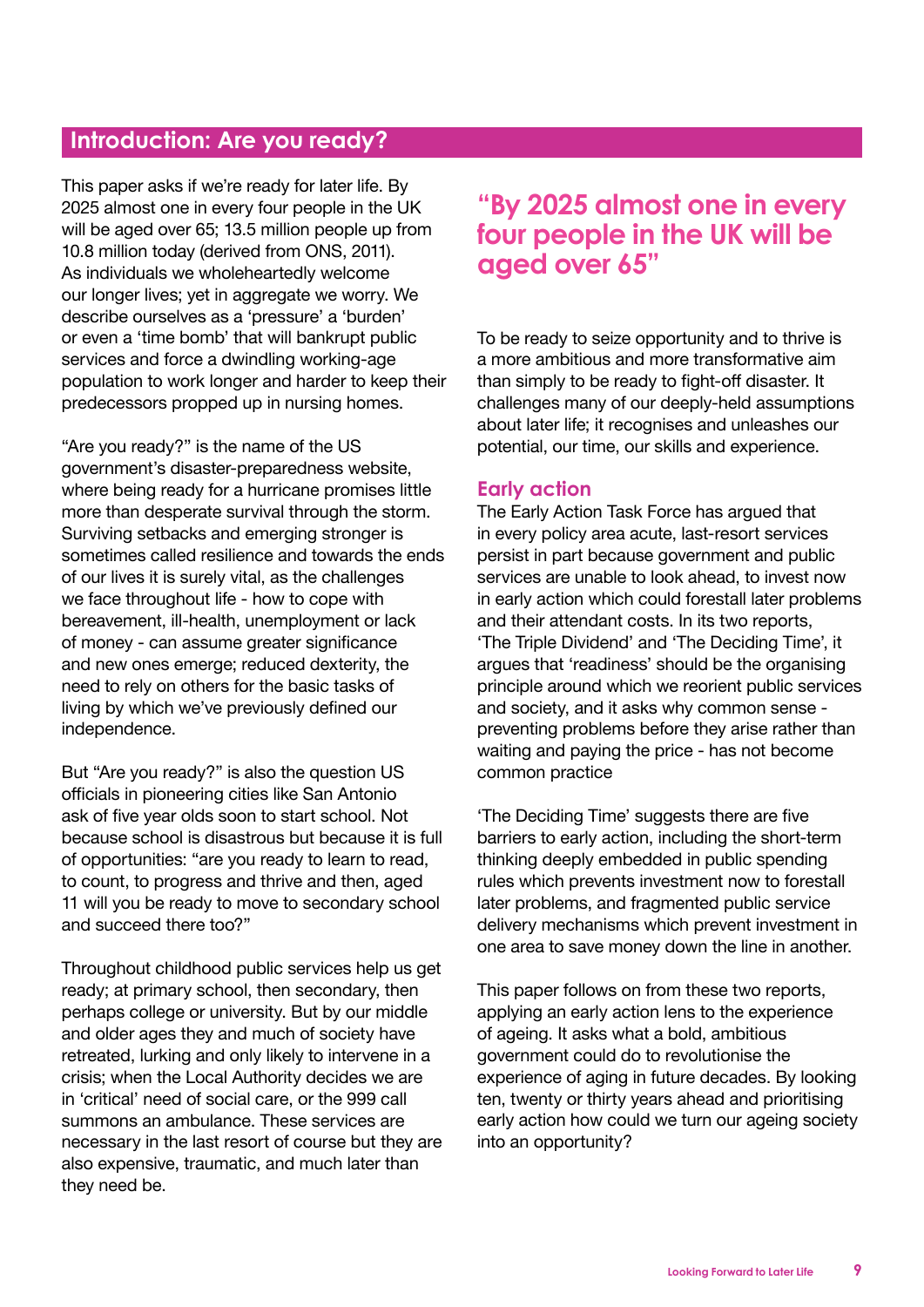### **A vision for later life**

In March 2013 The House of Lords' Committee on Public Service and Demographic Change, chaired by Lord Filkin, published a comprehensive and highly-regarded report; 'Ready for Aging?' It mined the policy areas most crucial to later life and made wide-ranging recommendations, some of which we include in this paper. At its heart was a criticism of government's lack of strategic thinking or vision for later life. It said:

*"The Cabinet has not assessed the implications of an ageing society holistically, and has left it to Departments who have looked, in varying degrees, at the implications for their own policies and costs. The government have not looked at ageing from the point of view of the public nor considered how policies may need to change to equip people better to address longer lives."*

Three months after the report was published Lord Filkin bemoaned government's refusal to produce both a vision for our aging society and *"some sort of outline of how...we should go about making that vision a reality."* (Lord Filkin, 2013).

Government's approach to our aging society piecemeal, uncoordinated, driven by only the most pressing, looming liabilities (for example on pensions) or in response to crises (like social care) mirrors to some extent our own attitudes as citizens. Only half of 50 - 59 year olds said they had ambitions for later life (Age UK, 2013).

It is not just public services that must be ready for later life, but individuals, society and all its institutions. As a government but even more importantly as a society we must start to develop a positive, shared vision for later life and learn how to be ready for it. Government can set up the conversation but we must all take part. This paper is the Task Force's contribution to that vision.

#### **The report**

The next section looks at the underlying aim of this vision: a good later life. The subsequent nine chapters cover various ways in which society will have to change to bring about this vision of a good later life, before the final chapter draws out some implications for government.

It presents ideas rather than firm recommendations, intended to provoke discussion. The themes represented in each chapter are each worthy of at least a report on their own, and indeed have been covered in far more depth elsewhere.

We hope that bringing them together like this will help show how a sufficiently bold, ambitious plan for later life could transform society in a way that a narrow focus on particular policy areas will never achieve.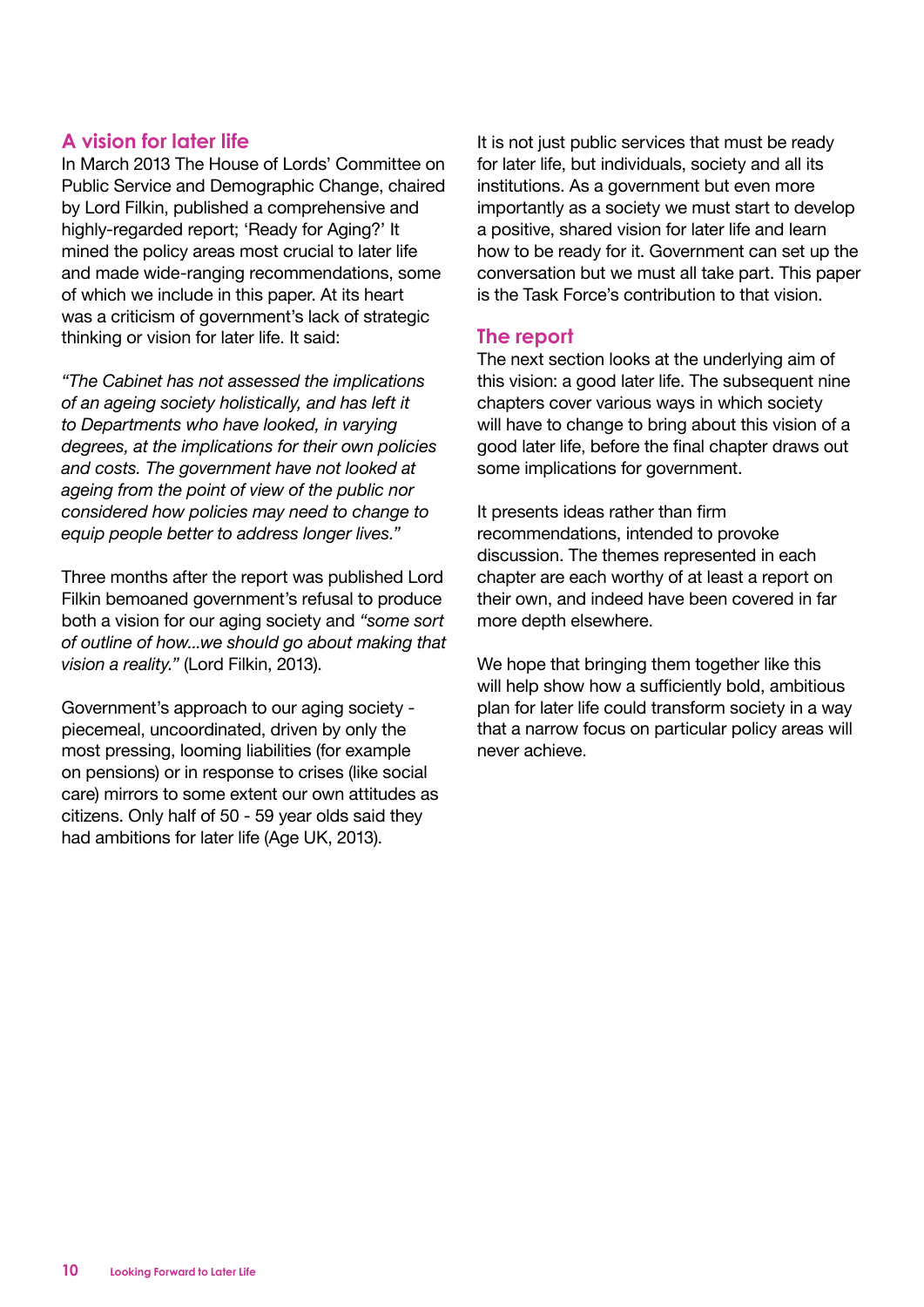### **A good later life**

There are some things no government, however visionary, will be able to completely eliminate from older age; bereavement, illness, declining dexterity. We can probably agree on what we want to avoid - loneliness, poverty, anxiety, unnecessary suffering. But a good life is not defined against the countless things that didn't happen but by the things we strive for; the opportunity to contribute, to love and be loved, to care and be cared for, to be in good health mentally and physically - for as long as possible, to enjoy our home and have the freedom to experience the world outside it and the money to treat ourselves and others every once in a while.

The previous government's Social Exclusion Unit (2006) led a large piece of work on social exclusion amongst older people. They measured social exclusion along seven dimensions:

- $\bullet$  social relationships (contact with family and friends);
- $\bullet$  cultural activities (such as going to the cinema or theatre);
- $\bullet$  civic activities (such as being a member of a local interest group, undertaking volunteering or voting);
- $\bullet$  access to basic services (such as health services and shops);
- **•** neighbourhood exclusion (feeling safe in your local area);
- $\bullet$  financial products (such as a bank account, or long term savings); and
- material consumption (such as being able to afford household utilities and an annual holiday).

Many of these are explored in the following chapters. They found that 80% of people aged over 50 were not excluded on any of these dimensions; 13% were excluded on two of the dimensions and 7% were excluded on three or more.

### **"a good life is not defined against the countless things that didn't happen but by the things we strive for"**

Combating social exclusion is clearly important but we can aim higher - not just ensuring that noone is excluded, but that we are all ready to thrive. Drawing on the work of Nesta (Khan, 2013), the WHO (2002), IPPR (2009), Katz et al (2011) and the Royal Voluntary Service (Hoban et al, 2013) we suggest the following ingredients are vital to a good later life:

- Feeling in control, happy, secure, at home, valued by others and that life has a purpose.
- l Having sufficient income not to be excluded from society.
- Staving healthy, mentally and physically, or living as well as possible with health conditions
- Being connected to others via a range of personal relationships, interactions and meaningful participation.

### **No inevitable decline**

People generally associate old age with decline (see chapter two, below) but this is only true if society believes and allows it to be so. It is worth, perhaps, separating out health from other factors that influence wellbeing.

The genetic effects of aging do take their toll eventually and so there is a certain inevitability about a decline in health in our last years. However, we are a long way from reaching the point at which no more can be done to prolong healthy life. To date, increases in life expectancy have been accompanied by increases in the proportion of our lives we spend with disability or health problems, which can have a strong negative impact on wellbeing.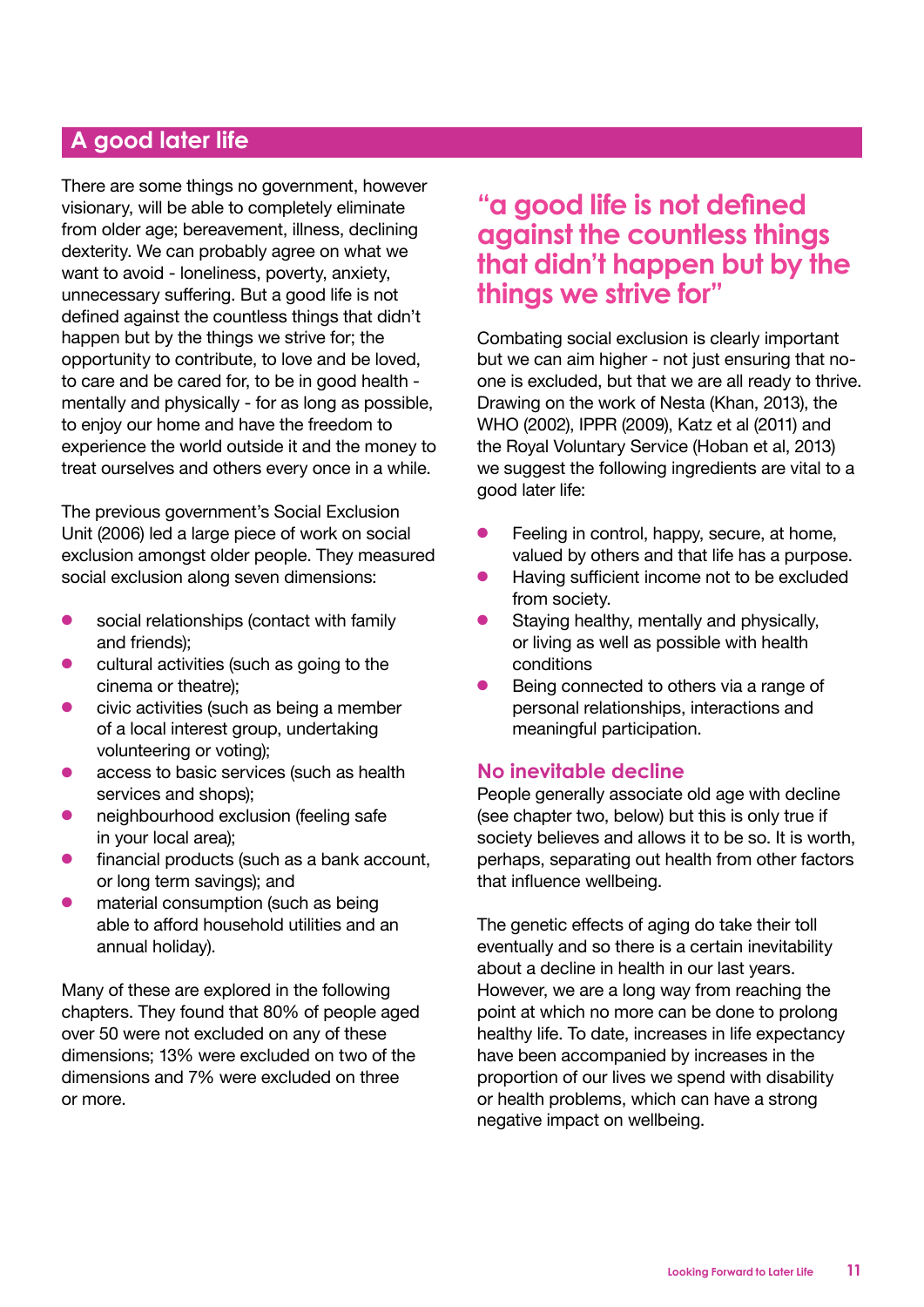The 'compression of morbidity' hypothesis (Fries et al, 2011) argues that by delaying the onset of infirmity in old age the lifetime burden of disease can be 'compressed' into a shorter time before death. There is increasing evidence that this is possible, with profound implications for the debate about our health as we age. 'Healthy aging' - extending the time during which we are free from disability - should therefore sit alongside reducing mortality as a key priority of health policy for later life.

On the other hand, despite what many think and in contrast to the assumptions embedded in many institutions, there is no inevitability about the decline of other contributors to wellbeing: social connectedness, contribution, a decent income, secure housing, mobility, the absence of discrimination. These should all be in place for everyone throughout later life. Any notion of a 'managed decline' must be replaced by a far more ambitious agenda to enhance and maintain wellbeing throughout life.

**"Any notion of a 'managed decline' must be replaced by a far more ambitious agenda to enhance and maintain wellbeing throughout life"**

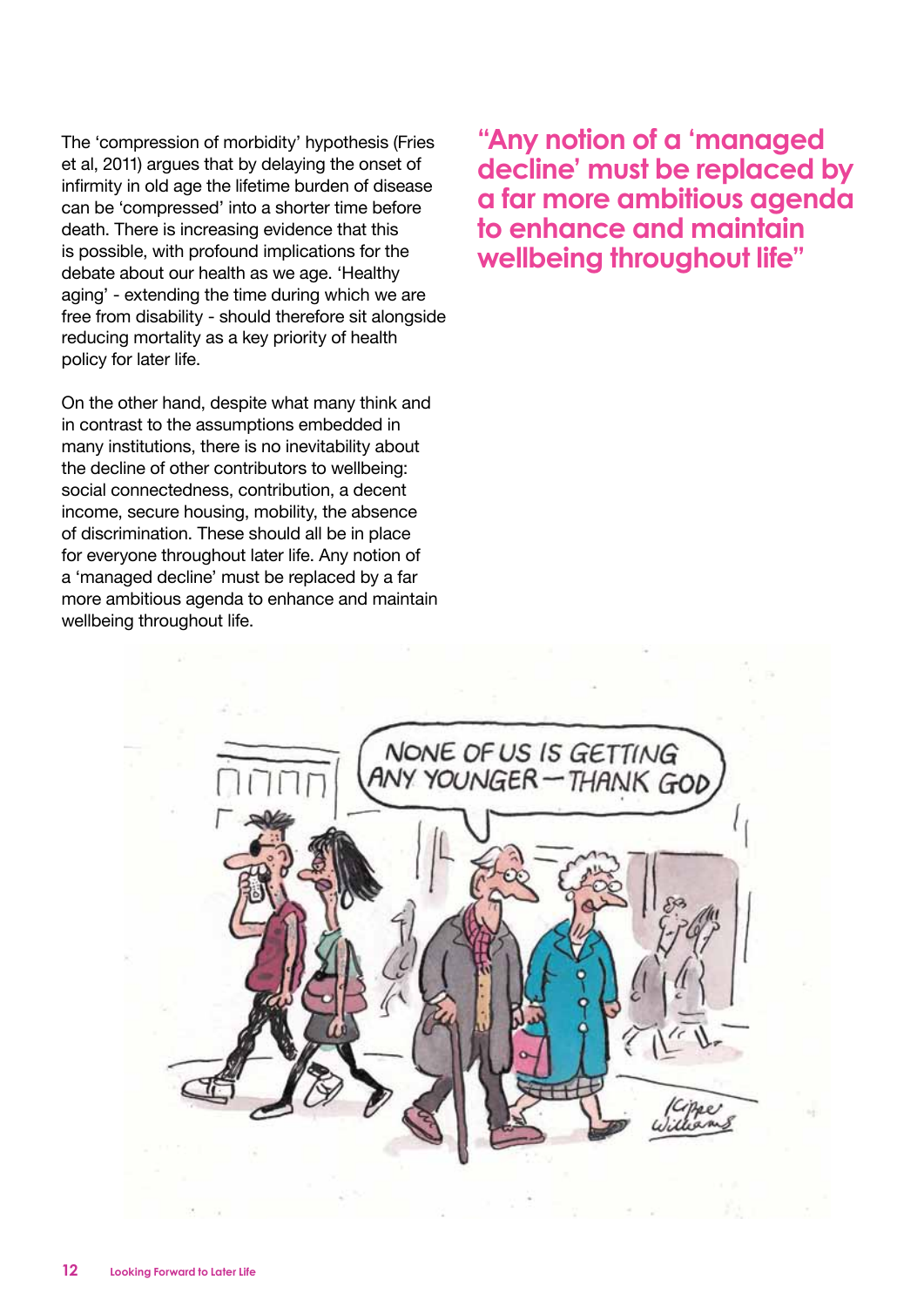### **1.Re-write birthday cards**



**Promote positive attitudes to ageing**

### **Summary**

Tackling pervasively negative attitudes to ageing – apparent in, amongst much else, birthday cards which routinely mock the process of getting older - is a precursor to all the other changes described in this report. People with a negative attitude to their own ageing die 7.5 years younger than those who look on it more positively. If poor health, increased loneliness, reduced mobility, or lower incomes are accepted as an inevitable consequence of getting older, by society and even by ourselves as we age, then they will remain so.

### **Ageism in practice**

To see society's attitude to age clearly laid out you need travel no further than your local newsagent, where a long line of birthday cards will jokingly but unrelentingly portray ageing as negative; best to pretend it's not happening at all. Nearby will be a row of papers and magazines fixated on youth - on youthful beauty, youthful pursuits and youthful interests.

In an excellent diatribe on pervasive ageism, Brian Appleyard (2009) draws attention to the overwhelmingly negative attitudes towards old age in everything from adverts that promise to "fight the signs of ageing" to tabloid stories that venerate youthful beauty even in the old, to public policy professionals fretting over our 'ageing population': "Like the cosmetics ads and the tabloid stories, the reporters of the "demographic time bomb" seem consumed by the conviction that oldness is always and everywhere a bad thing."

In a focus group conducted by the RSA (Lindley & Broome, 2013), participants aged 21 - 32 were asked about their perceptions of 'old age'. Responses included 'old fogey, wizened, inactive, wrinkles, lonely, pills, biscuits, and bingo.'

Presented with a photograph of an elderly couple kissing in bed, the reaction of one woman in her twenties was "I'm sorry but that's just wrong. I don't want to see that. Nobody wants to see that."

Even so-called 'transitioners' aged 51 - 70 mentioned 'dodderies, fragility, neediness, crotchety, and fear', although they also cited 'continuity' and 'national treasures' on the more positive side.

### **"People with a negative attitude to their own ageing die 7.5 years younger than those who look on it more positively"**

Attitudes are complex, and while simultaneously fetishising youth in our consumption habits and hating the concept of ageing, we tend to have a more positive view of individual older people, who are seen as more competent, more friendly and as having higher moral standards than people in their twenties (Sweiry & Willitts, 2012). Young people support spending on pensioners above spending on welfare for working-age adults.

Yet the two public policy narratives closely associated with older age are negative; the 'burden' imposed by older people as they become more dependent on public services, and the 'greed' associated with the baby boomer generation at or approaching retirement age who have lived the good life and left their grandchildren to pay for it and their care costs (Bazalgette et al, 2011).

### **Attitudes matter**

There is clear evidence that ageism affects health and wellbeing directly. One particularly striking study found that people with a positive attitude to their own ageing lived on average 7.5 years longer than those with less positive self-perceptions of ageing (Levy et al, 2002). Another study conducted over 23 years found a difference of five years (Lakra et al, 2012).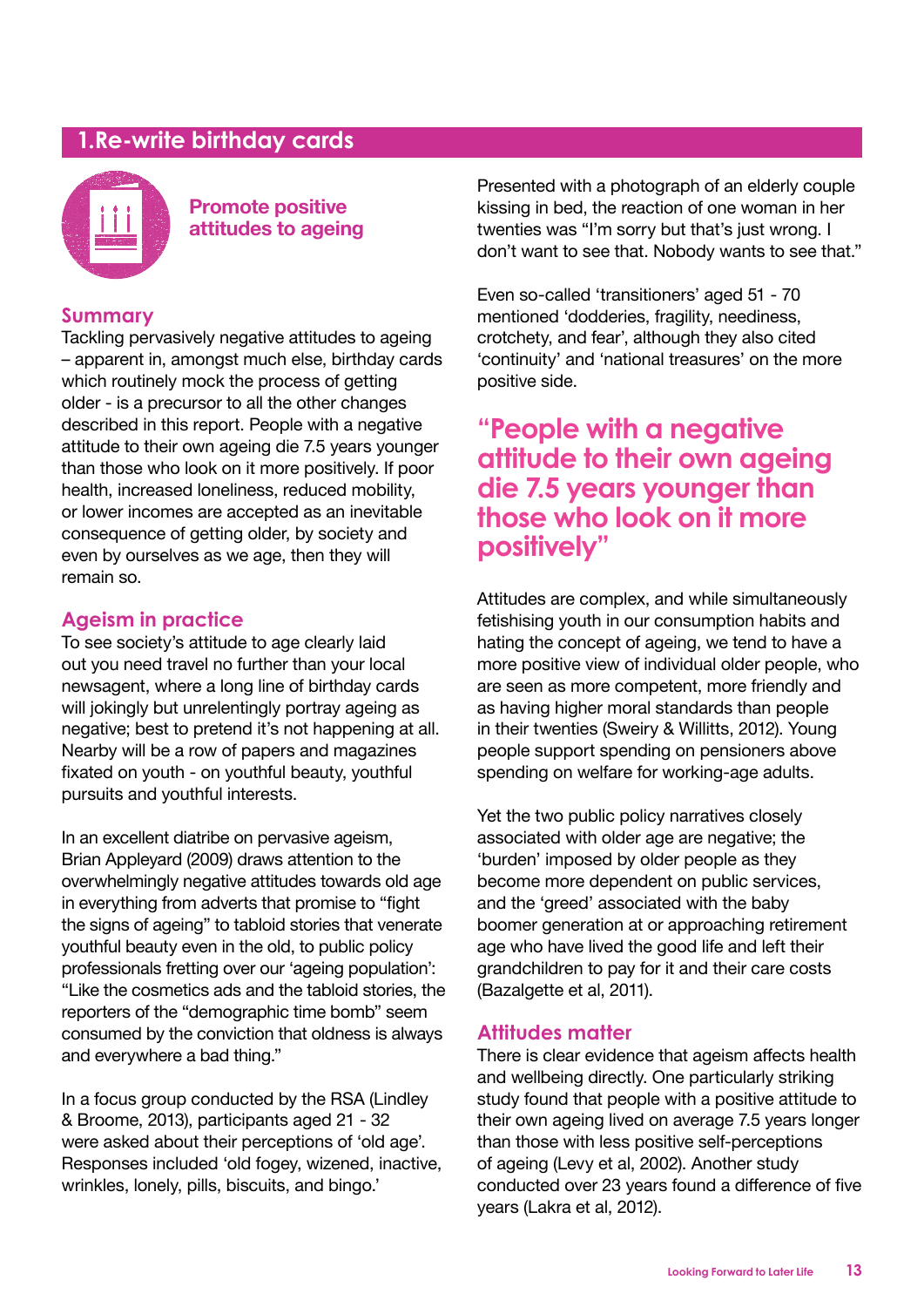#### **A symptom: birthday cards**

'Humorous' birthday card messages with a sinister undertone: getting older is synonymous with decline:

"Don't worry about getting older, just roll with the 'paunches.'"

"You know you are getting older when it takes twice as long to look half as good." "Your secrets are safe with your friends because they can't remember them either." "You know you are getting older when your back goes out more than you do."

'Overaccomodation' is the term used to describe speakers who are overly polite, overly simplified, slower and louder when addressing older people, caused by the stereotype that older people are likely to have hearing problems, declining intellect or cognitive problems. It can also manifest in the downplaying of serious thoughts or concerns of older people. There is evidence that it is a selffulfilling prophecy; older people who are regularly spoken to in this way develop the characteristics that are assumed to be associated with old age (Lindley & Broome, 2013).

And these negative attitudes can be reflected in the provision of services and access to opportunity. Employers are often wary of employing older workers because of a perceived lack of skill. Mortality rates for people with cancer are improving fast for people aged under 75, dropping much more slowly for people aged 74 - 85 and actually getting worse for those aged over 85 (Macmillan, 2012), while for common mental health problems people over 75 are much less likely to have access to talking therapies and six times more likely to be on tranquilisers compared to people between 16 and 34 (Age UK, 2013b). The Mental Health Foundation (2009) have shown how people aged over 65 tend to receive lower cost mental health support packages than younger people, and at 65 people are often passed from adult mental health services to older people's services set up to deal with dementia but not depression (Age Cymru, 2013).

Meanwhile, conditions which predominantly affect older people, like sight loss or dementia, receive significantly less research and support funding than illnesses which can strike earlier in life. As we age we often treat problems like sight loss as inevitable rather than preventable (Rotheroe et al, 2013).

And as we discuss below, older people are systematically excluded from many aspects of society not consciously but because we unwittingly design space and services for the young and middle aged, while assuming wrongly that old age itself is the main barrier to participation in later life. If poor health, increased loneliness, reduced mobility, or lower incomes are accepted as an inevitable consequence of getting older, by society and even by ourselves as we age, then they will remain so.

Previous generations of older people have not challenged the underlying problematisation of old age in the same way as - for example disability activists have successfully challenged the systematic exclusion of disabled people. This lack of challenge is, in itself, a sign of the power and pervasiveness of ageist attitudes but should begin to change, not least because the baby boomer generation currently entering later life have demanded new rights and freedoms throughout their lives and show no signs of stopping now.

Shifting attitudes to ageing would have a dramatic impact on everything else discussed in this report. Birthday cards are of course the symptom not the problem itself and we're not proposing an earnest campaign to rewrite them. Instead we need a concerted effort across all sectors to tackle pervasive ageism. Government can begin by carefully framing announcements concerned with later life (banning the word 'vulnerable' perhaps). Charities could be at the forefront of public campaigns. And smart businesses realise they would benefit too; if we live 7.5 years longer, that's seven more birthday cards to sell, for a start.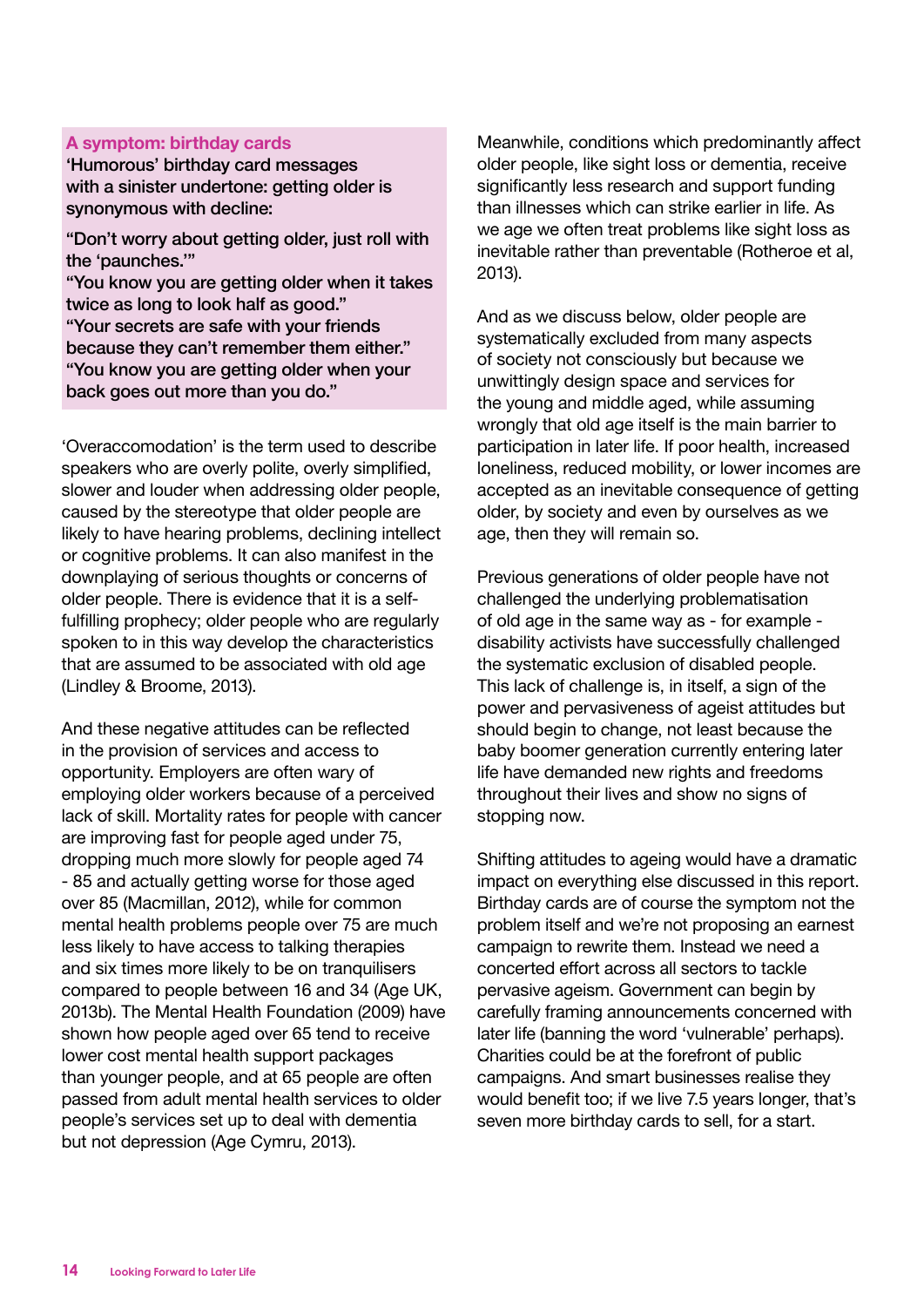### **2. Abolish age-related benefits**



**Focus on transitions not ages** 

### **Summary**

In childhood our relatively uniform pace of genetically-determined development provides some justification for aligning public policy with chronological age. This is not the case in middle or older age since environmental influences have long since overridden the genetic effects of aging - sixty five year olds are incredibly diverse in a whole range of domains; health, wealth, social connectedness, family structure, wellbeing. Agerelated criteria - for example in the allocation of benefits like the winter fuel allowance, free TV licences and bus passes - reinforce stereotypes about old age and misallocate resources.

Instead we should focus on the major transitions at which some are ready to seize opportunity, deal with setbacks and thrive, while others struggle. Traditionally these transitions include retirement, bereavement, the onset of ill health and the loss of mobility, becoming a grandparent, and taking on caring responsibilities. It is our readiness in advance, not access to services provided afterwards, that have the most significant impact on how successfully we navigate transitions, reinforcing the importance of being ready.

### **Transitions not age**

We rarely describe ourselves as old. We don't want to see our lives hemmed in by such an identity or be lumped in with everyone else born a decade or two before or after, however convenient the label is for policy makers and report authors.

Instead we describe ourselves according to the transitions we have made and roles we now fulfil; mother, husband, researcher, volunteer, friend. Some of these - both positive and negative - are

particularly associated with the later years of life: grandparent, carer, widower, retired, cancer-survivor.

These descriptions - the positive and the negative - are for more useful than 'older'. Almost all are the consequences of transitions.

In childhood our age closely determines many of the major transitions we experience: starting school, the onset of puberty, moving to college, looking for a job. Environmental influences have a significant impact on how we grow up but there is a strong genetic component too which shapes our development.

### **"we should focus on the major transitions at which some are ready to seize opportunity, deal with setbacks and thrive"**

Often public policy tries to adopt a similar approach as we age; 60 or 65 traditionally marks the transition from being a 'working age adult' to being in 'older age'. But of course we don't age in one neat transition, cohort-bycohort. Environmental influences have long since outweighed the genetic effects of aging. Major transitions like a decline in health or mobility, bereavement, becoming a grandparent or a carer happen over an enormous range of ages. A healthy 65 year old will have more in common with a healthy 45 year old than with a recently bereaved 75 year old with dementia. Even retirement - traditionally associated with the state pension age - in reality occurs over a broad spread of ages both before and after the (now rising) benchmark of 60 or 65. In healthcare, this distinction between our age in years and the impact of our environment on health is recognised in the contrasting of chronological age with 'biological age' - the average age of someone in the same state of health. When asked what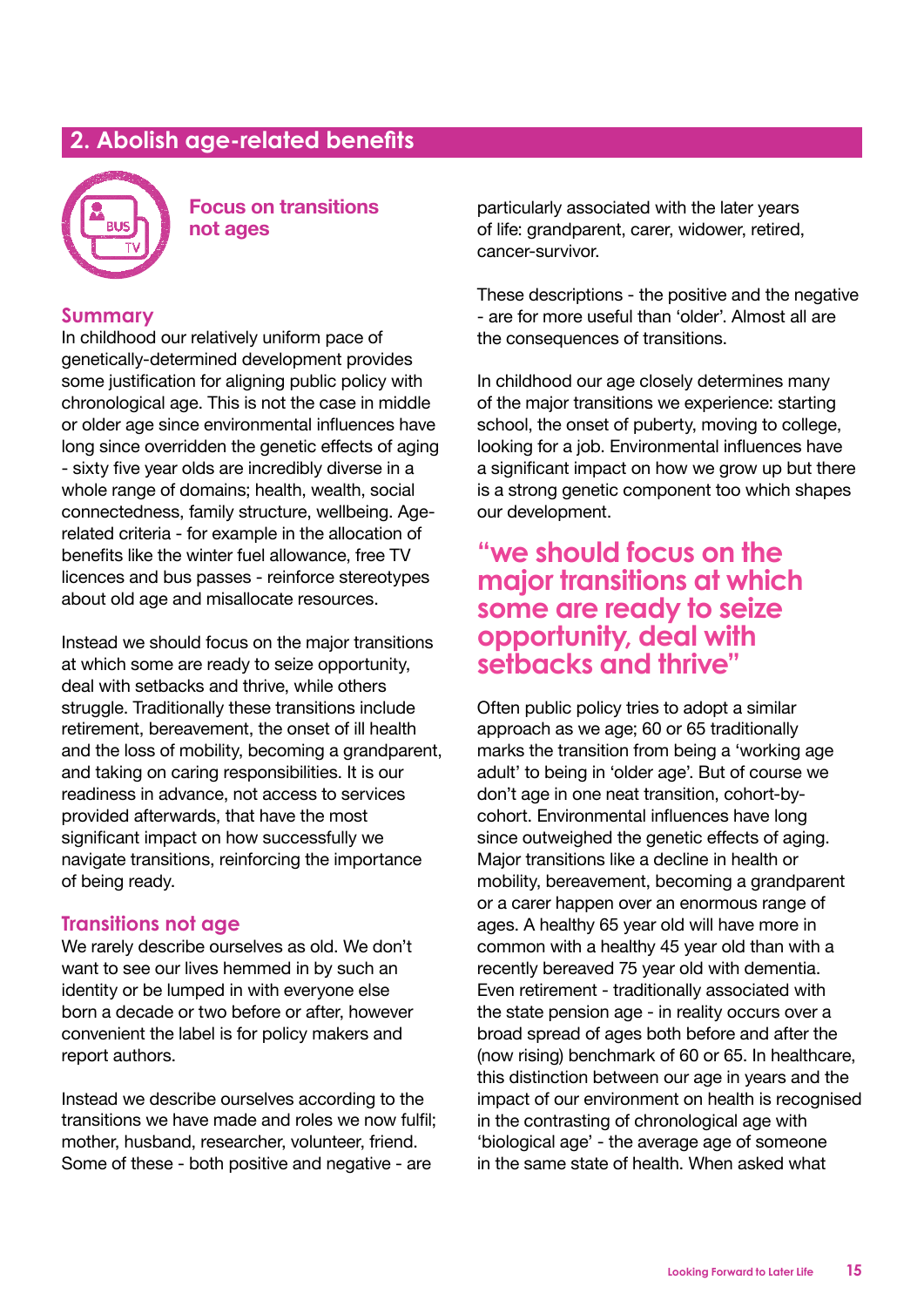### **"Rather than focus on chronological age we should focus on the important transitions that are likely to occur as we age"**

stage of life they were currently in, 55% of 60–64 year olds said 'later life or old age', but 43% said 'middle adulthood (Hulme, 2012). Lord Best has described the years after traditional retirement age as our 'extended middle age' (Best 2013).

Indeed some have argued that the 'population time bomb' feared by many commentators is an artefact of our obsession with age. The older population who are deemed 'dependent' on middle age workers is usually calculated as the number of people aged over 65, and the ratio of the former to the later is increasing rapidly. But large numbers of people aged over 65 are healthy and contributing, not 'dependent' in any real sense. By defining the 'dependent' population instead as those with a life expectancy of less than 15 years (still a crude measure admittedly) the 'dependency' ratio is relatively stable not rocketing up, and much less threatening (Spijker and MacInnes, 2013).

Rather than focus on chronological age - a largely spurious measure in this context - we should focus on the important transitions that are likely to occur as we age; life events, positive or negative, which can precipitate significant changes in wellbeing.

It is at these transition points that we are often at greatest risk of experiencing a loss of wellbeing, setting us on a path away from a good later life. A long period of caring for an ill partner followed by their death may leave us emotionally vulnerable as well as lacking the social connections we neglected while caring took over. Or a sudden retirement may leave us without the sense of purpose and the comradeship we experienced at work. On the other hand, of course, some of these transitions can be opportunities to be seized. We describe below the benefits of

abandoning retirement in favour of our 'choice years', while a move to a smaller home might relieve us of the costs and responsibilities of a mostly-empty house.

Currently, for too many people these transitions lead to crisis, if not immediately then eventually, as a trajectory is set, a downward spiral begins. As well as being terrible for the person involved this usually entails greater cost to the state and deprives society, friends and family of the contribution they could make. In contrast some people seize transitions as opportunities, or navigate them successfully, maintaining or developing all the characteristics identified above of a good later life.

Public services, meanwhile, tend to intervene - if at all - once a transition has led to a crisis and the downward spiral has already begun. They can manage the worst impacts of these crises but often little else.

A focus on transitions should replace chronological age in public policy for later life.

### **Nine transitions**

Unlike in childhood and younger adulthood there has been little formal study into transitions in later life. The only in-depth analysis conducted to date is soon to be published (Robertson, forthcoming). The Calouste Gulbenkian Foundation (2013) has done some initial work on this, as has Age UK Oxfordshire (unpublished). Drawing on their work we have picked out eight commonly-experience transitions that are important to later life.

*Three should be unambiguously positive, although are not experienced thus by all at present. The rest of this report presents ways in which they could become wholly positive changes.* 

**1) Retirement:** Still, for the majority, experienced as the sudden cessation of paid work around the state pension age. However, as we argue in chapter four, it is a restrictive and reductive concept that should be abolished in its current form – instead this stage of life is our 'choice years'.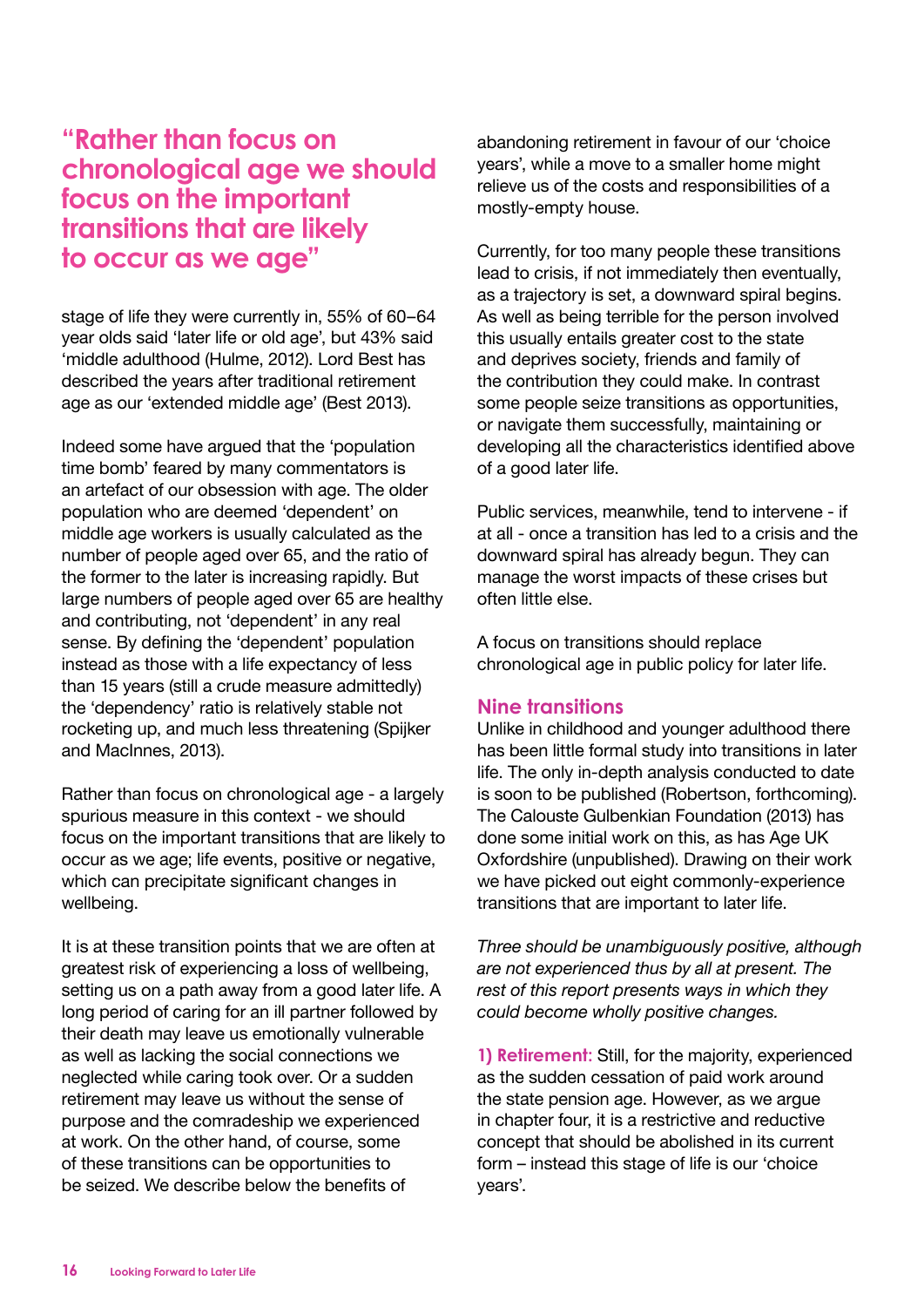**2) Becoming a grandparent:** with the joys, and sometimes the caring responsibilities, that come with it. Grandparents play a vital and underrecognised role in society, which should be better rewarded. See chapter four.

**3) Moving home or not:** a difficult decision for many older people at present, whether to downsize and move, benefiting from a smaller house or being closer to family but losing the family home and a social network built-up often over decades.

*Three would be avoided if possible but are nonetheless experienced far more negatively than is necessary. We suggest ways in which the negative impacts could be minimised or negated entirely* 

**4) A decline in health or mobility:** the onset of physical or mental health conditions, including those which restrict movement particularly out of the house. These can and should be delayed or prevented entirely (see chapters three and eight) and even when they occur should not affect wellbeing to the same extent they do currently (see chapters six and seven).

**5) Becoming a carer:** most commonly for a parent, partner or family member. Despite the necessarily negative precursor to this transition (a relative becoming ill), it can be a powerful shared experience if supported correctly. See chapter seven.

**6) Stopping driving:** often necessitated by health conditions and a sensible decision, it nonetheless can have severe consequences for mobility and freedom, particularly in rural areas. This should not be the case. See chapter six.

#### **Transitions in later life**

Currently being trialled on a small scale, a National Retirement Service - modelled on the National Citizens Service (Hulme, 2012) – would be accessed in the years leading up to the traditional retirement age. It supports people to think through options for shifting to different kinds of work, for managing the transition into retirement and for their life postretirement. The Beth Johnson Foundation have successfully trialled various versions of 'life coaching' or support services for people in their fifties and older, as part of their pioneering life course approach to ageing (Wealleans, 2013).

*One is unambiguously negative:*

**7) Bereavement:** The loss of a loved one, for example a spouse or partner. Nonetheless some will withstand the trauma much better than others. Social support is particularly important, as we explore in chapter five.

*And one is entirely unavoidable:*

**8) Dying:** A lot of taboo surrounds death but a good death is surely the culmination of a good later life and readiness for the end of life is as crucial as readiness earlier on. This report doesn't cover dying, but Demos' excellent 'Dying for Change' report (Leadbeater, 2010) does better than we could.

### **Implications for income**

This analysis argues that we should stop differentiating between people based on their age. One of the clearest examples of where public policy does this already is in the provision of 'universal' age-related benefits, for example the winter fuel allowance and free bus passes and TV licenses, where people over a certain age are deemed inherently more in need of support, or in lower tax rates on income for retired people.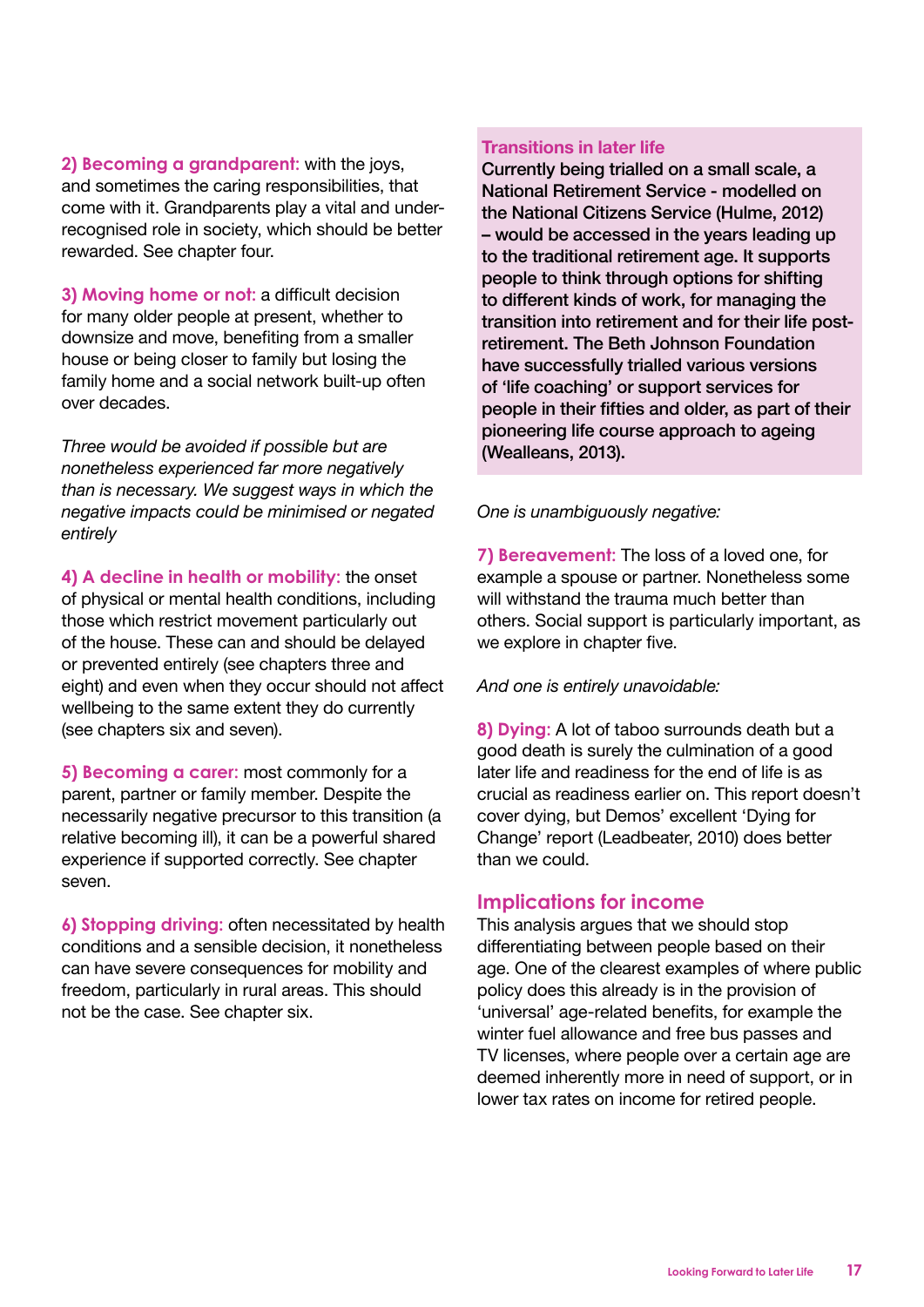### **"older age is no longer a proxy for poverty so there should be a 'presumption of equality' across age groups"**

Of course many older people are surviving on low incomes. Fourteen per cent of retired people live below the poverty line (1.6m) and 8% live in 'severe poverty.' Rates of poverty increase with age so those aged over 80 are most likely to be in poverty compared to younger retirees. Women, disabled people and people from BME groups are significantly more likely to be in poverty in retirement and there is a significant gap between the highest and lowest income deciles; the wealthiest 10% of 55–64-year-olds each have more than £1.3 million in assets, compared to the least wealthy 10% who each own less than £28,000 (Age UK, 2013b)

However older people are less likely to live in poverty than working age adults, a dramatic turnaround from the situation at the start of the millennium when older people were far more likely to be poor (JRF, 2013), and income inequality is greater among working age people than pensioners. Meanwhile the average income for older people - traditionally much lower - is rising just as average income for working age adults falls, and they are predicted to be equivalent in ten year's time (Harrop, 2013).

The Fabian Society's Andrew Harrop (2013) has used this to argue that "older age is no longer a proxy for poverty so there should be a 'presumption of equality' across age groups." He suggests incomes in retirement should be taxed at the same rates as working age income (at least at the median), and that "less protection from the austerity cuts for older people could be part of a 'grand bargain' – with revenue used to fund health and wellbeing."

Changes like these naturally risk being seen as punitive even though their justification is sound. They would, of course, be politically risky, and there are legitimate concerns about the stigma attached to means-tested benefits and its impact on take-up rates; if all means-tested benefit entitlements were taken up, pensioner poverty in 2011 would have been 9%, rather than 15% (Age UK, 2013). On the other hand, every time the winter fuel allowance is defended on the basis that 'vulnerable pensioners' need it to survive it perpetuates the stereotype that older people are vulnerable and in need of our support, rather than - as are people of any age - widely-varying in assets and vulnerability.

Where politicians have advocated abolishing agerelated benefits they have done so on the basis that it will save money. This might be true, but is not enough on its own. It would be stronger to argue that it is wrong to associate age with vulnerability in adulthood. Instead the money should be shifted into funding early action during our middle age to improve wellbeing in later life, such as the ideas suggested throughout the report. It could be focused particularly on support in the lead-up to transitions, perhaps to fund the network of Ready Institutes we suggest in the final chapter, and some of it could be used to increase take-up of, and reduce the stigma associated with, means-tested benefits.

The state pension is, of course, an age-related benefit as well but we would exclude it from this analysis because unlike the others it is not justified on the basis of older people's special 'needs' but as a core entitlement paid for by a lifetime of national insurance contributions, just as healthcare is throughout life. Nonetheless we argue below that the state pension age should be come increasingly dissociated from retirement (an outdated concept in itself).

While the state pension is still important – over half the retirement income for 73% of single pensioners is from the state pension and other benefits, and they are the only source of income for 16% (Age UK, 2013) - it is of declining significance overall: in 1977 retired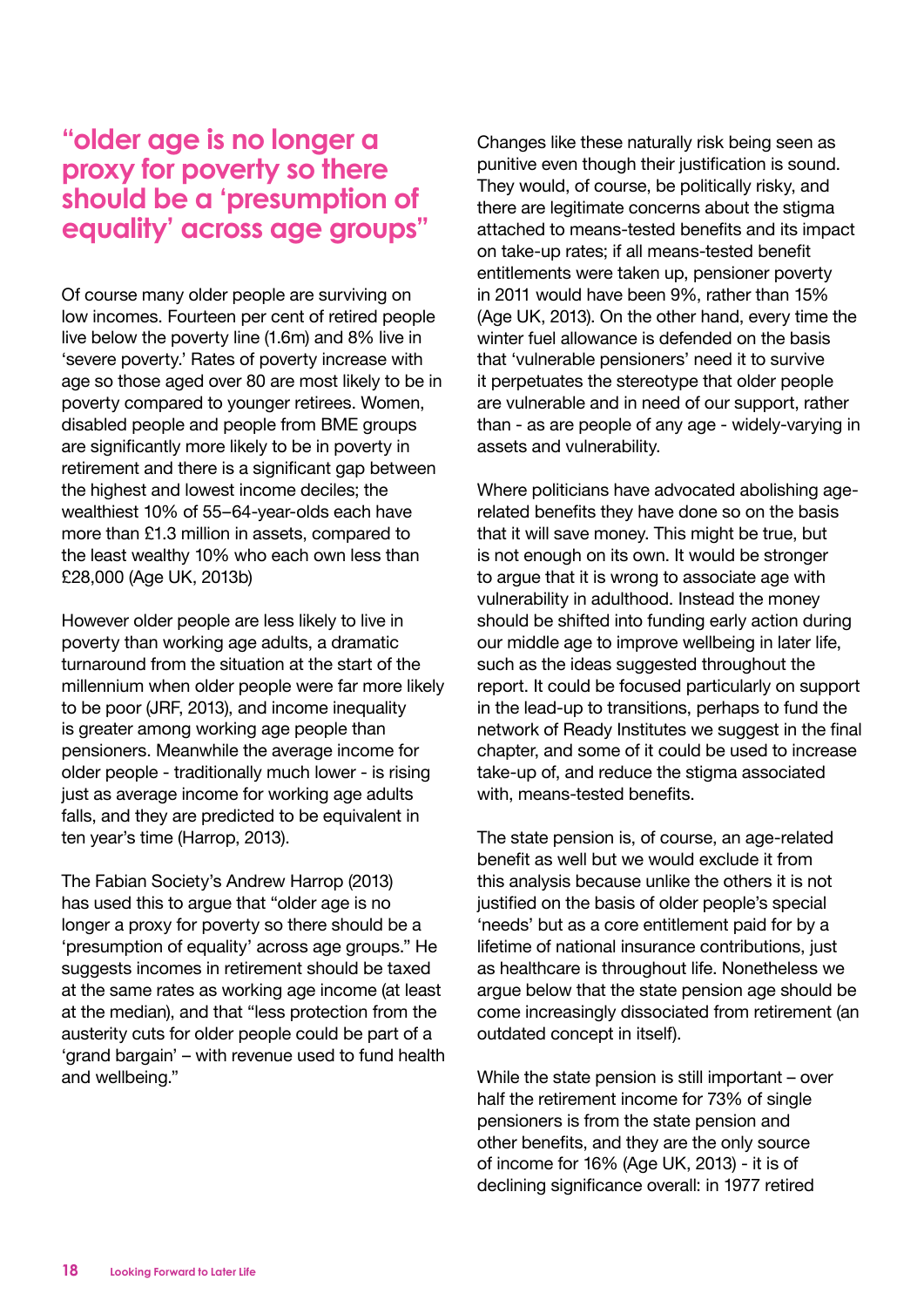### **"Abandoning age as a proxy for vulnerability is just one way to confront the stereotypes associated with later life"**

households received, on average, 18% of their income from private pensions compared to 53% from the state pension; by 2010/11 the state pension contribution had fallen to 38% and the proportion of income from private pensions risen dramatically to 41% (ONS, 2012).

### **Abandoning age**

Abandoning age as a proxy for vulnerability is just one way to confront the stereotypes associated with later life outlined in the previous chapter. Focusing instead on transitions – as much on the lead up to them as their aftermath – is at the core of the remaining chapters.

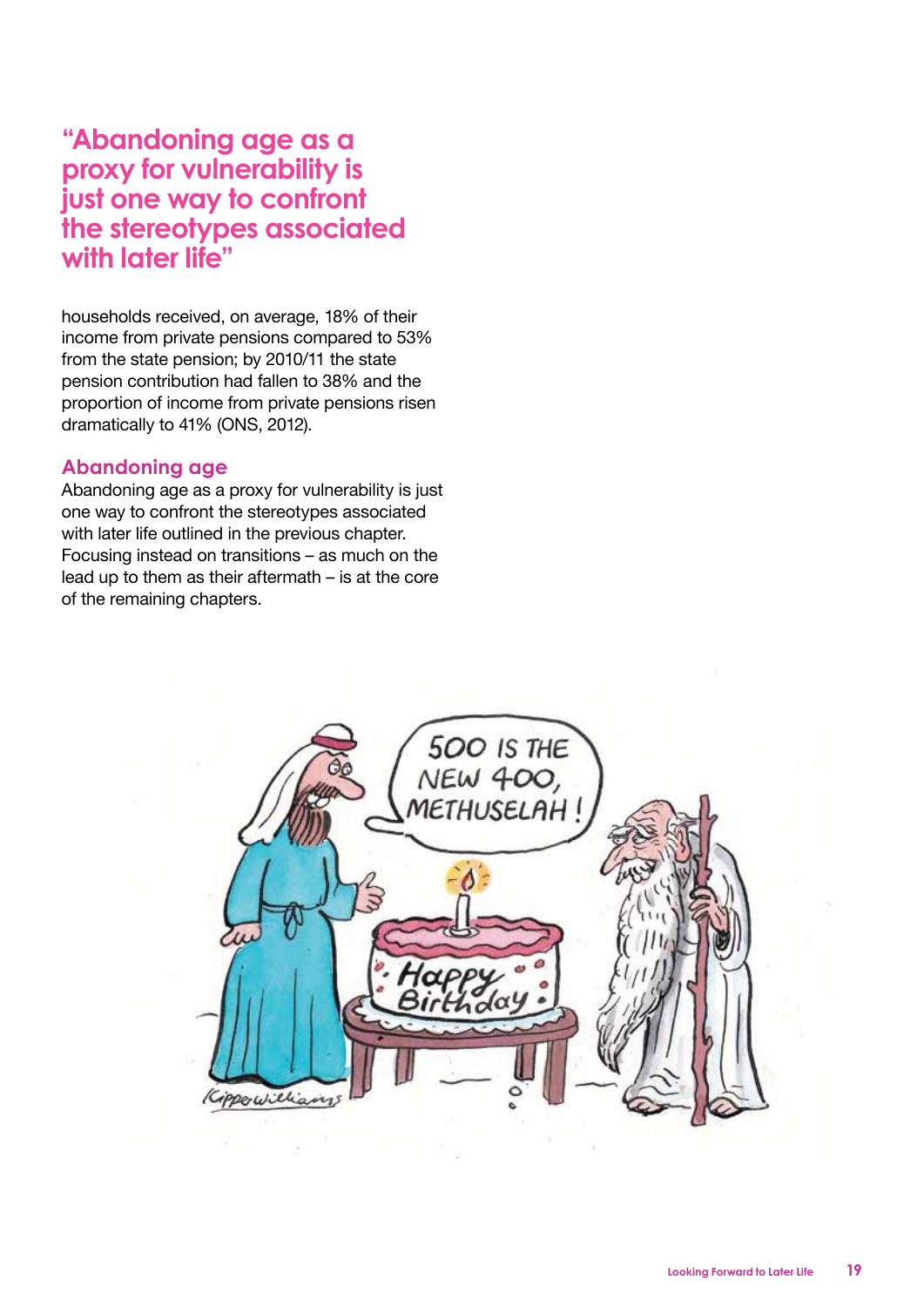### **3. Bind a rising state pension age to falling health inequality**



 **Extend healthy ageing for all** 

#### **Summary**

Poor health in later life disproportionately affects poorer people, is exceedingly costly in wellbeing and to the public purse, and is often preventable, particularly through intervention in middle age. But without the incentives in place, spending and effort to tackle health inequalities and delay the onset of health problems is pitifully low.

Meanwhile, to reduce unsustainable future state pension liabilities government plans to raise the state pension age in line with life expectancy. This is coherent policy given rapidly rising life expectancy, but means that poorer people - who are usually less healthy and die younger - will lose out far more than richer people. A fair solution would be to raise the state pension age only when health inequality reduces.

Making this a statutory link - so government can only raise the state pension age when the gap in (healthy) life expectancy between the richest and poorest has fallen - would provide a strong financial incentive to tackle health inequalities, in order to forestall looming pension liabilities. An added benefit would be the considerable savings in health and social care spending as a result of improved health in later life.

### **Health in later life**

Ill health is clearly detrimental to wellbeing; the obvious distress of diagnosis and prognosis, the potential loss of mobility which can be an enormous barrier to social participation, the extra costs which can put a severe strain on income, and the new role for friends and relatives who might be taking on caring responsibilities. We cover, in other sections, how services and individuals could be better prepared (for example the importance of support with mobility in maintaining social connections). Instead, this

section concentrates on how to prevent or delay the onset of ill health in the first place.

A decline in physical health clearly becomes more likely as we age. Much of the suffering endured by older people today is preventable or treatable but goes unprevented or untreated. Significant advances in medical technology can keep us alive longer but they have not been matched by advances in the social structures and services that influence health more widely and deliver these technologies. This means that the proportion of our lives we are likely to spend living with a disability in our final years has not diminished, and that our wealth has an enormous impact on how healthy we are likely to be into later life.

#### **We don't age healthily**

A woman aged 65 now can expect to live another 21.1 years, half of this free from disability (for men the figures are 18.5 and 10.1 years disabilityfree). Two fifths of people aged over 65 have a limiting long-standing illness. The post-war generation currently entering retirement do so with lower rates of heart disease (primarily thanks to reductions in smoking) but higher rates of diabetes, obesity and mental health problems (Melzer et al, 2012). Of those born in 1946 (turning 74 in 2015) 54% have hypertension, 31% are obese and 25% have diabetes (Pierce et al, 2012).

The main health conditions affecting people in later life include heart disease, strokes, dementia, arthritis, cancer, incontinence, osteoporosis, malnutrition, hearing and sight loss.

#### **Health is unequally shared**

The authoritative Marmot Review (2010) laid bare the impact of inequality on health across the life course; many of these impacts accumulate over decades and are experienced most severely in later life, not least the 17 year difference in disability-free life expectancy between people living in the richest and poorest areas.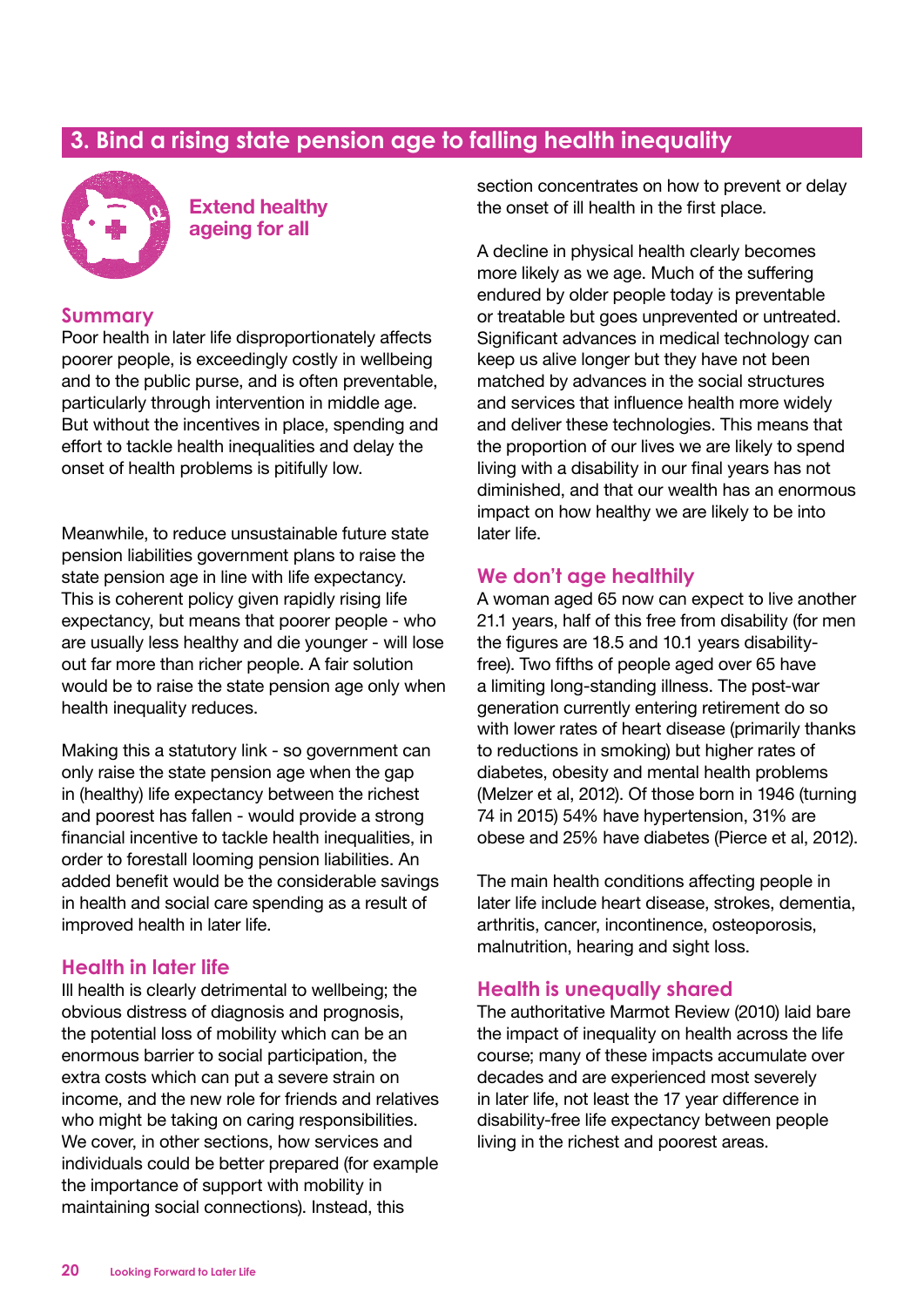**"Significant advances in medical technology can keep us alive longer but they have not been matched by advances in the social structures and services that influence health more widely"**

#### **Middle age is vital**

The Chief Medical Officer (2012) has identified seven 'health risk' factors; smoking, binge drinking, low fruit and vegetable consumption, obesity, diabetes, high blood pressure and raised cholesterol. These are most common in middle age and much less common in young people and older people: middle age is key.

These are as much if not more to do with the cultural influences and economic structures which surround us as with individual choices. Hence the most significant 'lifestyle' factors linked to poor health throughout life are themselves strongly determined by socio-economic status.

#### **We can stay healthier for longer**

The Compression of Morbidity thesis (Fries, 2011) says that it is possible to delay the onset of disease until much closer to death, increasing the proportion of our lives we spend in good health. This could have profound implications for our aging society, and should be given far more prominence in public policy.

An extensive, well-evidenced literature suggests how we could begin to reduce health inequality and extend healthy ageing, yet government pursues most of these half-heartedly at best. To take just three simple examples:

**Exercise:** "If exercise were a pill, it would be one of the most cost-effective drugs ever invented." Exercise can reduce the risk of heart disease, stroke, diabetes, depression, dementia, falls, and cancer (Age UK, 2013 & NHS, 2013b). The Department of Health (2004) estimated the

cost of physical inactivity in England at £8.2bn annually. Yet only 20% of adults undertake the recommended level of exercise. (BBC, 2013b). In Sweden, as just one example, employers are required to offer a tax-free allowance worth the equivalent of several hundred pounds for employees to spend on exercise or healthpromoting activity, in a scheme called Friskvard.

**Diet:** The Food Standards Agency has estimated 300,000 deaths a year can be attributed in part to poor diet (NICE, 2010). The costs of poor diets have been estimated at £6bn a year (BBC, 2005).

**Smoking:** Aggressive and sustained antismoking campaigns, and more recently the bans on smoking in public places and on advertising contributed to smoking rates redcing by half between 1980 and 2007 but 21% of adults still smoke and that has not reduced since 2007 (NHS Information Centre, 2010).

#### **Employers leading**

In Sweden, each employee is entitled to 3,000 kroner (roughly £330) each year to spend on activities related to keeping healthy. The scheme is called Friskvård, which translates as 'wellness' or 'healthcare' and covers a whole range of sports, dance, martial arts, stress management courses, office massages, and even choral singing in the workplace.

In his 2004 report Securing Good Health for the Whole Population David Wanless wrote:

*"What is striking is that there has been so much written often covering similar ground and apparently sound, setting out the well-known major determinants of health, but rigorous implementation of identified solutions has often been sadly lacking... If we are going to capitalise on the growing crossparty support for early action, we must recognise and tackle the barriers, align the incentives and, first and foremost, we must win hearts and minds throughout Whitehall, local government, public services and wider civil society."*

It could have been written this year.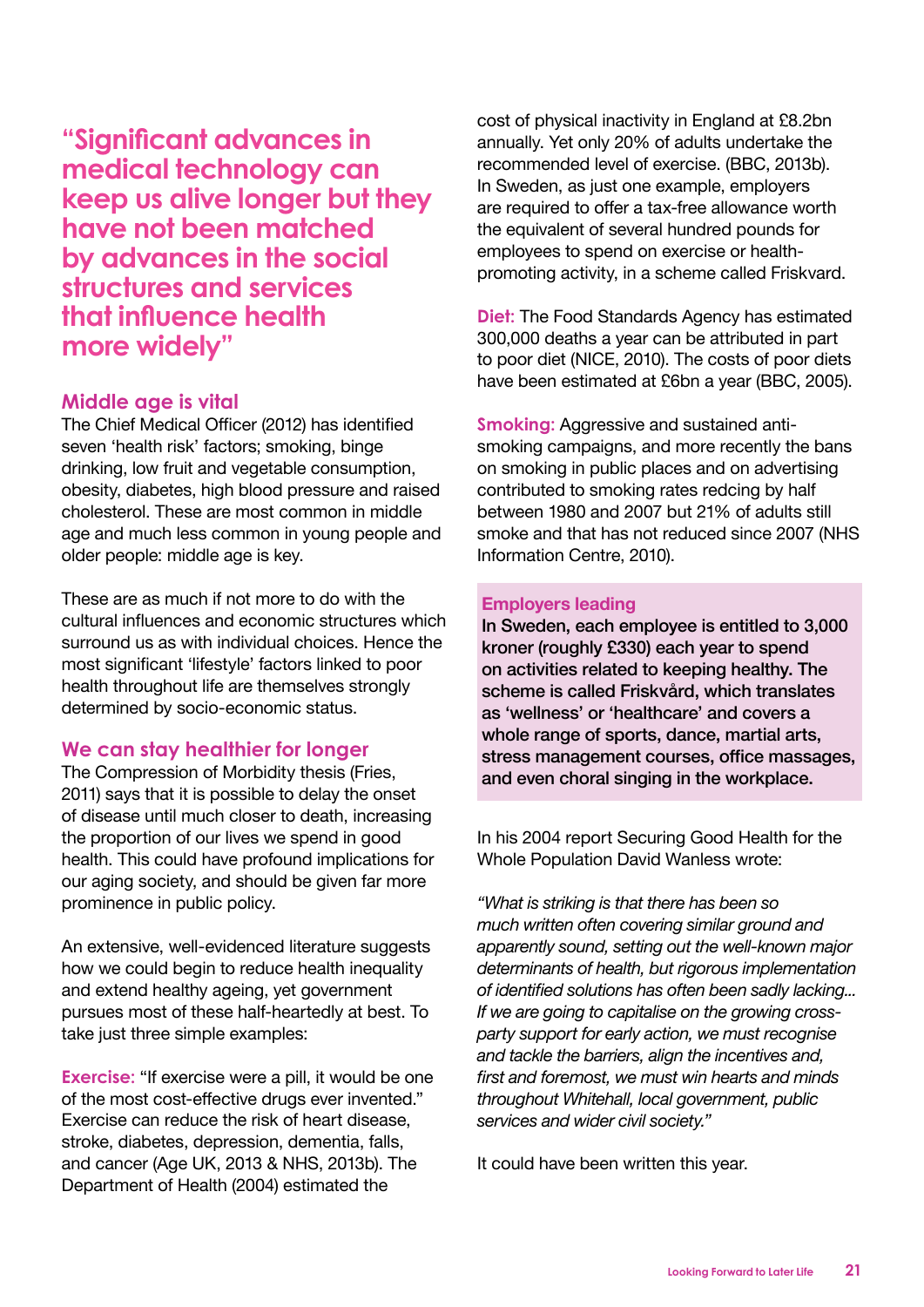### **Harnessing the state pension age for public health**

Government clearly needs stronger incentives to improve public health. The strongest incentives in the public sector are usually financial and often act against early action; meeting this year's budget takes precedence over the possible long term savings of investment for the future. Clearly the looming prospect of increasingly unsustainable healthcare costs for older age is not yet enough to stimulate serious action on public health.

However the state pension - perhaps because it is easy to forecast - is a public sector liability which government is taking steps to tackle, by gradually raising the state pension age ultimately in line with life expectancy. This penalises poorer people unfairly, since the poorest are likely to be less healthy in older age and die much younger. In roughly half the local authorities in the country healthy life expectancy at birth is less than 65, below the (male) state pension age even before it begins rising (ONS, 2013).

#### **City-wide exercise**

The Ciclovia movement was born in South America several decades ago; every Sunday in over 100 major cities large sections of roads are closed to traffic and opened to cyclists, walkers, runners and skaters. In Bogota over 1m people take part each week and it accounts for an astonishing 14% of the entire city's recommended weekly exercise. (Heath, 2012).

One - clearly impractical - way to address this unfairness would be to set a bespoke state pension age for each individual according to their healthy life expectancy. The only other option is to reduce health inequality such that when we all have the right to claim a state pension we all have roughly the same number of healthy years during which to enjoy it.

### **"There is a moral case for increasing the state pension age only when health inequality falls"**

There is therefore a moral case for increasing the state pension age only when health inequality falls. Enshrining this in law, such that the state pension age could only rise if measures of (healthy) life expectancy fell, would have the added benefit of significantly increasing the incentive on government to tackle health inequalities, since considerable, and easily predictable, future pension costs would be riding on their success, alongside the health care costs which already result from our failure to act effectively.

Government doesn't tackle health inequalities because it doesn't have an incentive to do so. But a brave, forward-thinking government could embed public health deeply into the psyche of the public sector if it announced and then embedded in legislation that the state pension age would only rise as planned once health inequalities had been reduced.

There would be targets and target dates, which would maintain the status quo until they were reached. The state pension age would become a factor not just of life expectancy but also of inequality in life expectancy.

Any government tempted to repeal the Bill would do so in the face of significant public anger and in the meantime it would be embedded in OBR spending forecasts and in Treasury spending plans. It would tie-in these large economy-level indicators to the everyday actions that determine our health in later life.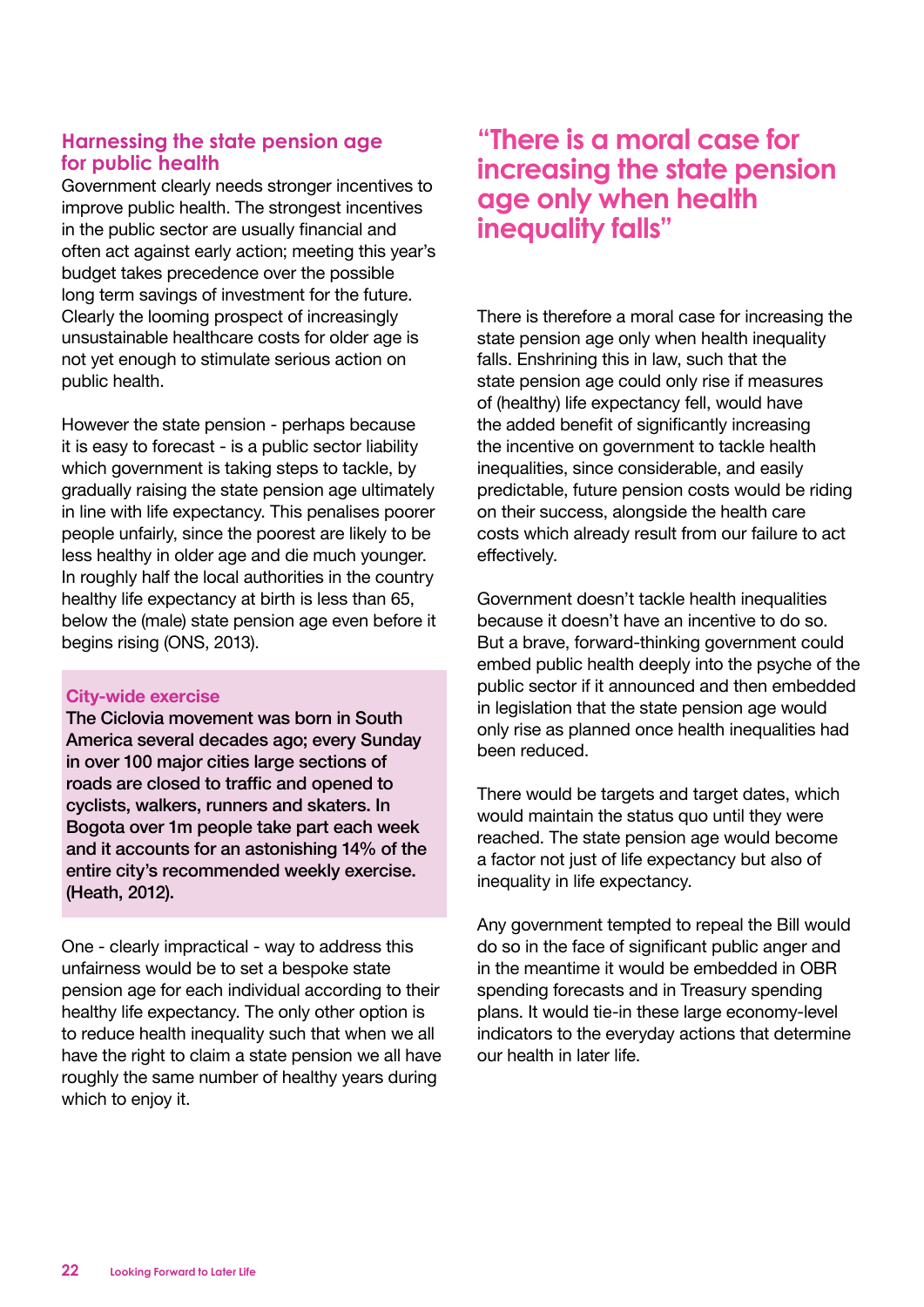### **4. Abolish "retirement"**



**Rethink time, work, learning and contribution in later life**

### **Summary**

A new stage of life has emerged: the years or decades around and after the traditional retirement age during which some thrive but many struggle. The opportunities - to work, to contribute, to learn, to spend time with friends and family, to enjoy leisure time, just as throughout life - are not at all well captured by the concept of 'retirement', which is negative and reductive, signifying little more than a withdrawal from the labour market.

We should abolish 'retirement' and replace it with our 'choice years' – a portfolio mixing some paid work with volunteering, informal social contribution, leisure, learning and time with friends and family. It would involve:

- **•** Developing a universal mid-life career review service, to help people plan for the transition
- $\bullet$  Restructuring the labour market so it continues to harness the skills of workers as they age.
- Targeting the abolition of traditional retirement - so that 90% of people continue with some paid work after the state pension age.
- $\bullet$  Increasing support for learning of all kinds into later life
- Providing opportunities for and recognition of unpaid contribution (for example through the Ready Institute movement discussed below).

These opportunities would be suitable for people right up until the end of their life - the constituent parts of the portfolio shifting perhaps, but no one denied the rights to contribute, learn, socialise and gain recognition.

By keeping us happier, healthier and earning for longer it would save public money but more importantly it would unlock vast potential for economic and social contribution.

#### **"Retirement"**

Before the introduction of the state pension 'retirement' held little meaning at all - most would work until it was no longer possible, at which point family were the only source of support. In the early 20th century, the introduction of a state pension granted those lucky enough to survive to 65 a few years at the end of their life with some independent financial support from the state.

### **"We should abolish 'retirement' and replace it with our 'choice years'"**

Life expectancy increased and the state pension age remained constant during the latter half of the twentieth century, but a new stage of life after traditional retirement age but before very old age - has taken on increasing significance. Lord Best (2013) has argued that we have in effect extended middle age: "And by understanding the opportunities during this extension of middle age, we can prepare for those later years, taking the steps to prevent and address in advance the issues of frailty and ill-health we may face later."

By 2030 a 65 year old woman can expect to live another 26 years (23 for a man) (House of Lords, 2013); when the contributory state pension was first introduced only a third of men and 40% of women even lived to 65 (BBC, 2011).

Figures like these are usually used to illustrate the unsustainable future of our pension system, but the potential of these years for increasing wellbeing, contribution, good health and happiness has been cruelly overlooked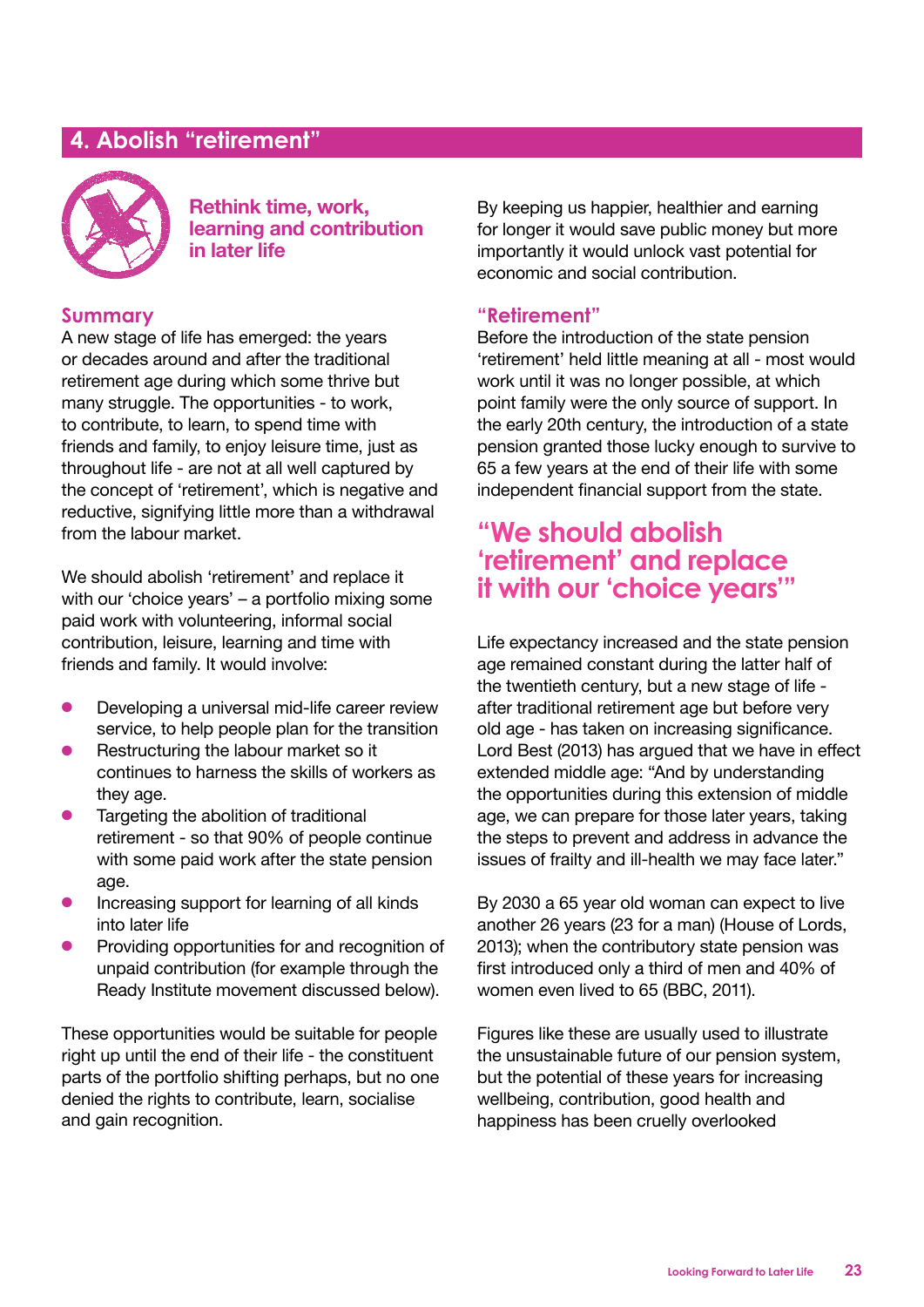#### **Reforming the workplace**

BT have introduced a set of flexible working practices that are available to all employees but specifically designed for older members of staff to improve retention and ease the transition into later life. They include part time working, and an easing of working commitments in the latter stages of work ("Wind Down" and "Ease Down" respectively), "Step Down" whereby senior employees continue to work but with less responsibility, and "Helping Hands" whereby employees can take time out to work for a charity (NHS Employers, 2013).

The luckiest develop a 'portfolio' lifestyle mixing paid work with volunteering, informal social contribution, leisure, learning and time with friends and family; not really 'retired' withdrawn - at all but just changing roles to suit a different stage of life. Good luck - understanding employers or fortunate career choices, strong social networks, good health and sufficient income - all leave people in a position to choose.

Others of us struggle, unable to continue working or to find ways of participating, perhaps constrained by health or family circumstance, forced out of the labour market and unable to find roles that provide meaning and support wellbeing. The strong value society places on paid work can exacerbate a sense that these years without it are reserved solely for a gradual decline.

Crucially the institutions of society do not help at all with this transition: public and private services supporting the labour market virtually stop at 65 if not earlier, there is no support to plan for the transition, very little opportunity for learning, and only patchy provision of support to volunteer or engage unpaid. Perhaps most importantly of all, there is little consensus in society on what these years are for.

There is a similar vacuum in government policy, which largely ignores this period of our lives. seeing older people almost entirely through the prism of a pension liability, and then the vulnerability and cost associated with the last few years of social care and health problems.

### **Our 'choice years'**

In place of retirement we could call this stage of life our 'choice years' – in many ways the best of all; free from the anxiety of being a teenager, the responsibilities of being a parent, the stress of full-time work. It should be a stage of life replete with choices, over how to spend our time and money. What could these choice years involve?

### **1) Some paid work**

The first and biggest break is that paid work (of the right kind) should continue into our choice years; we will no longer experience the sudden cessation of employment that defines retirement.

This is slowly beginning to happen. In 2008 one third of employees said they would like to work beyond 65 (Bazalgette et al, 2011). Older people are working more; between 1995 and 2010 the employment rate of those aged over 65 increased from 8% to 12% for men, and 3% to 7% for women. There are now over one million people aged over 65 in work or looking for work (Caldwell, 2013). On the other hand, people aged 50 - 64 are the most likely of any age group to be unemployed for longer than one year (Bazalgette et al, 2011), suggesting a labour market that is not well adapted to older adults even before state pension age.

Working longer is usually argued for on financial grounds, and recent reforms in this vein will see the state pension age rise over the next few decades. These arguments are of course important and touched on below but there is another - more significant - reason why we should be able to choose to carry on working: the right kind of work makes us healthier and happier.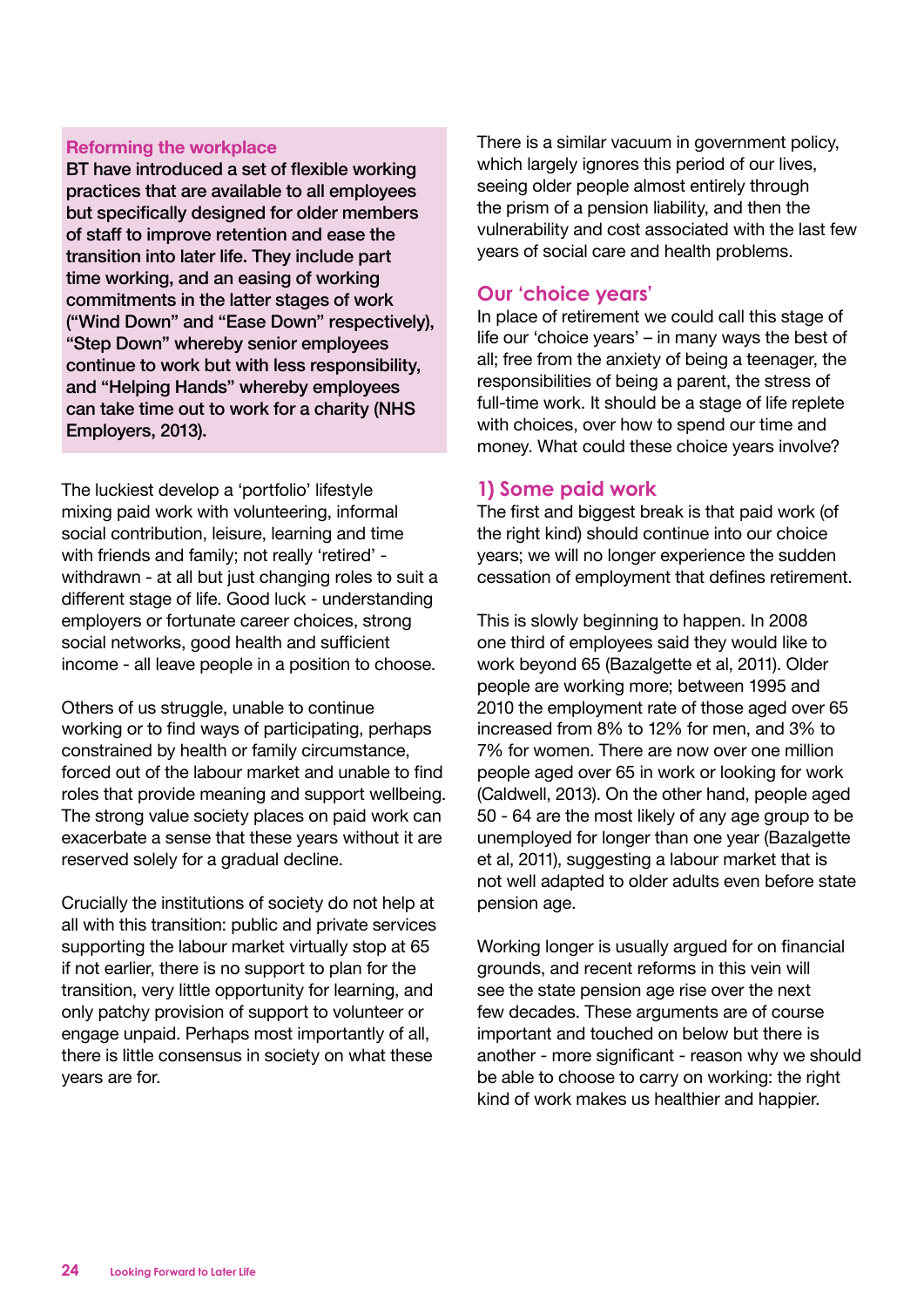### **"an institution oriented towards harnessing the skills and experiences of people of all ages"**

Work is strongly associated with better mental health in adults (DWP, 2012), and in the medium and long-term retirement seems to have a negative impact on both mental and physical health. For some the abrupt departure from the workplace and working routines of decades can sever social ties and remove an important sense of purpose; many of the risks associated with retirement are social, emotional and behavioural as well as financial (Hulme, 2012).

Seemingly contradicting this, in the short-term retirement leads to a health boost for the majority (although not for all) (Sahlgren, 2013). For those who seize the opportunity to develop new interests and devote more time to friends and family, it is a profoundly positive time associated with increased wellbeing and better mental health. Feeling in control of the decision is a crucial determinant of successful retirement; feeling forced to retire is as damaging to mental health as feeling forced to continue working (Grant, 2013 and Bazalgette et al 2011).

In our choice years we will square this circle; harnessing the social and emotional benefits of work - the sense of purpose and contribution, the social network, and of course the income - along with the health boost that many of us experience on retirement through having more time to develop new interests, spend time with friends and family, worry less and enjoy more, and finally the sense of control – the choice - that is vital to wellbeing.

How? Our choice years will see us working, but choosing to work less and in different roles.

To achieve this, a labour market still designed in the interests of a young or middle aged, 'full-time' male worker will need to be transformed (with benefits for all of us) into an institution oriented towards harnessing the skills and experiences of people of all ages, with opportunities to take part for anything from 1 to 60 hours each week, as flexibly as necessary.

Of course being forced to work longer, by government edict or financial imperative is not the same as choosing to do so, and feeling in control of the decision over how long and how to work is vital for wellbeing.

The New Economics Foundation has argued that older workers could reduce their working week by one hour each year. An employee on 40 hours per week when they were 55 years old would be working 30 hours by the age of 65 and, and only 20 hours if they continued until they were 75 (Coote, 2013). Age UK (2012) recommends that all jobs should be 'flexible by default' such that employers would have to justify why a job could not be done flexibly. This should be accompanied by a range of support for employers and employees to manage the transition. They have also (Age UK, 2013c) recommended that the next round of government's Work Programme includes extra payments for providers who successfully support older workers into employment, and that people over 55 are referred to the programme after six months not one year.

IPPR have suggested allowing parental leave to be transferred to grandparents, while in Sweden pension income is taxed at a higher rate than employment income, increasing the incentive to keep working. None of these come close to the scale of change needed but they point in the right direction, as does government's recent abolition of the default retirement age.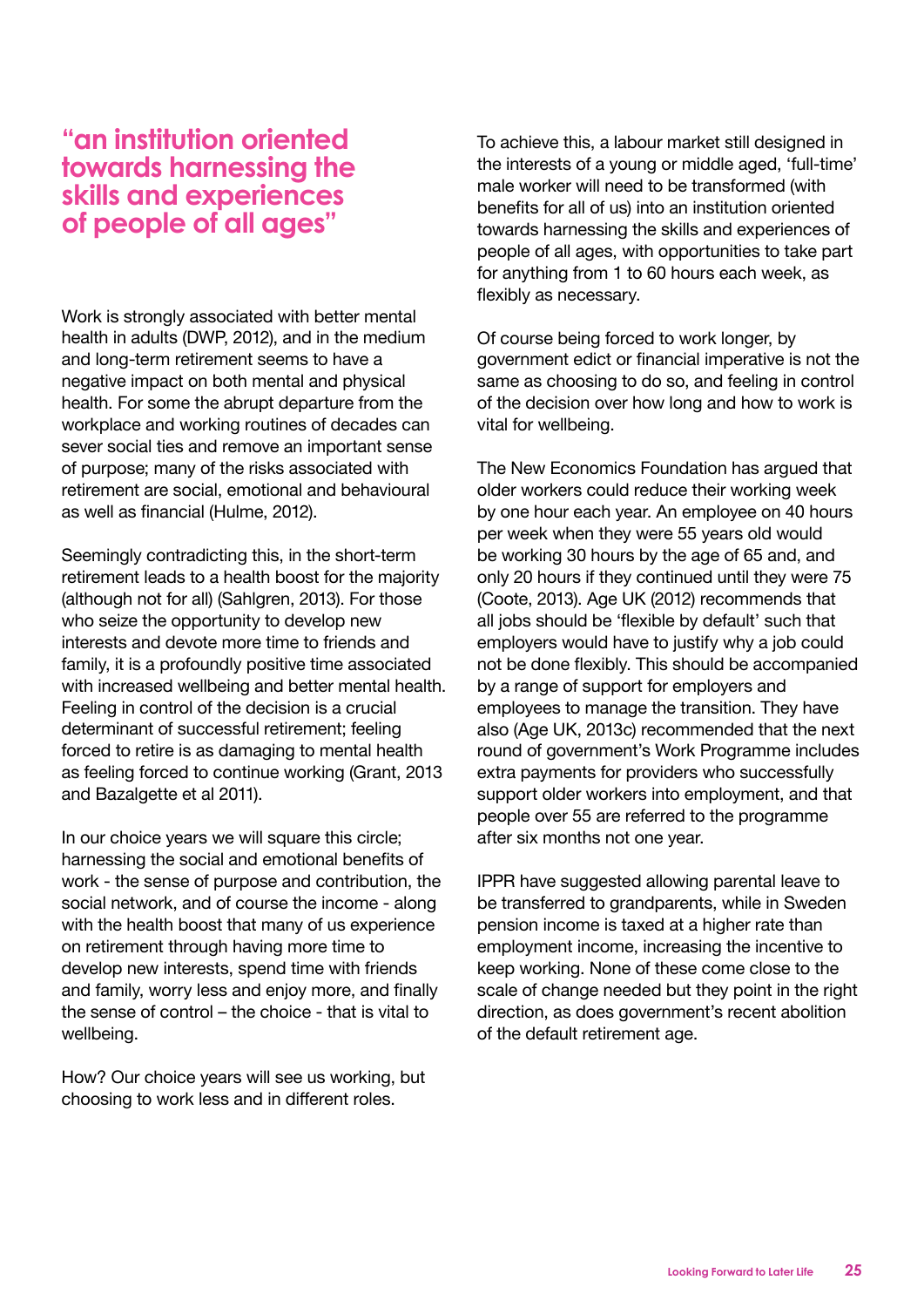The engagement of employers will be absolutely vital to this agenda and some are leading the way. BT have introduced a set of flexible working practices that are available to all employees but specifically designed for older members of staff to improve retention and ease the transition into later life. They include part time working, and an easing of working commitments in the latter stages of work ("Wind Down" and "Ease Down" respectively), "Step Down" whereby senior employees continue to work but with less responsibility, and "Helping Hands" whereby employees can take time out to work for a charity (NHS Employers, 2013). In the US, a new organisation Encore promotes "encore careers" – "jobs that combine personal meaning, continued income and social impact in the second half of life." (www.encore.org) Best practice in the business world could quickly become standard practice in the public sector and ultimately across all employers.

### **2) Unpaid contribution: care, volunteering, participation**

The second component of our choice years will be unpaid participation. A sense of being valued, of having purpose, participating, and contributing is vital to wellbeing throughout life, but traditionally recognition for the contribution we make has tailed off as we stop paid-work and age, until we are seen merely as the passive recipients of services and support in our final years (e.g. see Hoban et al, 2013).

This is profoundly wrong even in our final years but nonsensical in the preceding years where we often participate more, in more ways, than at any other time in our lives. Some of this is through work as above, some through formal volunteering schemes but most in other ways; caring for relatives or grandchildren, the everyday social support we provide for friends and family, our participation in leisure activities and in our communities where the benefits to others are not at all explicit but nonetheless vital. Community Links has coined the phrase 'Willing Citizens' to describe the everyday actions of millions of people which together build and sustain a good

### **"A sense of being valued, of having purpose, participating, and contributing is vital to wellbeing"**

society (Council on Social Action, 2008). In later life our willingness does not diminish and so services and structures must not quash it.

### **Recognition**

The first step is to properly recognise the value of unpaid contribution. In total the Royal Voluntary Service (2011) estimated older people made a positive contribution worth £40 billion to the UK economy in 2010, which will rise to £77bn by 2030. Nearly 4.9 million people aged 65 and over (60%) take part in volunteering or civic engagement (Age UK, 2013b). Grandparents provide 1.7bn hours of childcare for their grandchildren each year (Grandparents Plus, 2013) and 43% of children under five whose mother is working are looked after by grandparents (Age UK, 2013b). Almost one in five baby boomers - aged 55-64 - are providing some form of care, while the figure is only slightly less at 16% for 65-74 year olds (Carers UK, 2012). (Care is covered in more detail below).

Recognition of these activities - where it exists at all - is largely confined to a personal 'thank you', or sometimes the organisational sign of appreciation - a certificate or a volunteer social event. Some newer models like time-banking in schemes such as Spice or the Circle movement allow contributions of one form to be exchanged for services of another.

Sometimes the state goes some way to providing recompense, for example in the provision of carers' allowance, but delivers it so begrudgingly that it rarely conveys appreciation or value. Sometimes it recognises the value, particularly of volunteering, but misunderstands people's motivation; the unsuccessful 'Experience Corps' launched by the previous government showed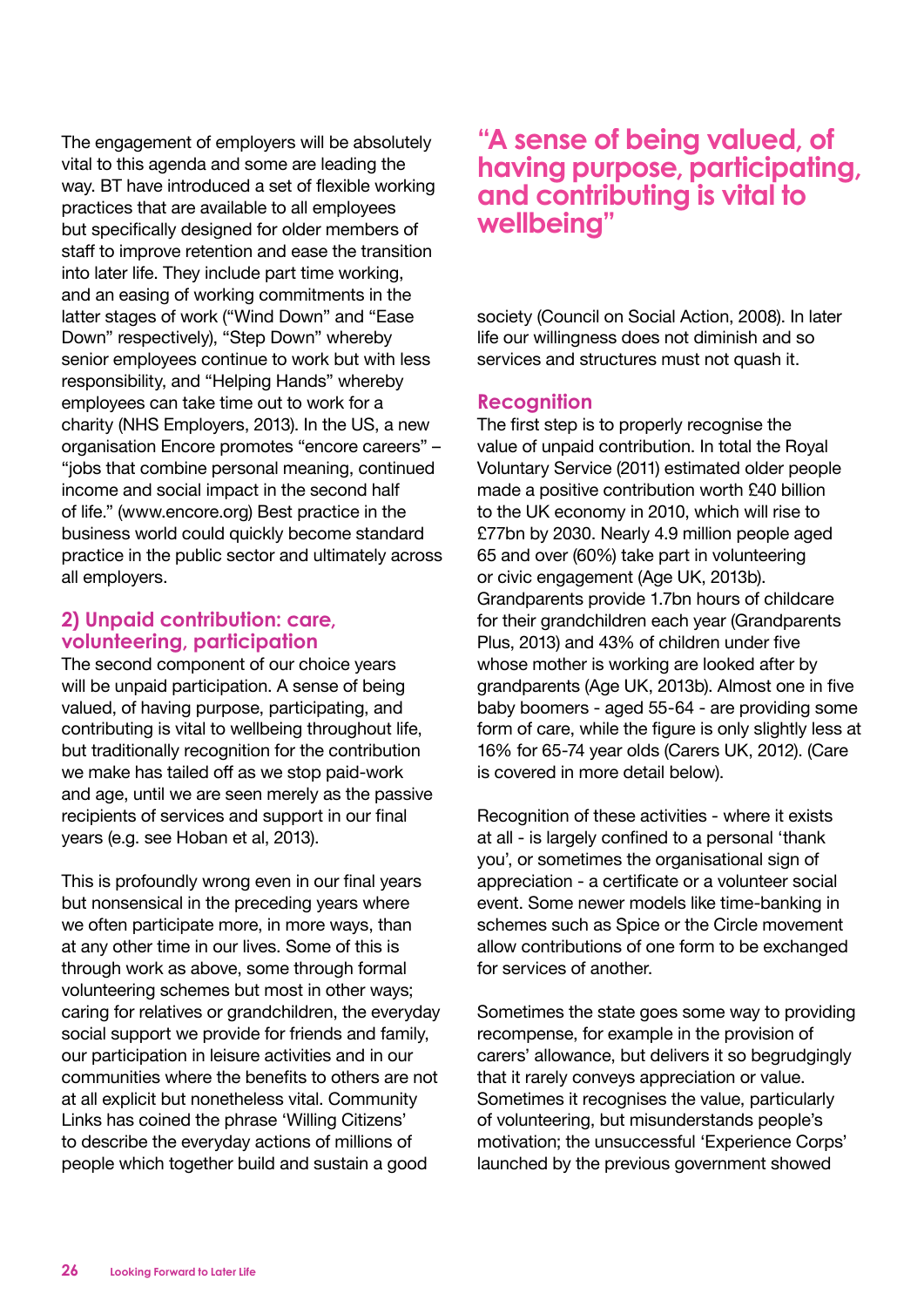that people do not want to be exhorted to 'volunteer' by a centralised, heavily-marketed, target-driven effort from central government.

Mostly however unpaid contribution goes undervalued because we attach such cultural value to work which attracts a salary. The paid labour market is the centre of intense political attention, legislation and public funding, with ministers and departments devoted to it. Unpaid contribution - not just in later life - is in contrast covered haphazardly, where at all, by a disparate range of policies and poorly conceived incentives.

We suggest, then, that formal volunteering and informal everyday participation in social activities should be aggressively promoted by public policy wherever possible not just because of the costsavings associated with having services delivered for free but because of the benefits for all of us in meaningful participation in rewarding activity. This will be integral to the Ready Institute proposal we develop in chapter nine.

### **3) Learning**

Learning is yet another area which public policy increasingly views only through the lens of employment. Opportunities for learning are heavily weighted towards childhood and adolescence, with some job-based training for our first few decades in work, all oriented towards improving labour market performance, all justified as 'investment' in human capital which earn returns via higher wages.

This is important of course, and opportunities to learn will be crucial to the labour market shifts described above, so there is a role for work-related schemes specifically tailored to supporting moves into new roles. But it offers only a painfully narrow view of the importance of learning to wellbeing, health and happiness.

There is evidence that learning, particularly informal learning, improves wellbeing (Jenkins & Mostafa, 2012), providing purpose, new social networks and opportunities to participate. Institutions like the University for the Third Age

and adult education colleges are important but currently only 13% of people over 75 are engaged in learning, compared with 30% of 50 - 74 year olds, and 64% of 18 - 24 year olds (Schuller & Watson, 2011).

Julia Neuberger (2008) elegantly explains the importance of learning in later life:

*"It means learning for the sake of it, not necessarily to make yourself employable, but so that you can play a wider role in society or be a more rounded person. It might be about learning skills as much as learning things: joining a choir, learning to sculpt or starting a rock group. It might be, like Peggy McAlpine, learning to paraglide off the coast of Cyprus a few days after her hundredth birthday. It all keeps people active and healthy, builds society and asserts the idea of education as a lifelong activity."*

The Inquiry into the Future of Lifelong Learning (Schuller & Watson, 2011) suggests a modest redistribution of resources towards older age, a national set of learning entitlements, and far greater focus on flexibility in learning opportunities.

### **A National Later Life Planning Service?**

The constituent parts described above of our choice years will require profound changes in existing institutions but also, perhaps the foundation of a new one, to support individuals to put together their own portfolio.

In a report with the Gulbenkian Foundation Lord Wei has identified the lack of guidance and support for older workers about the later stages of their career and the transition into this new age. He has proposed a National Retirement Service modelled on the National Citizens Service (Hulme, 2012), accessed in the years leading up to the traditional retirement age, which supports people to think through options for shifting to different kinds of work, for managing the transition into retirement and for their life post-retirement. The Beth Johnson Foundation have successfully trialled various versions of 'life coaching' or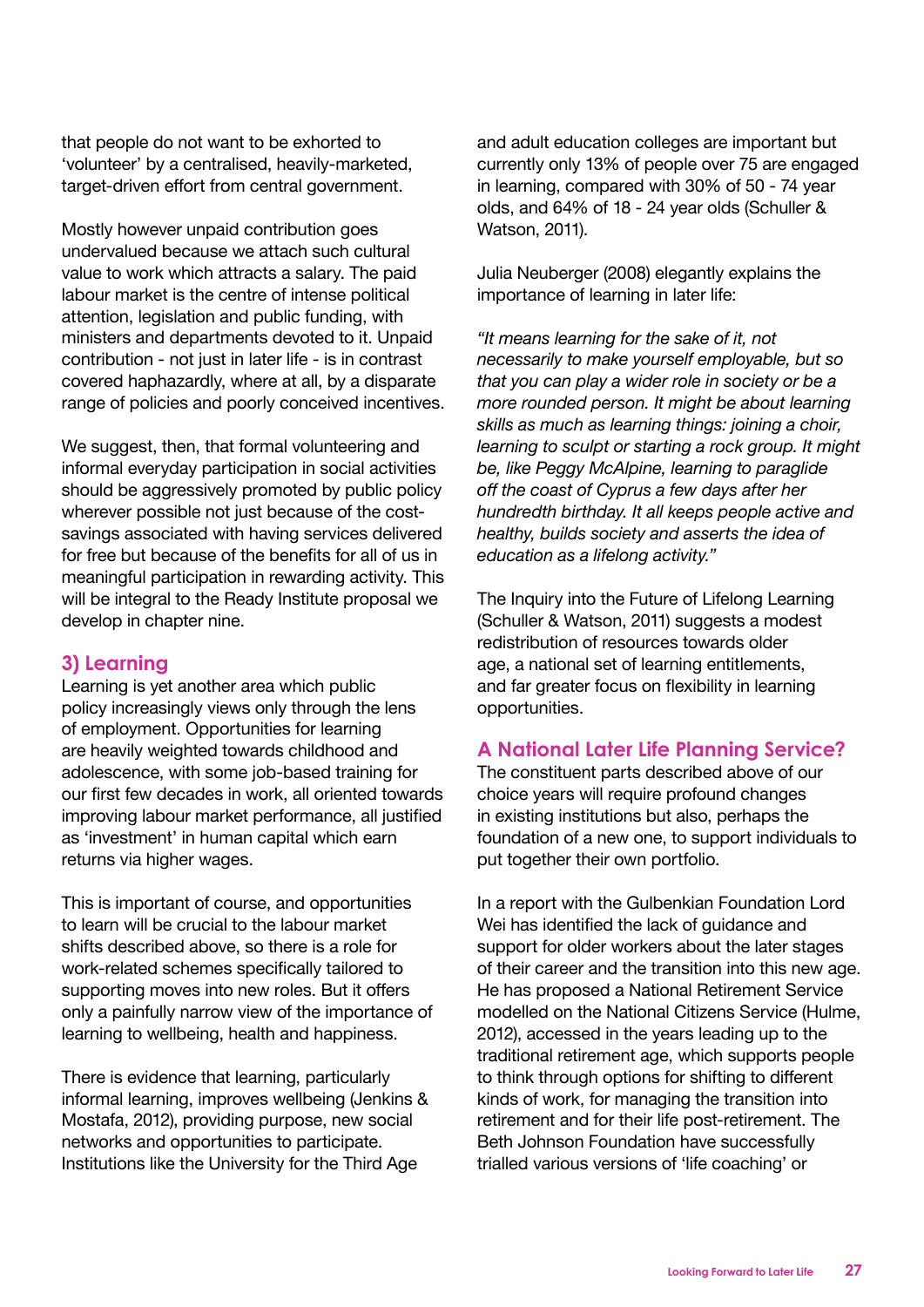support services for people in their fifties and older, as part of their pioneering life course approach to ageing (Wealleans, 2013).

A new national service of this kind will certainly be an important part of the transition. How it should be structured and delivered is less clear. The Experience Corps effort cautions against new, centrally-run institutions. Indeed a 'Sure Start for older people' was also proposed by the last government but failed to get off the ground as well. We propose some ways in which this advisory and planning function could be integrated into a new institution which we've called the Ready Institute.

### **Ending retirement – a government target?**

These changes and many more will only come about through government's clear leadership. This could be led by a grand challenge and target, to end retirement, in two senses.

Firstly to gradually increase the proportion of people who choose to stay in paid-work after the state pension age, not because of financial necessity or government edict but because they choose to.

Secondly, and connected to this, the ambition to end retirement is about changing its negative connotations – that retirement is about withdrawing from the labour market and from active contribution to society. This is as much a cultural problem as one of legislation or spending directly; 'retirement' does not do justice to the vital roles we continue to perform as we age and their value to society, and therefore should be retired itself. Instead these are our choice years – in many ways the best we have. We should be able to make the most of them, however we choose.

**"'retirement' does not do justice to the vital roles we continue to perform as we age and their value to society"**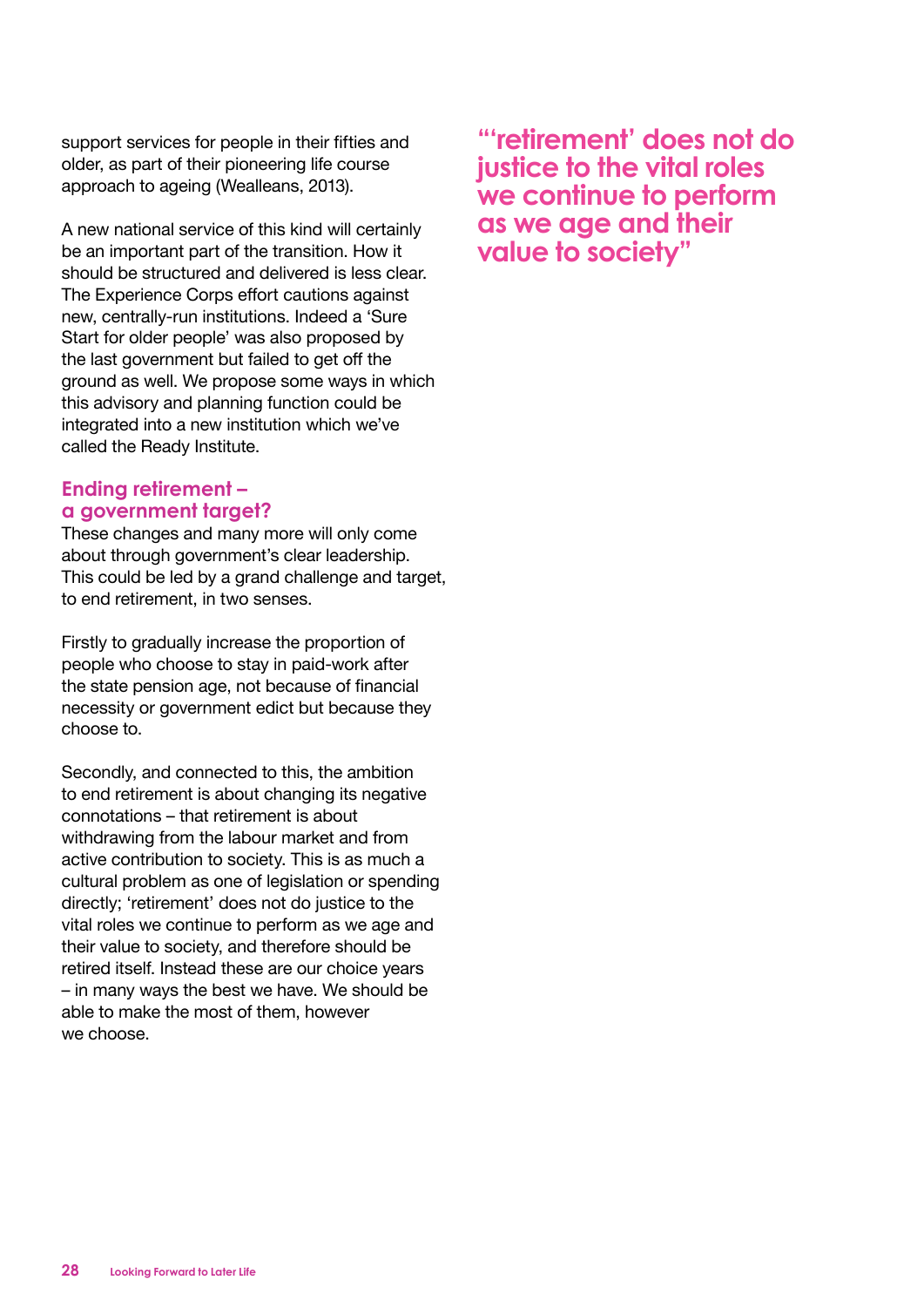### **5. End the befriending movement**



**Prioritise meaningful participation, relationships, and social connection** 

### **Summary**

Befriending schemes ameliorate the worst effects of loneliness but offer only a role as passive recipient rather than an opportunity for meaningful participation

Nonetheless they are clearly important while severe loneliness persists. Social relationships with friends and family are vital to wellbeing; in their absence loneliness is more detrimental to health than smoking.

To stave off loneliness we should better recognise the ways in which it is caused and prevented:

1 Via the delivery of public services, which can directly help or hinder relationships forming, for example in social care, or health.

2 In support for, and structures associated with, social activities - charities, churches, social or sports clubs, museums, galleries

3 Through wider structural factors - income, transport, environment, planning - which create the conditions for social contact.

A perception of meaningful participation is vital in ensuring social contact has a positive impact on wellbeing; feeling like a passive recipient of a service negates its possible benefits.

Government should explicitly recognise its influence on relationships in all these spheres, and account for their value in making decisions. A concerted drive to abolish severe loneliness within ten years should leave no role for befriending schemes.

### **What's wrong with befriending**

We could all agree that it would be better if foodbanks did not need to exist. While people cannot afford food they are surely vital, but in a good society there would be no demand for their services because everyone would have enough to eat.

In similar fashion befriending services identify a need - older people living alone who are often extremely lonely - and provide a volunteer-driven response; regular visits intended to provide some companionship and alleviate the worst consequences of loneliness.

### **"Social relationships with friends and family are vital to wellbeing; in their absence loneliness is more detrimental to health than smoking'"**

However just as we should be working to eliminate the need for foodbanks so we should aim to abolish befriending schemes within the decade. Their existence is an indictment of a wider failing, and that is what we should try to solve.

### **The importance of social connection**

In a major piece of research over the last three years hundreds of older people were asked, in surveys and focus groups, what contributes most to their wellbeing. The answer was clear and unsurprising: "social connectedness." The relationships and social contacts with family, friends and within communities that bestow a sense of belonging and value, of love and comradeship, of 'fun, good conversation and laughter' (Hoban et al, 2013).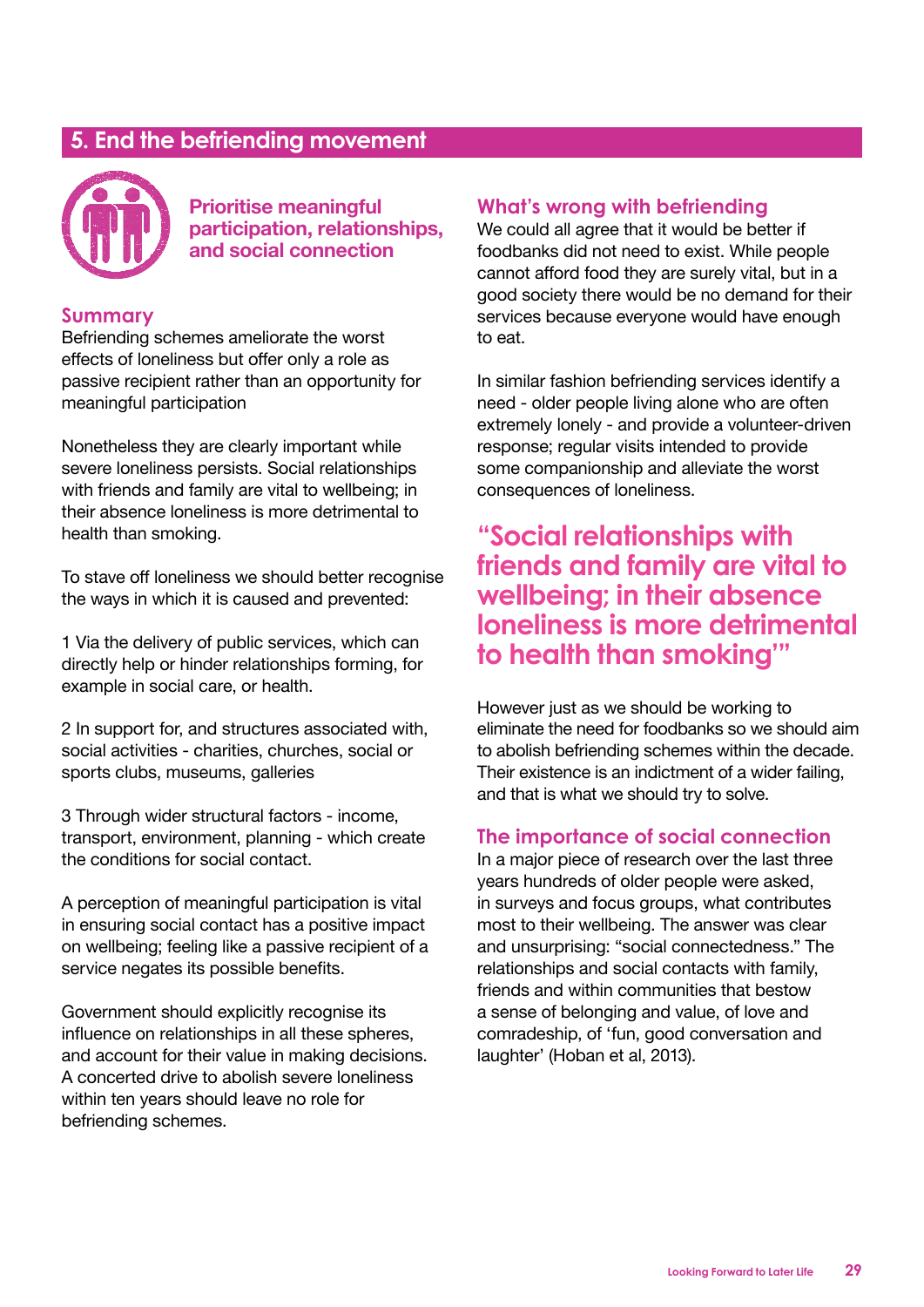### **"People with more social connections develop fewer colds, are healthier and happier"**

Loneliness is usually understood to mean the "subjective, unwelcome feeling of loss or lack of companionship" (Campaign to End Loneliness, 2013). It is distinct from 'social isolation' which is an objective measure of the number of social contacts we have. So we can feel lonely even when we are in relationships or surrounded by friends and neighbours.

While we will all experience loneliness at times its most pernicious effects are felt when it persists and becomes a chronic condition. In a large meta-analysis Holt-Lunstad (2010) found that loneliness and social isolation can have a similar impact on the risk of death as smoking or drinking, and more of an impact than many well-understood risk-factors such as obesity or lack of exercise. It is also closely linked to depression: one study found that amongst those aged 65 - 74, just 9.5% of people with ten or more close relationships showed signs of depression; the figure for people with one or none was 29% (Bazalgette et al, 2011). And longitudinal research has proved that loneliness leads to depression, not the other way around (Bolton, 2012). People with more social connections develop fewer colds (Cohen et al, 1997), are healthier and happier.

Loneliness is not a problem specific to, or even most severe amongst, older people; younger people are more likely to feel lonely and are more likely to worry about it (Griffin, 2010). Over half of 18 - 34 year olds have felt depressed because they were alone compared to 32% of those aged over 55. In general we feel less lonely as we get older, but this trend reverses for the last years of our lives.

#### **Men's sheds**

Men's Sheds provide tools, equipment and space where older men can meet to work on hands-on projects; a collaborative version of the shed at the bottom of the garden. For older men who do not feel comfortable in traditional services for older people they provide a vital opportunity to build and maintain friendships and keep active. Started in Australia they have now spread to the UK, and have their own association here. www.menssheds.org.uk

Around 900,000 older people in the UK are estimated to be lonely; around 10% of the population aged over 65. Comparing studies across decades suggests the proportion of older people reporting chronic loneliness has remained fairly constant, although the proportion saying they are sometimes lonely has increased considerably (Bolton, 2012).

Loneliness can afflict us all at any age but some transitions common to later life put us particularly at risk; almost two thirds of widows and widowers over 52 report feeling lonely some of the time or often. And while a fifth of adults in good health report feeling lonely, the figure is three times as high for adults in poor health (Beaumont, 2013). Two fifths of people with dementia say they are lonely (Kane and Cook, 2013). Older people who see their children less than once a month are twice as likely to be lonely as people who see their children every day. There are about 3.8m older adults who live on their own; and of those living alone aged over 75 nearly three quarters say they feel lonely. (WRVS, 2012).

Crucially it is the relationships and support we have before and during transitions that are important, more than those developed afterwards in response (Bazalgette et al, 2011). And a feeling of being in control of life can be a powerful protector against feeling lonely (Newall et al, 2013). The trajectory we set in the years and decades leading up to transitions is crucial to our social relationships in older age.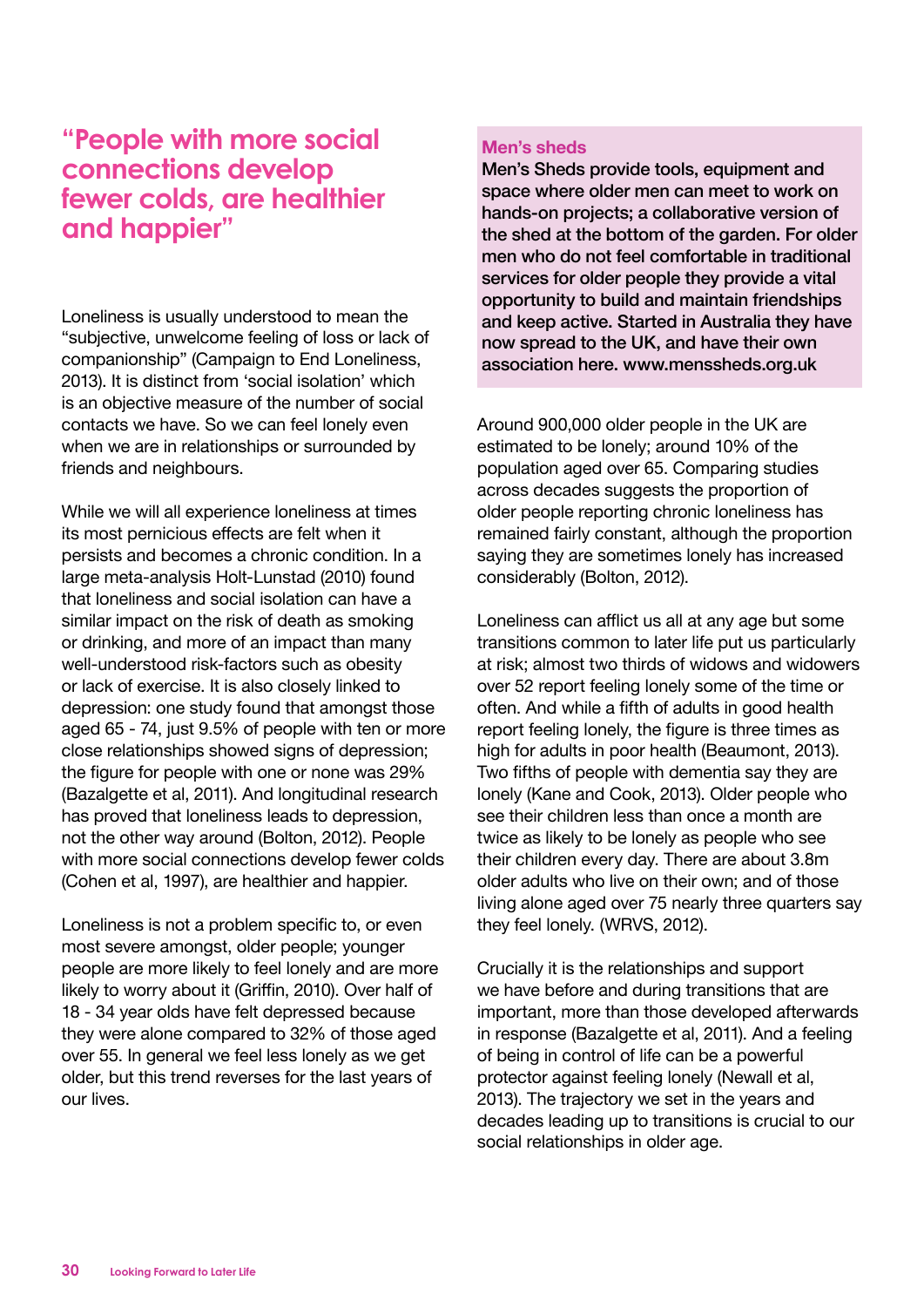**"public policy regularly intervenes to promote physically healthier lifestyles but does not take account of our social networks and relationships"**

### **Prioritising contribution and relationships**

We all know that eating a healthy diet and taking regular exercise are good for our health and wellbeing and we try and invest time and resources in them. We don't necessarily feel the same way about building and maintaining friendships, even though social networks are crucial not just to our enjoyment of life now but also our health and wellbeing in the future. Similarly, public policy regularly intervenes to promote physically healthier lifestyles but does not explicitly take account of our social networks and relationships even though, just as with diet or exercise, our behaviour is strongly constrained by statutory, voluntary and business actors.

We suggest government has three spheres of influence in which it already, largely unconsciously, shapes social relationships.

### **1 Public services - Commission for Love**

The first is in the direct delivery of public services. Community Links have coined the phrase 'deep value' to describe an effective relationship between the people delivering and people using public services, in which it is the "deeper qualities of the human bond that nourish confidence, inspire self esteem, unlock potential, erode inequality and so have the power to transform" (Bell and Smerdon, 2011). Public services can be delivered in ways that enhance or detract from these relationships; for example 60% of Local Authorities commission social care visits lasting less than 15 minutes (Leonard Cheshire Disability, 2013).

The public sector is extremely conscious of the diet it provides for children in school and patients in hospital - rightly aware of its role in promoting public health in its direct interactions with citizens. We suggest public services should be equally conscious of their impact on effective relationships, and design these into not out of the delivery process. For older people this is particularly important in hospital and social care; recent scandals have exposed the awful consequences when care is delivered without compassion; this care and concern cannot be legislated for directly but it can be designed for, by taking into account the importance of relationships as separate from the transaction itself.

Shared Lives schemes, whereby families accommodate and support people with social care needs and are paid a small amount in return, are a very strong example of the right approach - providing for basic care needs but in a way that prioritises building and sustaining social relationships, and not coincidentally saves money. Similarly effective are Village Agent schemes, where local residents are paid to act as a contact point for older people, providing a listening ear, helping arrange repairs or help around the house, proactively approaching people who might benefit from extra support, signposting to services, and connecting to social networks. Taking on a role that might have been filled in the past by a local shop-owner, postmaster or vicar.

### **2 Social activities - promote meaningful contribution**

Government's second sphere of influence is in the funding, support and legislative environment for activities that facilitate social connections. Grant (2013) identifies four domains of social activity: civic engagement (membership of political parties, charities, churches), leisure activity (membership of sports, music, arts or social clubs), cultural engagement (going to the cinema, theatre, art gallery, concert), and social networks (friends, and family).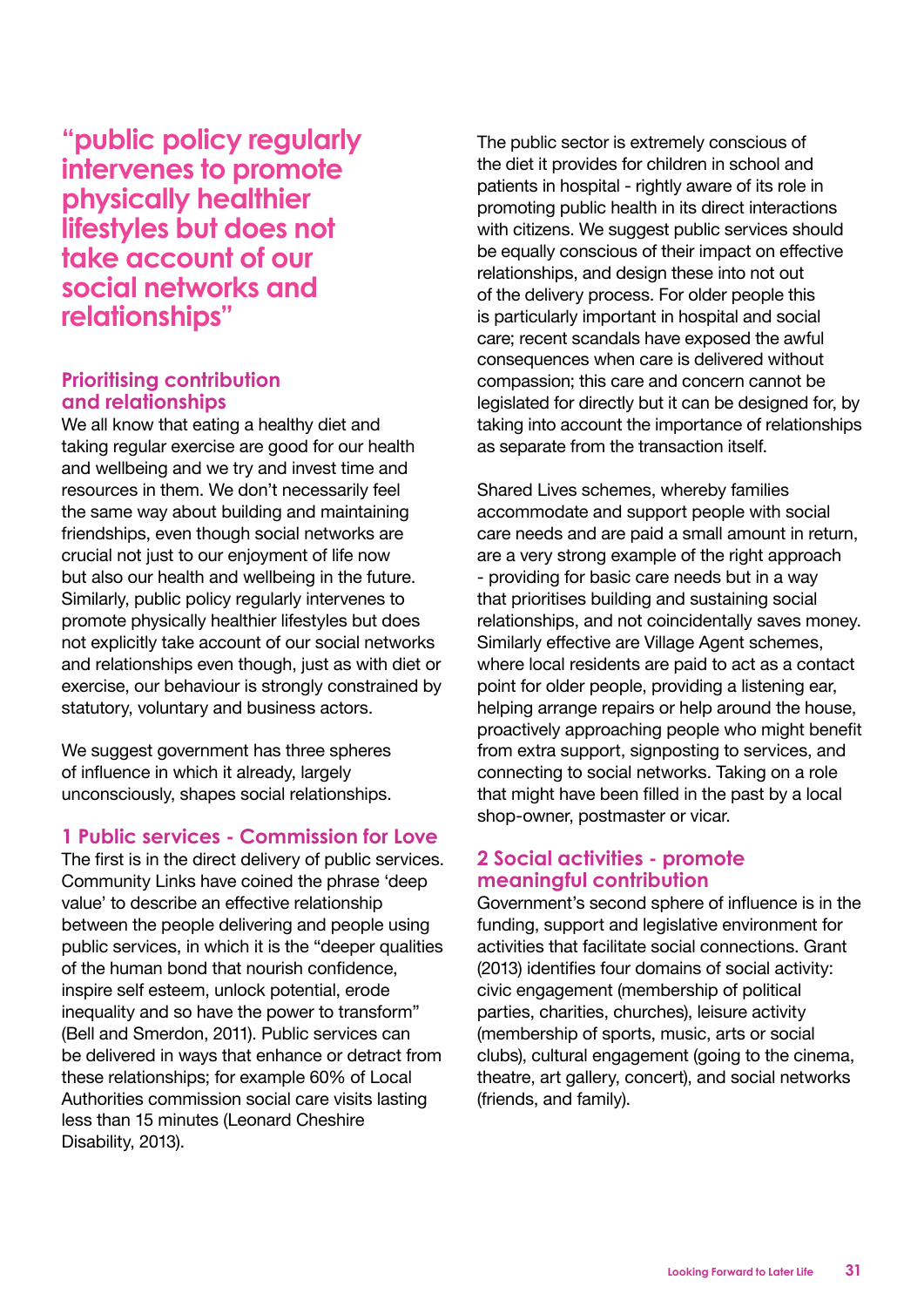### **"Being a 'beneficiary' might bring certain practical benefits but being a recipient is a passive experience"**

The environment government creates - through legislation, support and funding is crucial to the first three of these - through grants, tax breaks, gift aid, legislative frameworks, and much more. Even the fourth is more amenable to government intervention that many assume; the 'marriage tax break' being just the latest example. Demos (Bazalgette et al, 2011) argue that "ensuring that core services such as libraries and leisure centres are available and accessible to older people is therefore an essential part of supporting active ageing." These provide far more than opportunity for social relationships but that consideration should be at their core.

Critical to this is a greater appreciation of the importance of 'meaningful contribution' to wellbeing (e.g. Khan, 2013). Efforts to tackle loneliness, for example, are more successful when they involve meaningful participation in group activities as opposed to one-on-one service-based activities like befriending schemes. This is not surprising - the reason we go to church, play football, join a reading club, or volunteer is not, explicitly at least, to stave off our own loneliness. When we are recipients of a service - however well meaning - we generally do not feel as valuable as when we are contributing to it ourselves. No one should ever see themselves as the 'beneficiary' of a volunteer programme (or of a professionally-delivered service, for that matter). Being a 'beneficiary' might bring certain practical benefits but being a recipient is a passive experience. Schemes like Men's Sheds provide a clear alternative; places where older men can meet, often in an actual shed, to share tools, to collaborate and to socialise, but most importantly to participate.

### **3 Wider society**

Ultimately loneliness is a symptom not just of the absence of particular schemes but by the structure of wider society - the way housing is designed and allocated, transport is organised, technology is accessed, time is valued. We look at these issues separately in the next chapter.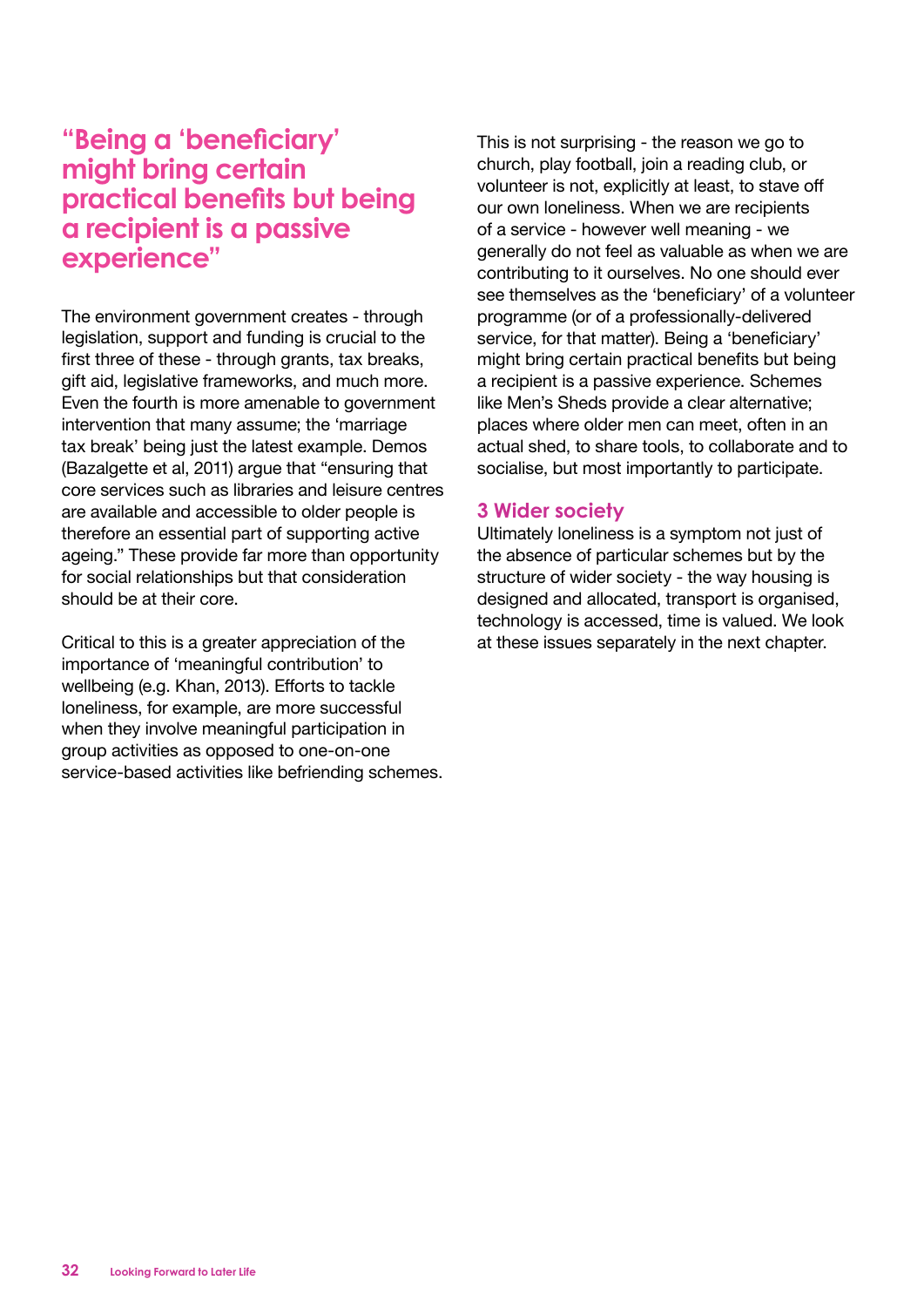### **6. Ban door knobs**



 **Build an environment suitable for later life**

### **Summary**

"It is not being older that is a problem but being older in our current society" (Forrest, 2013).

Door knobs are significantly more difficult to use than levers, particularly for people with arthritis. It is just a minor example of the myriad ways in which society could be better designed for older people. Others include public toilets, seats in shops, bus timetables, planning, housing and city design.

Initiatives like age-friendly cities and dementiafriendly communities begin to address these systematic flaws, although unlike the disability movement's ongoing but incrementally successful fight for access, the approach of older people and their advocates so far has been one of mild persuasion rather than angry demanding of rights.

### **The problem with door knobs**

From last year new housing developments in Vancouver are required to install levers rather than knobs on doors and sinks (Badger, 2013). At face value it might seem a bizarre intervention for city government and for those in early and middle age the choice is merely aesthetic. But for increasing numbers of us as we age and are more likely to develop arthritis, the doorknob is an unnecessary, sometimes crippling, hindrance to everyday life, when levers are so much easier to operate.

It is just one small example of the multiple ways in which being older or disabled is a barrier not because of age or disability itself but because of the way in which society around us has been designed or built. "It is not being older that is a problem but being older in our current society" (Forrest, 2013).

Stockholm is blanketed in snow for up to six months every year, so clearing the roads is a vital job for the city council, who have always followed the traditional pattern - major arteries first, followed by roads around the big workplaces in the centre, and finally the neighbourhoods, smaller roads and schools further out. Stockholm's deputy mayor became increasingly aware that this strategy implicitly prioritised full time employees over the needs of others in society; he particularly identified women taking children to school (he has called for 'genderequal ploughing'), but older people are likely to be equally affected, many potentially trapped inside until the plough arrives (Garlock, 2014).

### **"the approach of older people and their advocates so far has been one of mild persuasion rather than angry demanding of rights"**

In her fantastic book and manifesto for older age 'Not Dead Yet', Julia Neuberger repeatedly mentions public toilets and seating in shops, as two apparently minor conveniences that can take on increasing significance as we age until their absence can prevent us visiting town centres at all. Relatively small investments, or innovative ways of providing them, could transform some older people's experience of public space, with a whole range of knock-on consequences for our health, wellbeing, and dependence on much more expensive state services.

### **The social model**

Access for disabled people to buildings and services has improved dramatically in the last few decades, driven by determined activists arguing with strong moral force that it is not physical condition which is disabling but the way society is designed around it. Being a wheelchair user is only difficult if there are stairs and no lift or ramp.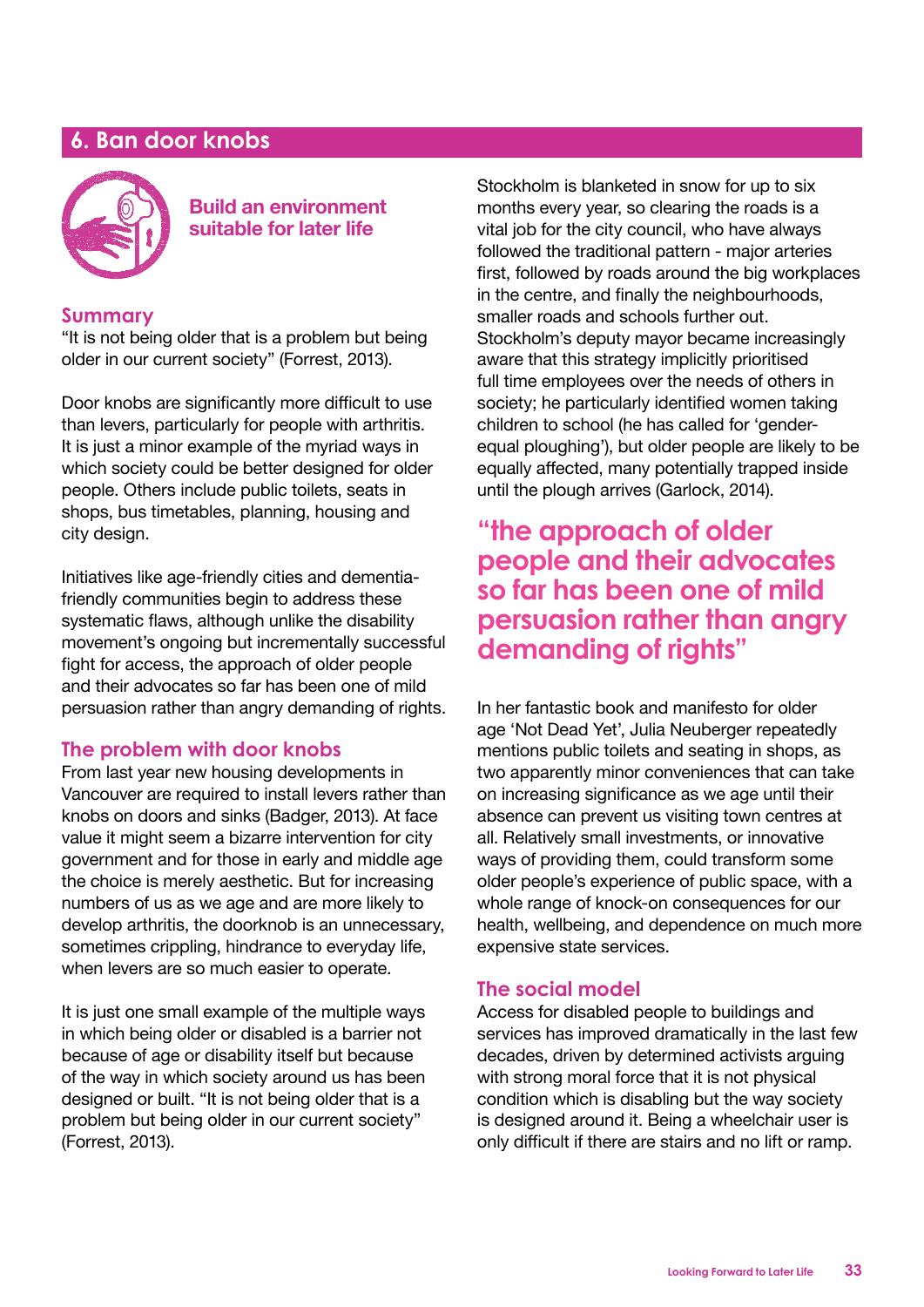### **"the structures around us are arguably far more important than our personal decisions or lifestyle"**

Several authors have noted how this 'social model' of disability has been less successfully applied to older people, including by ourselves as we age. For example, Blood and Bamford (2010) argue that older disabled people are generally still viewed through a 'medical model' with a focus on impairment, dependence, care, dignity, frailty and pity. Whereas disabled people have challenged the idea that disability should prevent equal participation in society, we are too willing to accept that being marginalised, poorly served by public and private services, and gradually excluded from society are natural consequences of getting older. We should challenge this head on.

### **Importance for social connection**

We identify above the importance of social connection to wellbeing in later life and here, as elsewhere, the structures around us are arguably far more important than our personal decisions or lifestyle. Griffin (2010) argues that services specifically tailored to older people who are struggling with social isolation, like befriending schemes, can be valuable but are not "a radical solution to tackle social exclusion or 'root causes or seek to change situations that were untenable'" (Griffin, 2010). She quotes Professor Christina Victor:

*"Rather than "artificially" trying to develop social links, we might be better advised to try to ameliorate the negative effects of structural factors such as income, transport problems and the ability of older people to maintain their existing relationships and participate fully in society."* (Victor, quoted in Griffin, 2010).

#### **Benches on demand**

In New York the CityBench scheme allows any resident to suggest new locations for benches using a simple online form. The city transport authority will consider the suggestion and wherever possible install and maintain a bench. They promise 1000 new benches a year, and prioritise locations which will be of particular use to older people, including at bus stops, hospitals and near shops.

There are varied and complex ways in which society can influence social interaction but they include:

- Transport: suitable transport must be accessible and affordable enough for people to visit each other, to go to social events and groups, to participate in the social life of their neighbourhood and more widely. What is the impact on social relationships of a rural bus service, for example, or the Central Line? Ensuring that older people can access transport, through the design of universal systems and through specific help (like diala-ride schemes, or the mobility component of disability living allowance) is vital.
- Neighbourhood planning: the design of communities can severely affect how sociable they become - formal and informal places to meet or stop and have a chat, easy access to shared facilities, transport options, streetscapes and more.
- l Income: low income is a crucial bar to social connection, denying opportunities to meet up (when the drink down the pub or the dinner out is too expensive), to join clubs and participate in social activity.
- Work and the economy: long hours hinder social relationships outside of work and, as discussed below, retirement can deprive some people of much of their social connection. Long commutes are another barrier.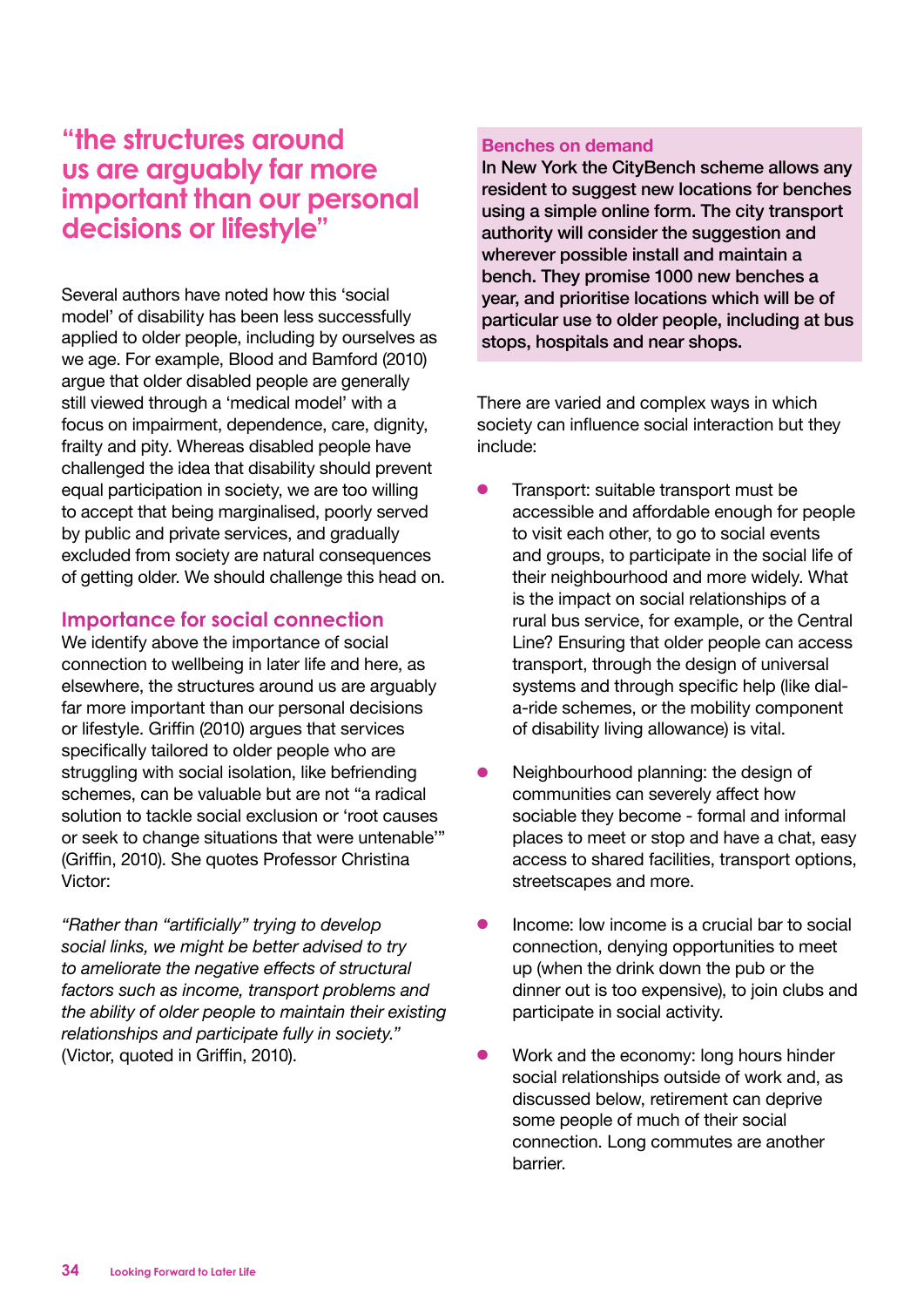- Technology: has been simultaneously accused of distracting us from social interaction - too much time in front of the computer - and eulogised as the solution through communicating and building new networks online; it can do both, depending on how it is used.
- Democratic participation: wellbeing, an ability to influence local circumstances, and opportunities for social interaction are intimately linked (e.g. see Bacon et al, 2010).

### **Age-friendly cities and dementiafriendly communities**

The emergence in the last few years of movements for 'age-friendly cities' and for 'dementia-friendly communities' builds on this social or 'citizenship' model of ageing. In different ways both movements ask cities and communities (not just public services but businesses, shops, and wider civil society) to better adapt to older people and people with dementia.

### **Dementia friendly communities**

When the Mental Health Foundation asked members of the baby boomer generation what most concerned them about getting old, 'loss of mental abilities' in particular dementia was their greatest fear (Grant 2013). There are 800,000 people with dementia in the UK and yet less than half (44%) of people with dementia currently receive a diagnosis. The number of people with dementia is, estimated to rise to over one million by 2021 and reach 1.7m by 2051 (Kane and Cook, 2013). One in three people aged over 65 will die with a form of the disease (Age UK, 2013).

The most significant risk factors for dementia are age and family history, but lifestyle still plays an important role, particularly lifestyle and health 20 to 30 years prior to the onset of illness. In particular 'what's good for the heart is good for the head' and vice versa - obesity, hypertension, high cholesterol, smoking, a poor diet and heavy drinking in middle age all seem to raise the risk of developing dementia in later life (Grant, 2013), as does stress in middle age (Johansson et al, 2013).

### **"'age-friendly cities' and 'dementia-friendly communities' ask cities and communities to better adapt to older people and people with dementia"**

The financial cost to the UK (the NHS, local authorities and families) was over £23 billion in 2012, and it is expected to grow to £27bn by 2018. Up to a quarter of hospital beds are occupied by older patients with dementia, and they remain in for longer than others with similar conditions (Age UK, 2013).

Crucially however, even where it cannot be prevented, dementia does not need to diminish self-reported quality of life, which can be maintained through participation in stimulating and creative activities, and relationships with carers and family (Grant, 2013). Hence the importance of dementia-friendly communities. According to the Alzheimer's Society, dementia friendly communities have ten characteristics including the involvement of people with dementia, accessible community activities, consistent and reliable travel options, and respectful and responsive business owners and services. The society and movement provides training and awareness sessions for employees of key institutions around the community. It is a growing movement, at the centre of the Prime Minister's Dementia Challenge launched in 2013, and adopted in communities throughout the country.

### **Age-friendly cities**

Meanwhile the age-friendly city movement is led internationally by the World Health Organisation, with about 12 cities signed up in the UK. One of the most high profile, Manchester, have pioneered a citizenship-based approach which they usefully contrast with the prevailing medical and care approaches to addressing ageing, which see us primarily as sick or incapable of self-support (McGarry, 2013):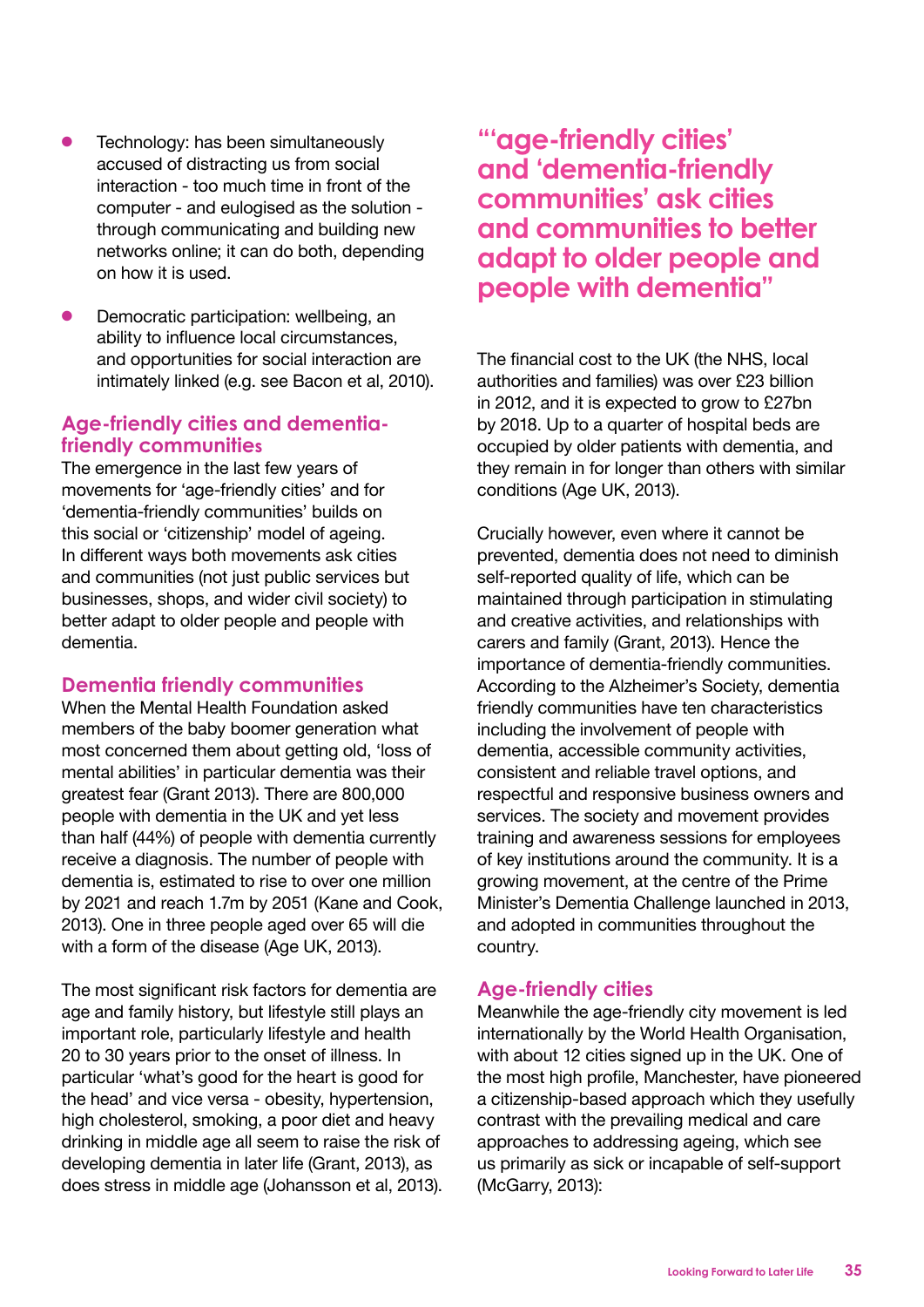| <b>Medical model</b>                 | <b>Care Model</b>                                     | <b>Citizenship Model</b>                      |
|--------------------------------------|-------------------------------------------------------|-----------------------------------------------|
| You are a Patient                    | You are a Customer                                    | You are a Citizen                             |
| Focus on individual                  | Focus on individual, family,<br>and informal networks | Focus on neighbourhood<br>and city            |
| Clinical interventions               | Care interventions                                    | Promoting social capital<br>and participation |
| Commission for 'frail elderly'       | Commission for vulnerable people                      | Age-proof universal services                  |
| Prevention of entry<br>into hospital | Prevention to delay entry<br>to care system           | Reducing social exclusion                     |
| Health (and care) system             | Whole system                                          | Changing social structures<br>and attitudes   |

### **Will we shout louder?**

These age-friendly and dementia-friendly movements are positive, vital, and gaining momentum. Although their tone is often mild. the challenge they pose to how we design services and communities is ultimately profound. Combined with similar initiatives like the movement for child-friendly cities, they make the case for a society reoriented away from prioritising the needs solely of full-time, middle aged, primarily male workers.

However it is interesting to compare their tone - generally one of gentle persuasion - to the strident rights-based demands of disabled activists which has seen such progress on equal access (albeit with much further to go). The next generation approaching traditional retirement age are the baby boomers, who have challenged entrenched systems throughout their lives - will this be their next fight?

**"'age-friendly cities' make the case for a society reoriented away from prioritising the needs solely of full-time, middle aged, primarily male workers"**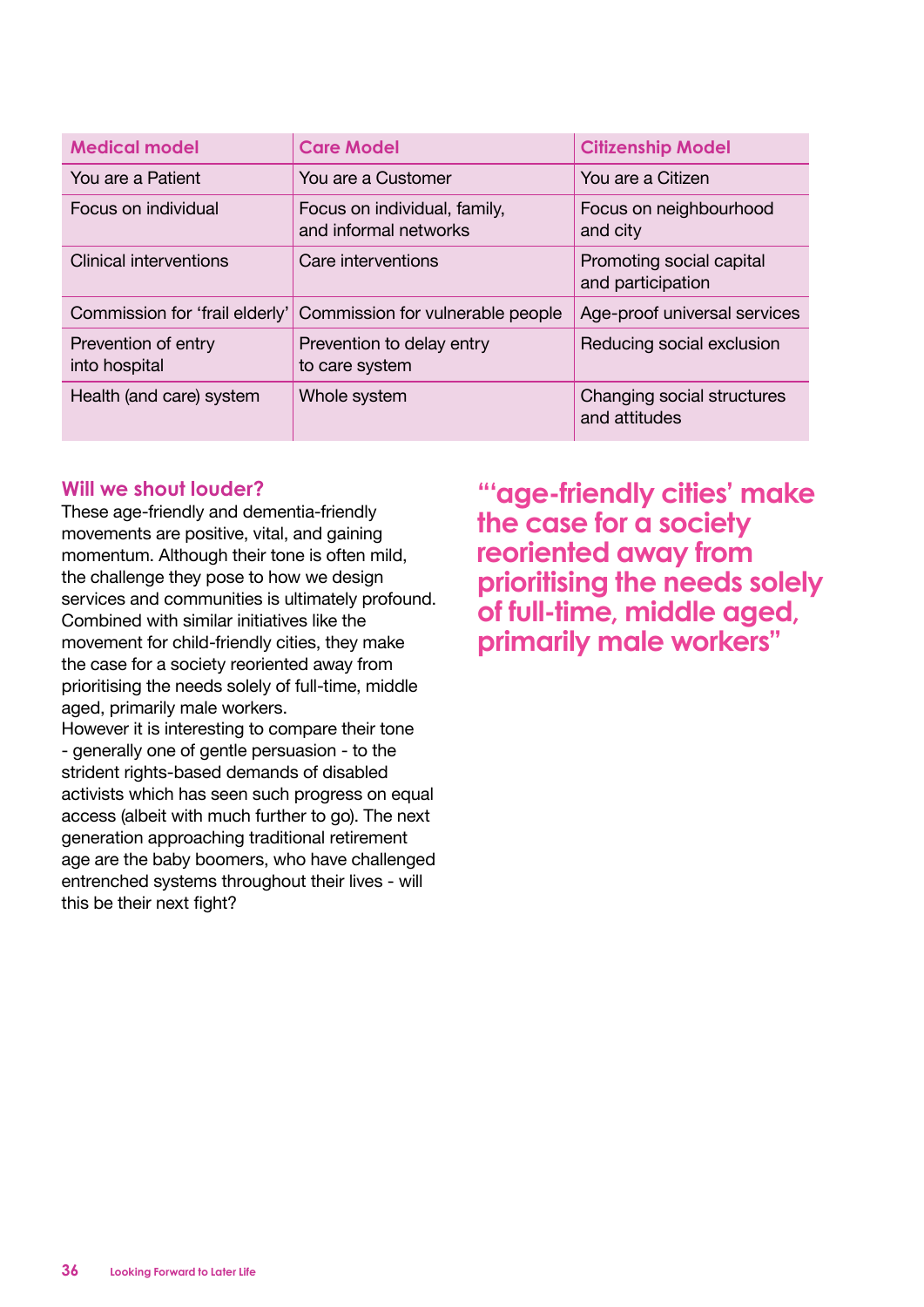### **7. Transform the care system**



**A community concern not a crisis response**

### **Summary**

Care is the practical and emotional support needed to lead an active life. Unfortunately its manifestation in public provision is as an increasingly-stretched crisis response service, often doing little to promote wellbeing. Only 4% of local authority care spending goes on prevention.

We suggest care should encompass four domains:

- 'Looking out for each other' the 'simple' reciprocities of everyday life' that prevent the need for care arising in the first place.
- 'Looking after each other' the more formal provision of care, unpaid, by networks of families and friends.
- **•** Professional care funded either privately or by the state, delivered through a variety of routes.
- Healthcare although intended to provide treatment rather than ongoing care it is often left doing the latter at enormous cost.

Alongside these sit broader structures and universal services - transport, neighbourhood planning, shops, housing - which are just as important as the one-on-one or group support most associated with social care.

The framework around social care must change to prioritise increased wellbeing by:

- Focusing on the importance of relationships as well as transactions.
- Adapting universal services and environments as well as providing support directly.
- Reconfiguring the relationships between the four domains described above, to ensure care is always provided at the earliest possible stage, and transitions happen at the right time.

**•** Ensuring co-production of services, so they work better and promote meaningful participation.

### **Looking again at care**

It is unfortunate that care dominates so many debates about older people, further perpetuating the idea that old age is primarily about vulnerability and need. At its best social care is the practical and emotional support some people need to live an active life, to maintain wellbeing and dignity.

### **"Only 4% of local authority care spending goes on prevention"**

Instead, there is growing recognition that our present system is neither financially sustainable nor effective at promoting wellbeing. It is increasingly a crisis response rather than a crisis prevention service.

Responsibility for providing care for older people is split, grudgingly and often dysfunctionally, between public services and networks of family and friends. We suggest there are five domains of care.

### **1. Looking out for each other**

We wouldn't normally consider this 'care' at all, but instead just the 'simple habits and reciprocities of everyday life' in David Halpern's eloquent phrase. Mowing the neighbour's grass, changing a lightbulb for your mother-in-law, keeping an eye on your friend's cat, poppingin to see someone when they've got a cold or inviting them round to dinner when they've had a tough day. This is not 'care' in the formal sense but in its sum it keeps us well and healthy in a thousand almost indiscernible ways. "…that best portion of a good man's life, his little, nameless, unremembered acts of kindness and of love" as Wordsworth's "Lines composed above Tintern Abbey" records.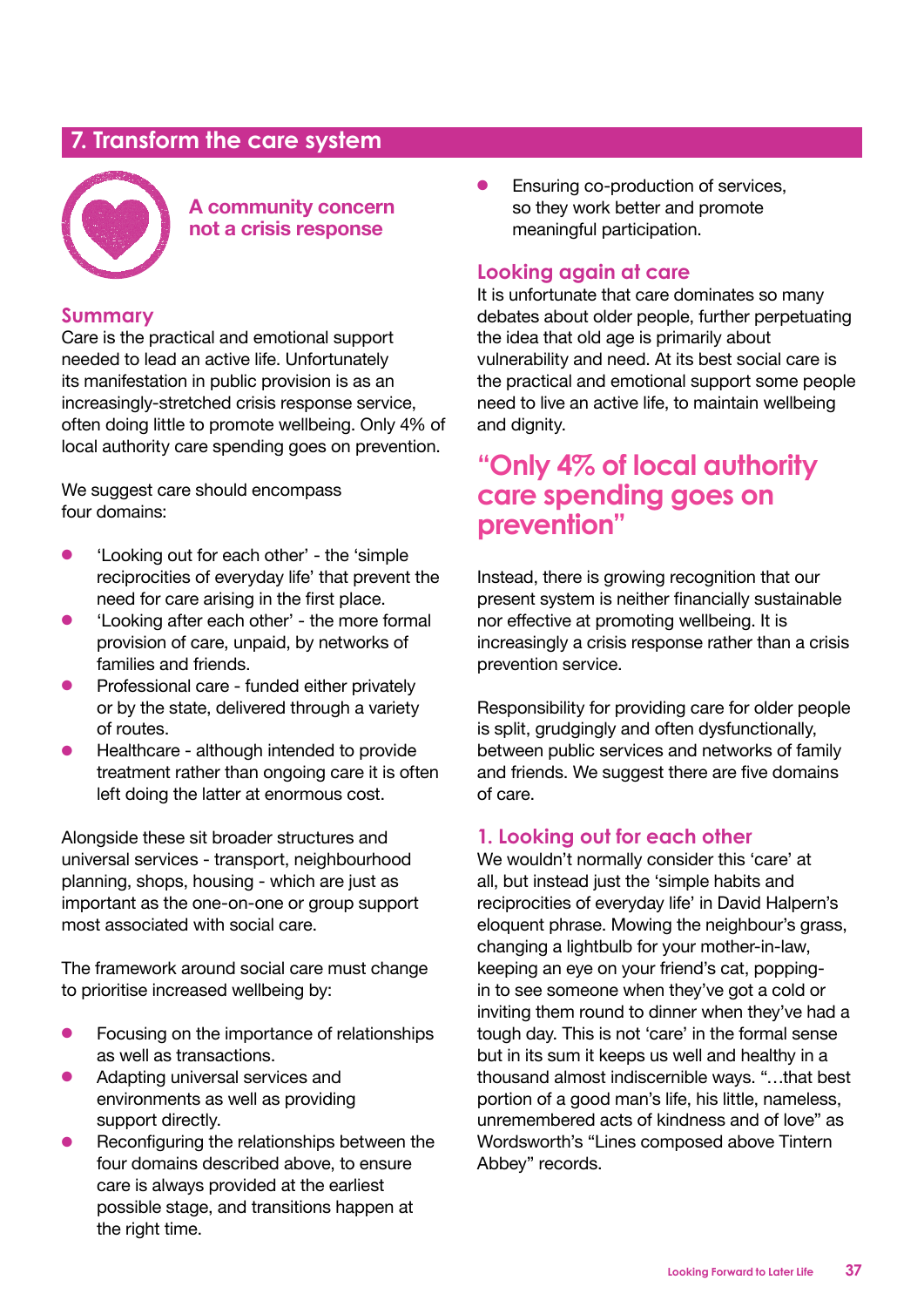Sixty five percent of people aged over 65 regularly help older neighbours (House of Lords, 2013).

The Task Force often tells the true story of two older women who become ill. One, without a support network, is unable to cope at home, and is soon shuttling between hospital and institutional care and deteriorating rapidly. She never returns home. The other, a member of a local allotment club, is able to stay at home because other members organise an informal rota to check in, bring food, and help with medication. The woman recovers soon afterwards and returns to gardening duties.

A truly integrated, holistic, early action plan for care would look beyond the formal provision to these simple actions; it would be as concerned with the local gardening club at one end of the spectrum as with the local hospital at the other.

#### **Shared Lives**

Shared Lives schemes match older and disabled adults who are unable to live fully independently with families willing to become Shared Lives carers. In exchange for a small fee families welcome the person into their home, family and networks, maintaining the relationships, companionship and activity that can prevent mental and physical health deteriorating. As well leading to better outcomes for those involved, it significantly reduces health and social care costs.

### **2. Looking after each other**

Once we have more clearly identified needs which demand more sustained care, particularly as we get older, we come to rely on close friends or family to provide the more regular, sustained, intensive support necessary. Its scale is dramatic: the value of unpaid care by family and friends is valued at £119bn per year. Six and half million people in the UK care for someone, most commonly their parents (40%) or partner (26%). Of these, 2.2m provide more than 20 hours care per week (Carers UK, 2012). To take just one example, 670,000 people in the UK act as primary carers for people with dementia, saving the state £8 billion per year (Alzheimer's Society, 2012).

### **"the value of unpaid care by family and friends is valued at £119bn per year"**

Unfortunately it can also impose significant costs on those doing the caring, affecting health, income, their own social relationships, and work. People giving up work to care for older or disabled relatives cost the UK £5.3 billion in 2012, and 83% of carers say it has worsened their health (Carers UK, 2012).

Older people undertake much of this care; almost one in five baby boomers - aged 55-64 - are providing some form of care, while the figure is only slightly less at 16% for 65-74 year olds. The total value of unpaid family care undertaken by those aged over 60 is estimated at £50bn per year (Age UK, 2013b).

Care by friends and family means people maintain or access new social networks, and offers a flexibility and responsiveness beyond anything the state could offer. It is a tangible manifestation of the values - love, compassion, reciprocity and mutual support - on which society depends but public services struggle to embody. Unfortunately when unconnected to the right support it can be destructive and detrimental for carers and those being cared for - isolating, unhealthy, emotionally incapacitating. Eventually, for many, it gets too much; and then the state steps in.

### **3. Care by professionals**

Professional care is either paid for privately, or provided publicly; public support for care in older age is provided through local authority provision of adult social care services; either in residential care settings or more commonly via home visits from care professionals, or via 'personal budgets' which people can spend on care services they require. In 87% of councils social care is only available for people whose needs are judged to be 'substantial' or 'critical', with needs judged 'moderate' or 'low' not entitled to any support (ADASS, 2013), although local authorities will often try and provide information or signpost people who do not meet the eligibility criteria to other services.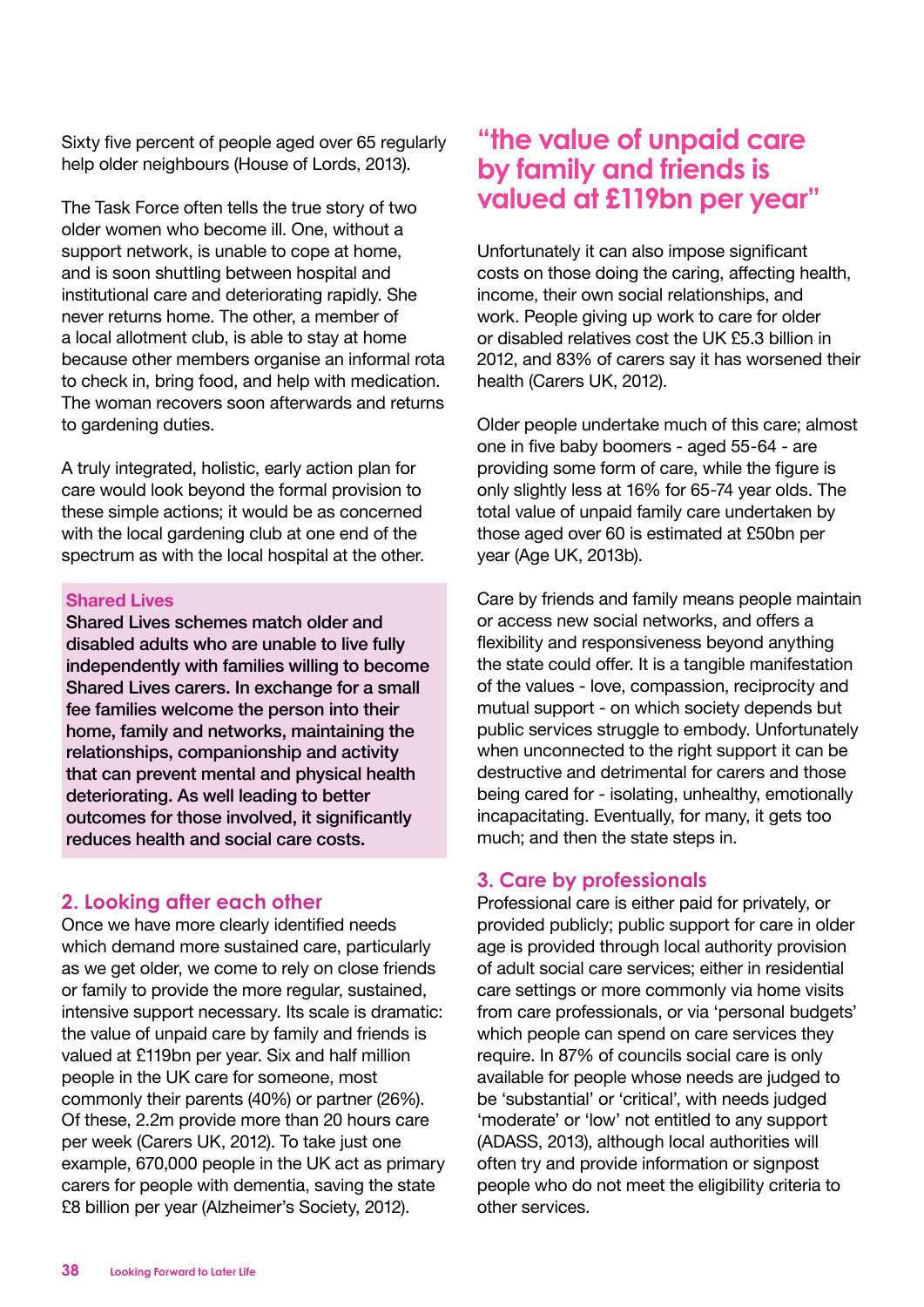**"a tangible manifestation of the values - love, compassion, reciprocity and mutual support - on which society depends but public services struggle to embody"**

Seventy six per cent of us will need some form of care in our older age (DoH, 2012). A total of £9.07 billion was spent on social care for just over one million people in 2011/12 (Audit Commission, 2013). Surging demand and falling budgets are putting care services under unprecedented pressure, with the Association of Directors of Social Services (2013) describing the outlook as 'bleak'. Meanwhile only 4% of social care spending goes on prevention.

#### **4. Care in hospital**

When all these avenues of care have been exhausted (or more often than not, when they have not been properly provided in the first place) people go to hospital. Emergency readmissions to hospital for people aged over 75 rose 88% in the ten years to 2009/10 (Age UK, 2013); 29% of hospital bed days could be avoided if care was better managed (Age UK, 2013b).

### **5. Creating the conditions for care:**

The extent to which we can overcome barriers to live an active and independent life is partly dependent on the services and individual support we are able to access (i.e. 1-4 above) but also on the universal services and wider structures that dictate our environment; accessible transport, suitable opportunities for recreation and leisure, age-friendly planning and design. While it is the responsibility of care services to try and facilitate access, this agenda extends far beyond the care system and illustrates further the need for a broader vision for later life.

#### **Looking forward**

There are important debates about how acute services can best be delivered - how to root out abuse and build in compassion and quality which we do not touch on here beyond pointing out the importance of 'co-producing' services

with those delivering and receiving them, to ensure they are better designed and to provide opportunity for meaningful engagement as explored above. But it is reforming the fault lines between these four domains of care, currently dysfunctional and hotly contested, that would yield the most profound, preventative changes.

We are probably furthest ahead in rethinking the boundary between social care and acute hospital care - long recognised as highly deficient, with trailblazers like Torbay showing how integrating social care and health can help smooth this transition, preventing unnecessary hospital admissions and improving wellbeing. Government have now announced some support for health and social care integration accompanied by £3.8bn of funding and the Labour opposition have argued for a faster pace of change. Schemes like the one that Age UK and Cornwall Council and NHS are piloting with Social Finance further demonstrate the potential of this approach.

We are less advanced in tackling the boundary between statutory and family-provided care. Currently entitlement to statutory care is based entirely on physical or mental health needs. Unlike other countries, in the UK this takes no account of the support available from friends or family, which means the process of accessing support is a straightforward fight to prove the severity of need, and then, perversely, maintaining that support is conditional upon needs remaining sufficiently acute (In Control et al, 2013).

Carers allowance provides some financial support to people who spend over 35 hours a week on caring duties, and local authorities provide some practical support. But beyond this the framework for how care needs are prevented and then met is piecemeal and in some crucial respects nonexistent.

Government have recognised some of these issues in the Care Bill (2013), which if passed will require local authorities to consider how they can prevent social care needs arising or worsening; to provide advice and information to people on preventative support available; to offer an assessment for support to carers; and to take into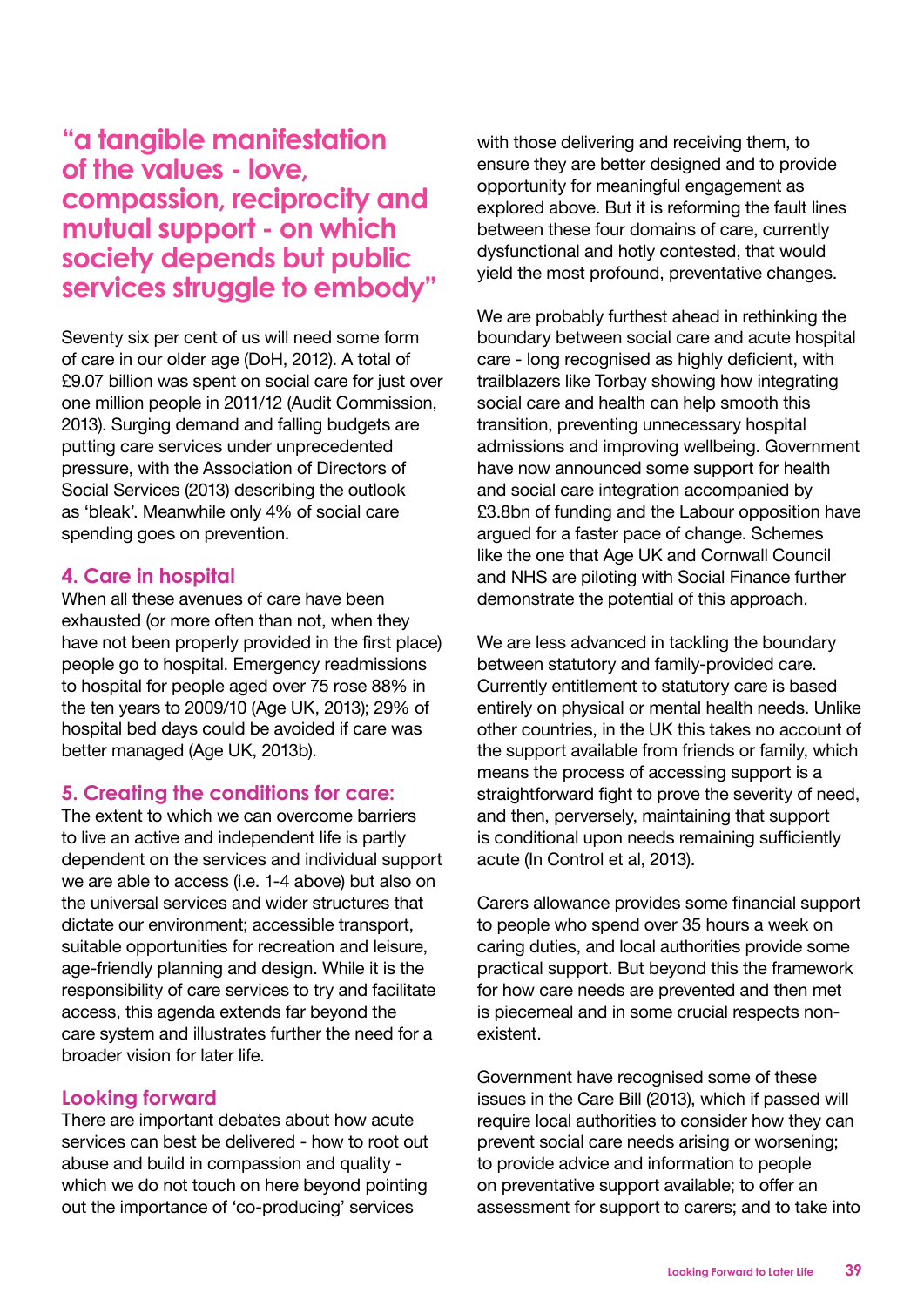account the capacity of family and neighbours to provide some care when designing services.

For some this last point is welcome recognition of communities' valuable role in the process, for others it is loophole that providers will exploit to shift more of the burden of care onto unpaid and highly-pressured relatives. Similar suspicion was voiced in response to Care Minister Norman Lamb's suggestion that Neighbourhood Watch schemes take on some responsibility for caring for 'lonely and miserable' older people (Delmar-Morgan, 2013).

Which they are will largely be determined by how they are implemented but it is clear that the change they hope to provoke - of reconfiguring that crucial interaction between us looking after each other and the state stepping in - is vital to a sustainable preventative future for social care.

Structurally the implications of this are twofold; first that funding for social care and health must be brought together - as is starting to happen to ensure that cost-savings associated with good preventative care provided by local authorities don't just accrue to the NHS, hugely distorting incentives. And secondly, that this funding should be coordinated locally, to ensure it is joined up with the institutions promoting social connectedness; people looking out for and looking after one another.

**"reconfiguring that crucial interaction between us looking after each other and the state stepping in - is vital to a sustainable preventative future for social care"**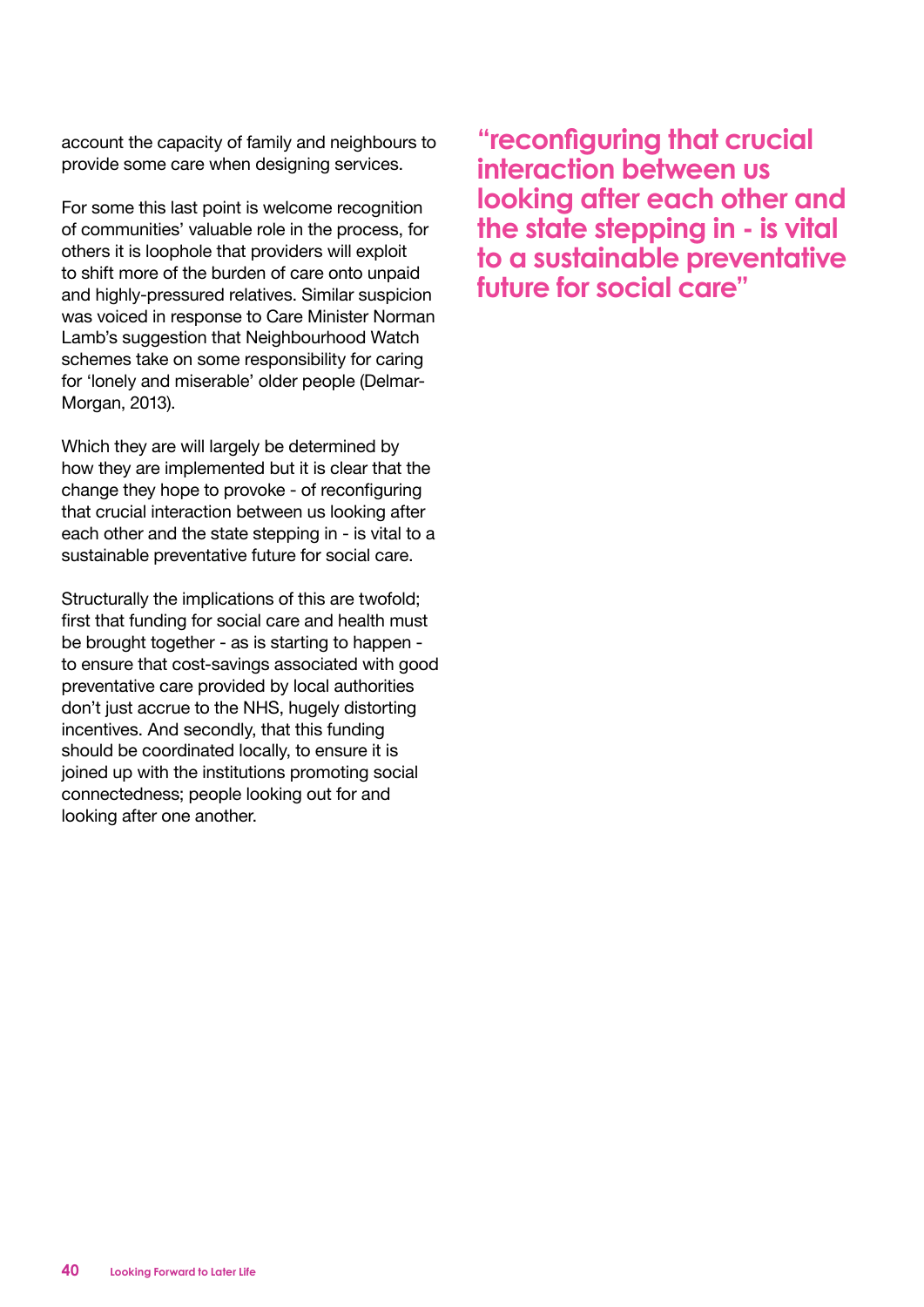### **8. Teach coping strategies**



### **Promoting mental resilience in later life**

### **Summary**

Older people navigating difficult transitions – bereavement or the onset of ill-health for example – are particularly susceptible to mental health problems, with substantial knock-on costs. There are three components to the mental resilience necessary to successfully navigate transition and the first two – wellbeing, and social connection –are core to this report. The third – psychological coping strategies – is also vital. Their teaching should be a core part of the services offered by new institutions like Ready Institutes (see below).

### **Mental health in later life**

Between the ages of about 60 and 70 people's mental health is better, on average, than for almost any other age group; 82% of older people said that in the last two weeks, they felt happy or contented either most days or every day (Age UK, 2013). This age commonly coincides with the transition for many from work to retirement, with becoming a grandparent, before the major health impacts of older age have been felt. In many ways it is a remarkable recovery given that in our previous two decades - our 40s and 50s we experience the highest rates of mental health problems of any age group (McCullock, 2009).

But this remarkable upsurge in mental wellbeing reverses again from about the age of 70 onwards, with two particularly prevalent conditions depression and dementia - taking hold. Almost half of people in long stay residential care are estimated to have depression below the threshold for major depression (Meeks et al, 2011), and one study estimated that 40% of older people visiting their GP had a mental health problem (Health and Information Centre, 2012). Overall depression affects more than 1 in 5 people aged over 65; over 2m people (Age UK, 2013).

The Mental Health Foundation's comprehensive enquiry into mental health and wellbeing in older age (Grant, 2013) identified risk and protection factors for mental illness in later life:

#### **Risk factors:**

Retirement and other transitions

- **•** Chronic medical illnesses, pain and disability
- $\bullet$  Care giving
- **•** Psychosocial adversity
- Daily stressors
- $\bullet$  Life events
- Organic brain disease
- $\bullet$  Having low levels of physical activity
- $\bullet$  Financial insecurity

#### **Protection factors**

- **•** Social ties, relationships and connectedness
- $\bullet$  Living in a supportive and enabling physical environment
- **e** Personal characteristics
- $\bullet$  Physical activity

Reproduced from Grant (2013) These protection factors are all covered in various sections below.

A meta-analysis has found that a diagnosis of depression for people aged over 65 increased their mortality rate by 70 % (Age UK Oxfordshire, 2011). A US study found that older people with depression cost health services almost twice as much as a similar group without depression, and only 1% of this cost went on treating the depression (Unützer et al, 2009).

The onset of depression is usually linked to major life transitions, in older people particularly the death of a partner or loved one, and the onset of physical illness can each lead to depression, although neither inevitably do (RCP, 2013).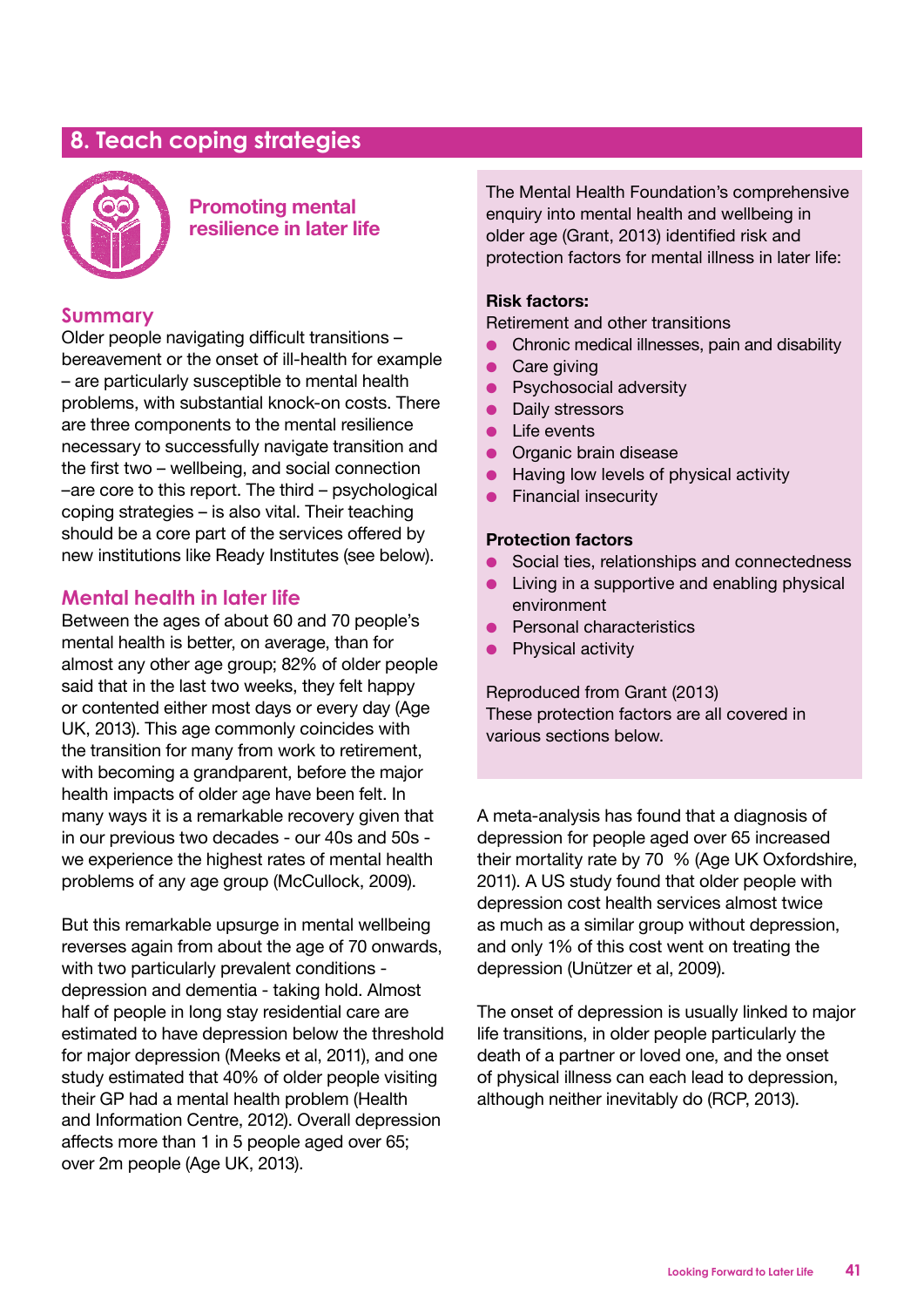**"a population more equipped with some of the tools revealed by positive psychology would better navigate the transitions of later life. "**

Mind (2013) identify three components of the 'mental resilience' which characterises those who successfully navigate experiences like bereavement, retirement, unemployment or illhealth. The first, wellbeing, forms the overarching premise for this report and includes several areas covered elsewhere, including physical activity, learning, and contributing. The second, 'social connections,' is also covered above. Both contribute to far more than mental resilience. The third is psychological coping strategies.

Proponents of positive psychology argue that it is possible to learn techniques that boost our ability to deal with stress and adversity. Martin Seligman, one of the most high profile advocates, has said:

*"We have discovered that there are human strengths that act as buffers against mental illness: courage, future-mindedness, optimism, interpersonal skill, faith, work ethic, hope, honesty, perseverance, the capacity for flow and insight, to name several….Much of the task of prevention in this new century will be to create a science of human strength whose mission will be to understand and learn how to foster these virtues in young people"* (quoted in Mind, 2013).

The practical activities stemming from the insights of positive psychology should be widely incorporated into the institutions of adulthood particularly workplaces. This would be an important role for the Ready Institutes we propose in the next chapter. This would have to be done with skill to avoid ridicule or stigmatisation, and is clearly not an alternative to addressing more fundamental inequalities in society which cause mental ill-health. But nonetheless a population more equipped with some of the tools revealed by positive psychology would better navigate the transitions of later life.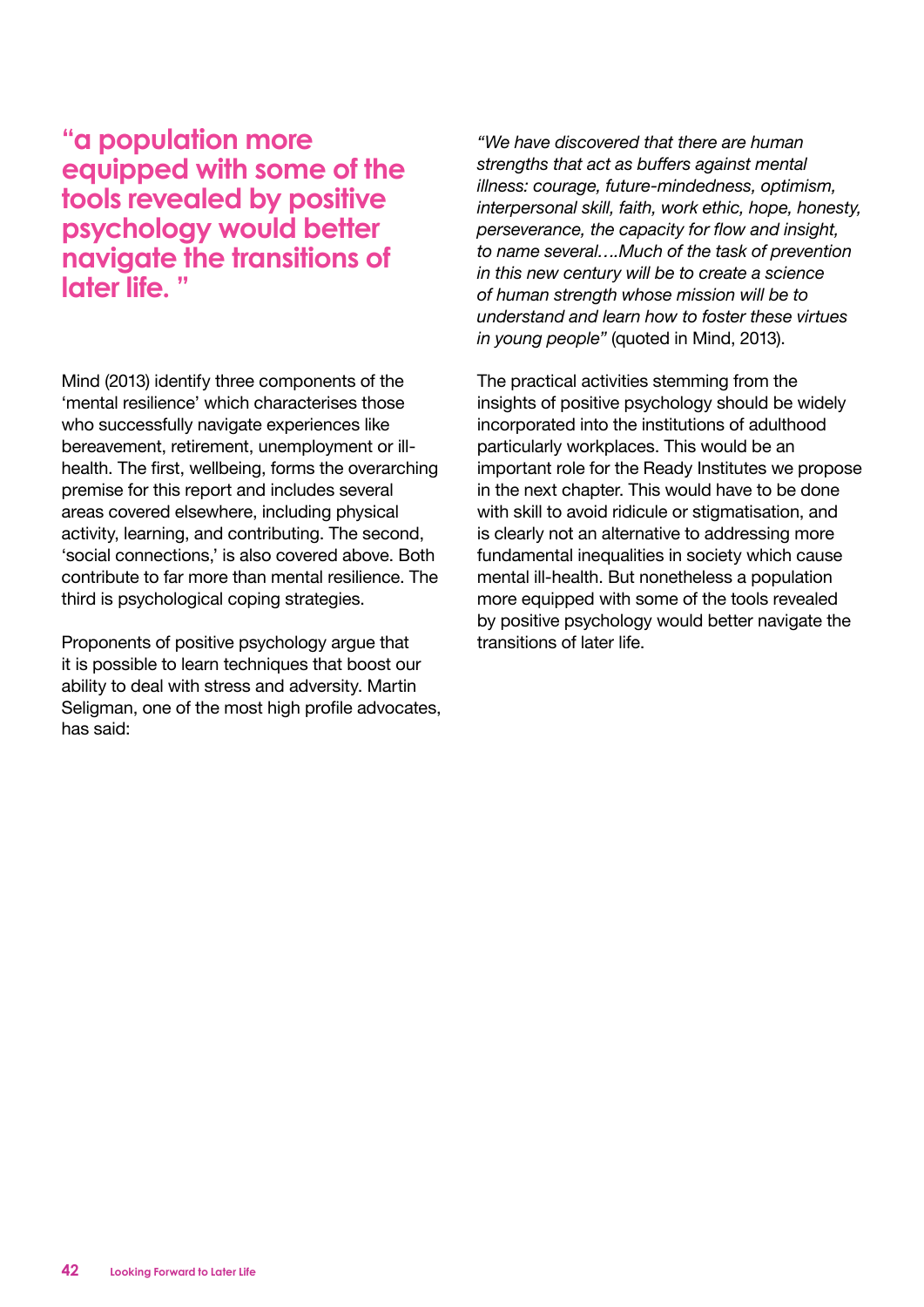### **9. New institutions to help us be ready for later life**



There is clearly an institutional gap around later life, identified multiple times in the preceding

chapters. For children, for parents, for adults in the labour market there are large institutions dedicated to providing early support and investment but in later life the only public services left are the health and social care systems, both dealing almost exclusively with crises. We have suggested the need for institutions to help us plan for our choice years, to support social connection and meaningful contribution, to guide us through transitions and to reduce health inequalities as we age.

### **A precedent - Sure Start for Later Life**

In 2006 government's Social Exclusion Unit put forward a bold, ambitious plan: replicating the Sure Start model pioneered for young children with older people's services. It said: *"Early intervention in later life can prevent inequalities in advanced age and makes economic sense. Sure Start's guiding principles offer a radical and transferable model for services for older people. The services are different but the principles and outcomes are shared."*

The approach was piloted in ten areas around the country but soon charities sensed it was losing momentum (Samuels, 2008) and although the pilots continued the issue soon fell off the government's agenda.

Nonetheless the final evaluation of the pilot sites was positive, finding that local areas had developed useful services, almost all of which continued after the pilot funding ended. It estimated savings of between £1.80 and £2.65 for every £1 invested in projects, scheme broke even in their first year (Davis and Ritters, 2009).

Five years after the pilot ended some of the schemes, such Gloucester's Village Agents, are still going strong and being replicated in other local authorities. Several areas have adopted a 'care coordinator' approach whereby trusted

**"institutions to help us plan for our choice years, to support social connection and meaningful contribution, to guide us through transitions and to reduce health inequalities as we age"**

people act as a referral and liaison in the community, supporting older people to access local services from reading groups to exercise classes. (Lawton, 2013).

There is clearly mileage in this approach but it is tentative in its ambition and not being adopted nearly fast enough nor radically enough, particularly as local government grapples with severe budget cuts. It is time to revive and build on the ambition of that original proposal. We suggest the development of Ready Institutes.

### **The Ready Institute**

A Ready Institute in every area would do three things:

1 Liaise directly with individuals, particularly at points of transition, to ensure they can access all the opportunities and services available. This would be similar to the role of a care coordinator but not confined just to those with care needs; a fifty-five year old looking to reduce their hours at work or a sixty year old couple who have just moved to the area would be just as important as an eighty five year old just out of hospital because it is too late to wait until problems develop; far better to ensure we are ready to stave them off or navigate them successfully.

2 Sit at the centre of a diverse network of public, private, third sector and civil society organisations, driving the adoption of age-friendly services, policies, designs and rules. These would be the buildings, services, clubs and societies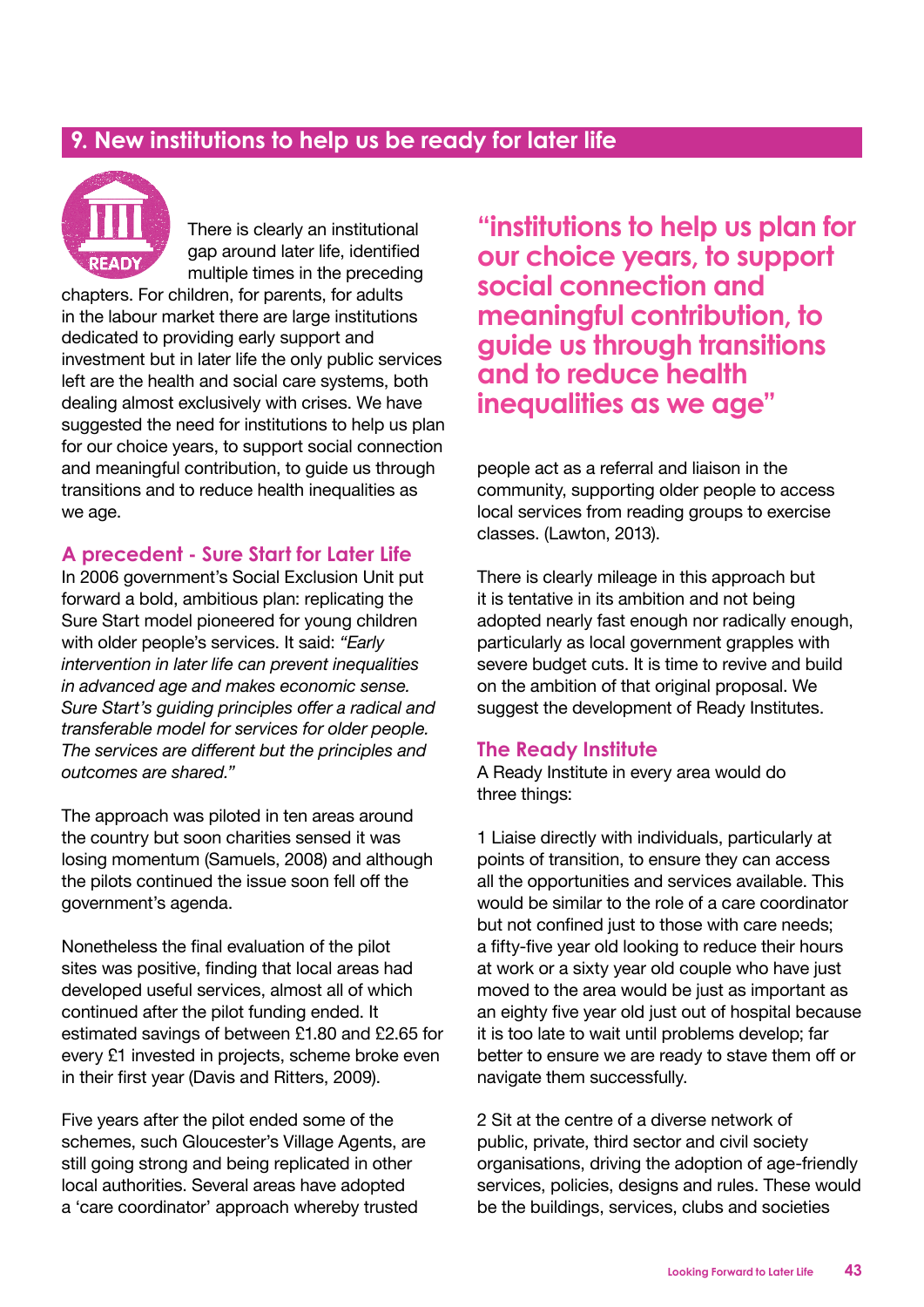#### **Village Agents**

Village Agents take on a role that might have been filled in past by a local postmaster, shop owner, or vicar: they stay in touch with older people in their area, providing information and advice, signposting to other services and ensuring everyone is receiving the support they need, from statutory or other sources. Originally piloted in Gloucestershire as part of the 'Sure Start for Later Life' pilots, they have now spread across the country.

to which people are directed and where people are first contacted - workplaces, shops, sports clubs, churches, GPs, schools as well as the hospital, the care home, and the social services department. To be part of the Ready Institute organisations would be encouraged or required to sign up to a set of principles modelled on those below. Time banking could be at its core – so that contribution in one sphere can be exchanged for access to support or services via another member.

3 Incubate or develop new services to meet new demands; identifying gaps in provision, supporting groups of people particularly older people to develop and spin-off new businesses, charities or associations, sourcing new funding, and constantly evaluating and improving.

This new institution would have an overarching aim to improve wellbeing in later life. This will in turn save public money but saving is not its primary aim.

#### It would:

- Promote wellbeing by ensuring we are all ready for later life; both resilient to shocks but more importantly prepared and supported to seize opportunities and to thrive.
- Be particularly important in the lead-up to transitions, ensuring we seize the positive and deal as well as possible with the negative.
- Prioritise relationships, social connection, contribution and meaningful participation, because these are crucial to wellbeing.
- Challenge head-on the stereotypes and discrimination associated with later life

To do all these successfully it will have to:

**Be locally rooted,** tailored to its neighbourhoods and communities. It must not repeat the mistakes of the Experience Corps - directed from central government via call centres and a website, disconnected from and sometimes directly in competition with local civil society. Ready Institute members would have access to various benefits – perhaps the right to very cheap access to local authority facilities (as in Denmark, where local authorities are required to provide cheap accommodation to adult learning associations, and cover the cost of facilitators).

**But nationally backed:** local authorities, now more than ever, do not have the money or the capacity to develop ambitious new services like these without strong leadership and finance from central government.

**Be proudly cross-sector:** if it restricts itself to health and social care and the most obvious parts of the voluntary sector it will merely mirror the gaps in existing services. Instead it must recognise that employers, shops, businesses, churches, mosques, sports clubs, universities, and more are vital.

### **Local Area Coordination**

Local Area Coordination is an approach developed in Australia in the late 80s and now sits at their of their social care system. Much like Village Agents, Local Area Coordinators provide information, advice and small amounts of funding from outside the traditional care system. They can signpost to existing services but also encourage people to set up new ones, to develop relationships and engage in activities locally. A very similar role – the care coordinator - is being trialled in Scotland's social care reforms.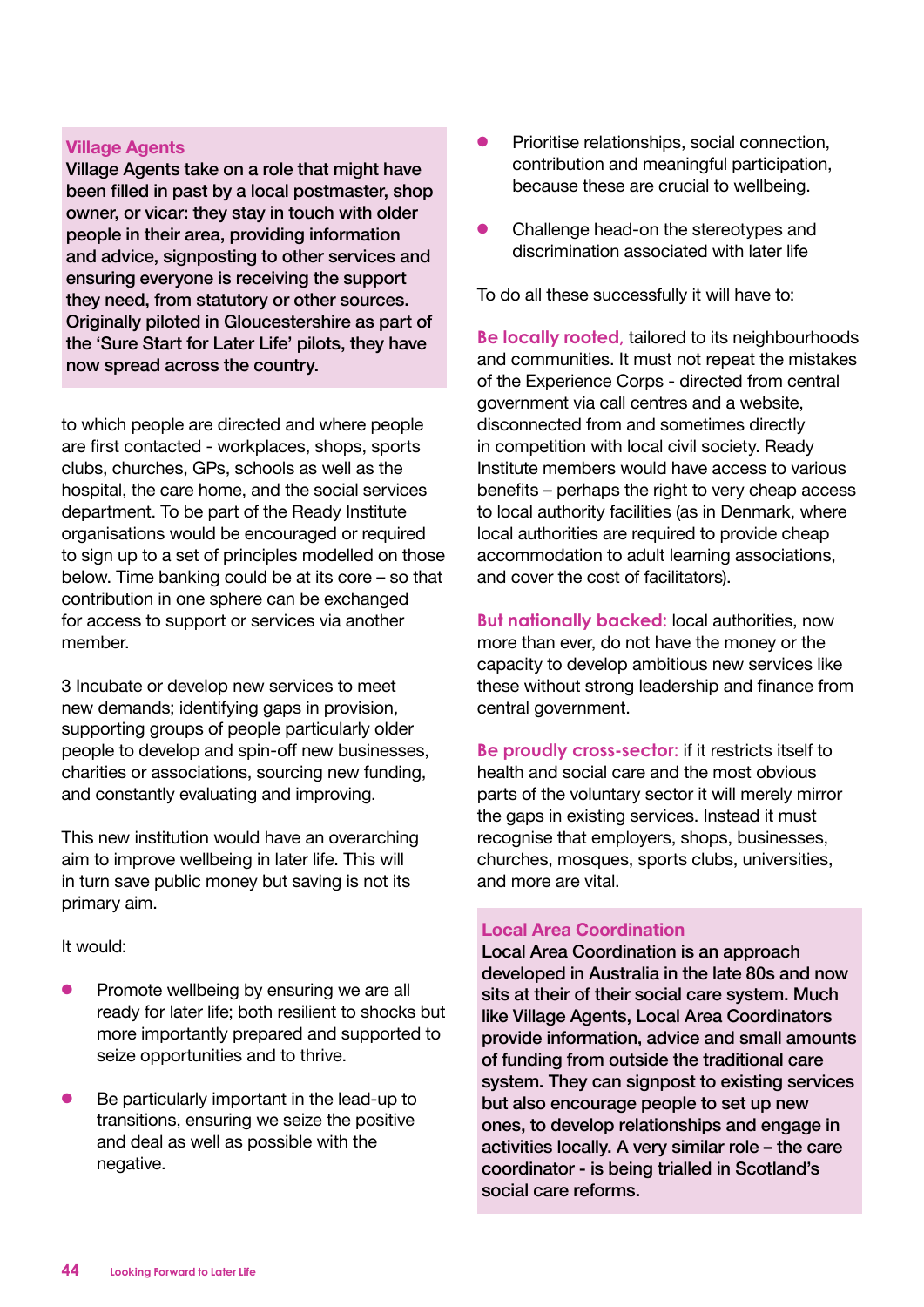**"a diverse network of public, private, third sector and civil society organisations, driving the adoption of age-friendly services, policies, designs and rules"**

**Be open to all:** an institution that becomes associated with ill health and care needs amongst the oldest old will fail to attract anyone else. Instead it must be just as relevant to a fifty year old planning their next career move as to an eighty year old just out of hospital. It should be associated with workplaces, football clubs and pubs just as much as bingo halls, hospitals, and care homes and should carry no stigma itself.

IPPR's Condition of Britain project documents the experience of Leeds' Neighbourhood Networks, of which there are 37 around the city fulfilling some of the roles described above (Lawton, 2013). There are undoubtedly other examples around the country.

To illustrate its potential consider a couple of scenarios.

Pete is approaching retirement age, enjoys his job and hasn't really made a plan for what to do next. His workplace is signed up to the Ready Institute and as a result has recently introduced a new 'step down' option whereby older employees can reduce their hours and take on a mentoring role for younger staff. The company also hosts weekly 'second career' planning sessions delivered by another Ready Institute member, a charity specialising in it. Pete attends one of these sessions where he learns about the 'step down' scheme and soon applies. The advisor also talks through with Pete ideas for what else he could do in his newly-acquired spare time, and shows him the website with all the local Ready Institute members - everything from the football club to the local university. Pete pursues a few ideas he's always wanted to try, and is soon volunteering as a coach at the football club where he meets a whole new circle of friends of all ages, and doing a part time diploma at the local college.

#### **Leeds Neighbourhood Networks**

Leeds City Council has helped to build 37 'neighbourhood networks' over the last 20 years; independent, local organisations which support older people to get involved in their community, build and maintain friendships, volunteer and access support. (Lawton, 2013).

Margaret and Doug are 75 and Doug has recently been diagnosed as terminally ill. On a visit to the GP they meet Pat, from the local Ready Institute, who introduces herself. She makes sure they know about all the services available locally for cancer patients, and the support Margaret is entitled to as a carer. Because the shops in their local town centre and the bus service to get them there are all members of Ready Institute they know they can continue to visit, go shopping, attend church, go to the library, and see friends. When Doug passes away Margaret is heavily supported by members of the church and by Pat, who pops in regularly. Soon Pat has put Margaret in touch with a couple of other recently-widowed women nearby and before long they've formed a support group for others. The group becomes a Ready Institute member soon afterwards.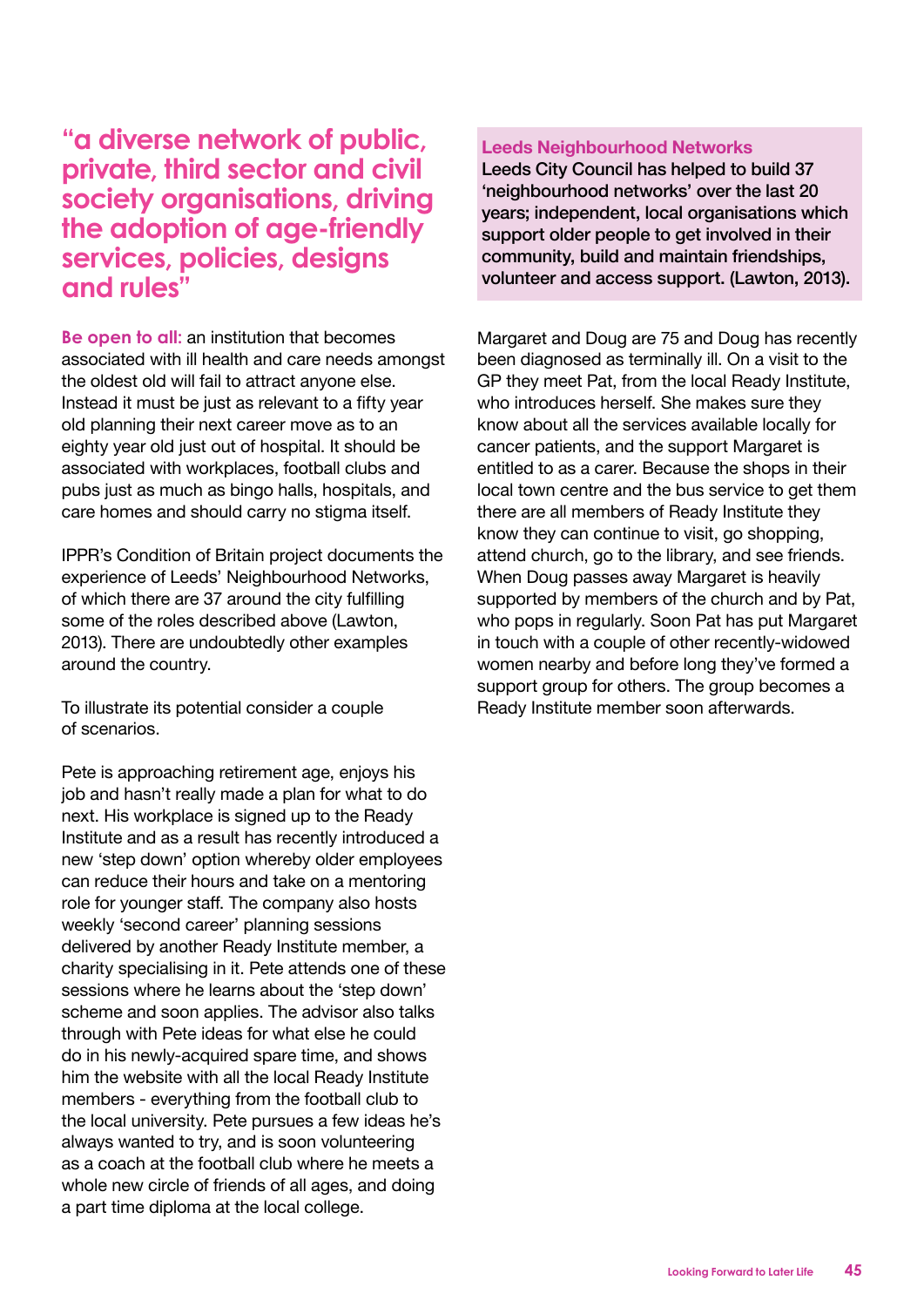### **Implications for government**

How should government respond as we age? It would be possible to carry on muddling through, responding to imminent liabilities, gradually shifting more and more cash towards social care and acute hospital treatment, not accounting for lost contribution because we never expected it in the first place. As personal tragedy piles up, costs rise inexorably and potential is wasted.

Instead our vision calls for a different way of working.

**1 Longer term:** Living longer, healthier, happier lives in later life requires a healthier, happier middle age and a series of successful transitions. Only with a rigorous focus on the impact of today's decisions on the next decade or the one after will we prioritise policies that ensure we are ready. It is not enough for our public institutions, led by government, to be capable of looking longer term - they do this occasionally in any case. They must be *forced* to look longer term in every decision, through the underlying mechanisms of government particularly the spending rules. The Early Action Task Force has proposed a series of ideas including ten year tests for every spending decision.

**2 Better integrated:** A focus on the longer-term is not enough if money spent by one department will lead to savings in another, or while cost cutting in one will just pile pressure on another. Some form of integration of health and social care spending looks likely in the medium-term, to better align incentives which clearly distort delivery of sensible policy. But the issues covered above go far wider than health and care, to cover employment, social connection, discrimination, transport, and far more. The occasional integration of one department or funding stream with another does not seem sufficient to ensure a more coherent approach to prioritising vital objectives across the public sector. This leads to the third conclusion:

**3) More local:** All the issues covered above - mental and physical health, care, social connection, discrimination, employment - are

**"While government fixates on our health and care needs and our pension liabilities the rest of us hope for something more from later life"**

deeply intertwined. Poor diet in middle age could lead to physical health problems which, soon after retirement and in the absence of good social care support, stop someone leaving the house. The subsequent isolation in turns causes deterioration in mental health, which results in further physical health problems and an onward, downward spiral. These issues are currently tackled piecemeal by various branches of government which tend to see each other as rivals rather than collaborators for the common good. Much of the fine detail of these stories is determinedly local though - the route of the local bus service, the planning of new housing, support for social clubs or public space.

The only way this incongruence will be ultimately resolved will be in devolving decision making downwards, so services and support operating in an area are joined not only to each other but to the wider structures of a place - its businesses and civil society, it's planning and housing, its community leaders, children, parents, semiretirees: all its citizens including those most senior. This paper is not an argument for localism but it does seem one of the inevitable consequences of a forward looking, allencompassing vision for later life.

**4 More positive and more ambitious:** While government fixates on our health and care needs and our pension liabilities the rest of us hope for something more from later life. We don't just want healthcare and acute social care delivered more efficiently (although that would be nice) and pensions paid later – we want to seize the opportunities later life offers, and successfully navigate its challenges. New aims, new institutions, new structures, new attitudes to age, and a new ambition. Government's first job is to lead the debate; to launch a new conversation.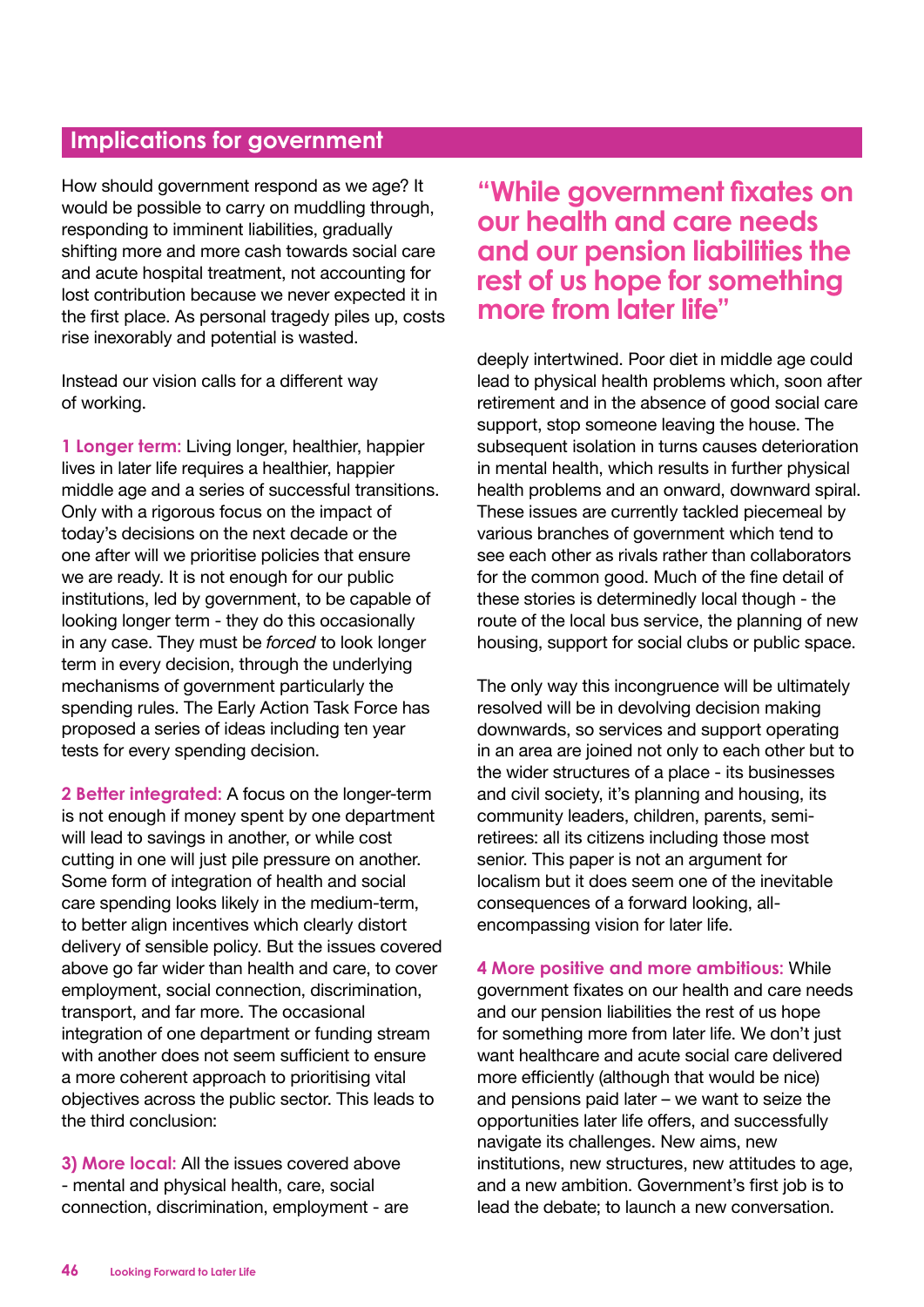### **Summary of our ideas**



**1. Re-write birthday cards** Promote positive attitudes to ageing



**2. Abolish age-related benefits** Focus on transitions not ages



**3. Bind a rising state pension age to falling health inequality** Extend healthy ageing for all



**4. Abolish retirement** Rethink time, work, learning and contribution in later life



**5. End the 'befriending' movement** Prioritise meaningful participation, relationships, and social connection



**6. Ban door knobs** Build an environment suitable for later life



**7. Transform the care system** A community concern not a crisis response



**8. Teach coping strategies** Promoting mental resilience in later life



**9. Introduce Ready Institutes** A new institution for later life

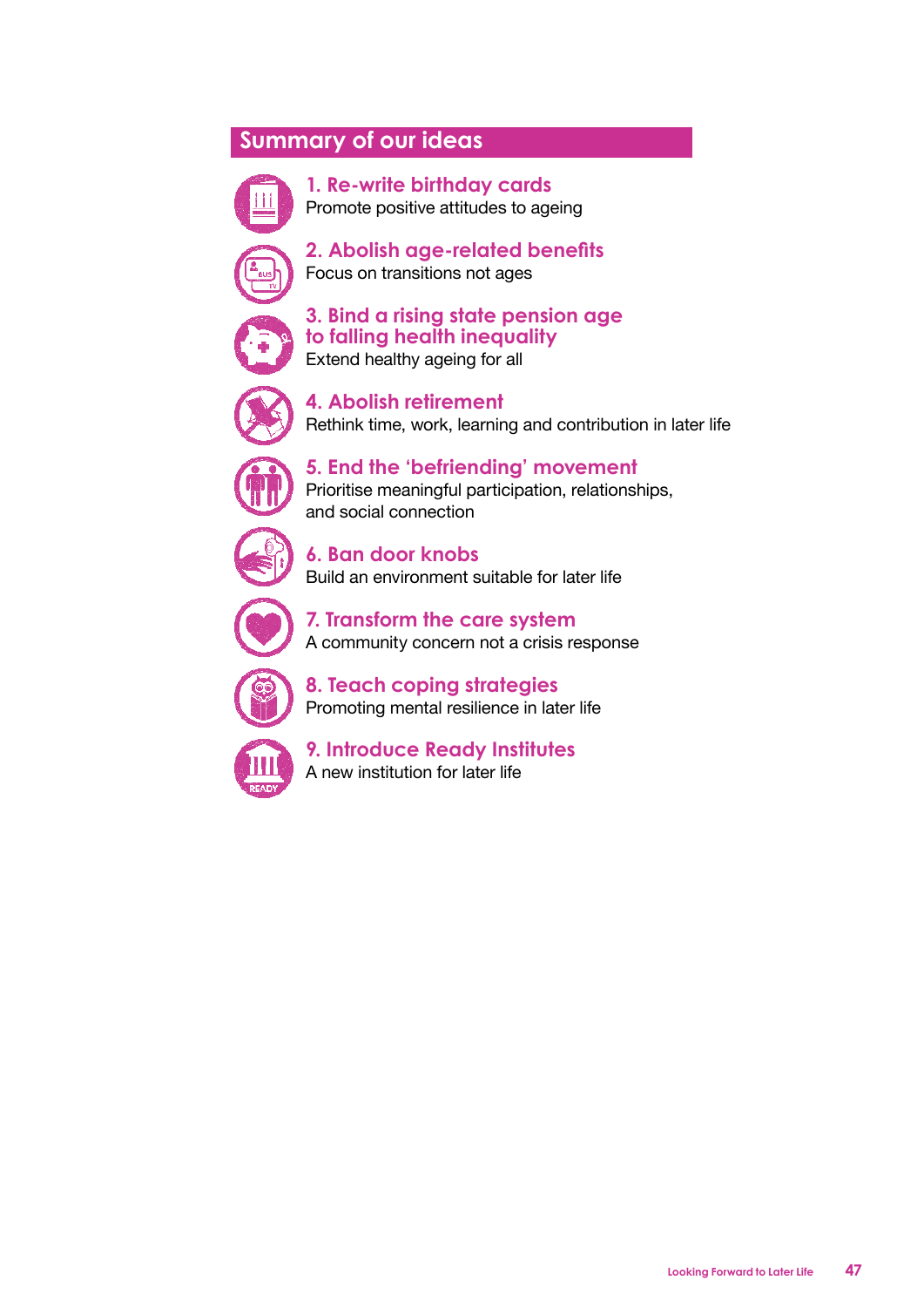### **Bibliography**

Age Cymru (2013) Written evidence to the House of Lords Select Committee on Public Service and Demographic Change. Available at www.parliament.uk/documents/lordscommittees/Demographicchange/PublicServiceVol2.pdf [accessed 13th March 2014]

Age UK (2010) Healthy Aging: Evidence Review. Available at www.ageuk.org.uk/documents/en-gb/for-professionals/ health-and-wellbeing/evidence%20review%20healthy%20 ageing.pdf [accessed 2<sup>nd</sup> December 2013]

Age UK (2012) A Means to Many Ends: older workers' experiences of flexible working. Available at www.ageuk. org.uk/PageFiles/12808/A%20means%20to%20many%20 ends%20-%20older%20workers'%20experiences%20of%20 flexible%20working%20(Sept%202012).pdf [accessed 23rd November 2013]

Age UK (2013) Later Life in the United Kingdom: August 2013. Available at http://www.ageuk.org.uk/Documents/EN-GB/Factsheets/Later\_Life\_UK\_factsheet.pdf [accessed 4<sup>th</sup> October 2013]

Age UK (2013b) Agenda for Later Life 2013: Improving later life in tough times. London: Age UK.

Age UK (2013c) The Work Programme and Older Jobseekers. Available at www.ageuk.org.uk/PageFiles/12808/The%20 Work%20Programme%20and%20older%20jobseekers%20 (Sept%202013).pdf [accessed 23rd November 2013]

Age UK Oxfordshire (2011) Safeguarding the Convoy: a Call to Action from the Campaign to End Loneliness. Available at www.campaigntoendloneliness.org/wp-content/uploads/ downloads/2011/11/Safeguarding-the-convey.-A-call-toaction-from-the-Campaign-to-End-Loneliness.pdf [accessed 21st October 2013]

Aldridge, H., Kenway, P., MacInnes, T. and Parekh, A. (2012) Monitoring Poverty and Social Exclusion 2012. York: Joseph Rowntree Foundation. Available at www.jrf.org.uk/sites/ files/jrf/MPSE%202012%20Bookmarked%20REVISED.pdf [accessed 8th October 2013]

Alzheimer's Society (2012). Dementia 2012: A national challenge. London: Alzheimer's Society.

Alzheimer's Society (2013). Low expectations. London: Alzheimer's Society.

Appleyard, B. (2009) You're not worth it: Unequal Ageing. Available at www.bryanappleyard.com/youre-not-worth-it [accessed 13th March 2014]

Association of Directors of Adult Social Services (2013), Social Care Funding; A bleak outlook is getting bleaker. Press Release 6th May 2013. Available at www.adass.org.uk/index. php?option=com\_content&view=article&id=914&Itemid=489 [accessed 28th October 2013]

Audit Commission (2013) Social Care for Older People: Using data from the VFM Profiles. Available at www.auditcommission.gov.uk/wp-content/uploads/2013/06/Socialcare-briefing-v-FINAL-16-July-2013.pdf [accessed 21st October 2013]

Available at www.ageuk.org.uk/Documents/EN-GB/Forprofessionals/Policy/agenda\_for\_later\_life\_report\_2013.pdf [accessed 21st October 2013]

Badger, E. (2013) Why Vancouver is Banning the Doorknob. Atlantic Cities, 21st November 2013. Available at www. theatlanticcities.com/housing/2013/11/why-vancouverbanning-doorknob/7666/ [accessed 13th March 2014]

Barrett, R (2010) Disadvantaged groups in the labour market, Economic and Labour Market Review, 4, 6, 18-24, London: Office for National Statistics.

Bazalgette, L., Holden, J., Tew, P., Hubble, N. and Morrison, J. (2011) Coming of Age. London: Demos. Available at: http://www.demos.co.uk/files/Coming\_of\_Age\_-\_web. pdf?1302099024 [accessed 9th October 2013]

BBC (2005), Poor diet costs NHS £6bn a year. Available at www.news.bbc.co.uk/2/hi/health/4436232.stm [accessed 22nd November 2013]

BBC (2013) Jeremy Hunt highlights plight of 'chronically lonely', 18th October 2013. Available at www.bbc.co.uk/news/ uk-politics-24572231 [accessed 14<sup>th</sup> November 2013]

BBC (2013b) Most adults don't exercise enough, research finds. Available at www.bbc.co.uk/news/health-23518037 [accessed 21st November 2013]

BBC News (2011). Q&A: Why the state pension age is rising. Available at www.bbc.co.uk/news/10401174 [accessed 8<sup>th</sup> October 2013]

Beaumont, J. (2013) Measuring National Well-being, Older People and Loneliness, 2013. Office for National Statistics. Available at www.ons.gov.uk/ons/dcp171766\_304939.pdf [accessed 15<sup>th</sup> November 2013]

Bebbington, P. (2007) Marital status and depression: A study of English national admission statistics, Acta Psychiatrica Scandinavica, 75, 6, 640–650, DOI: 10.1111/j.1600-0447.1987. tb02849.x.

Bell, K., & Smerdon, M. (2011) Deep Value: A literature review of the role of effective relationships in public services. Available at www.community-links.org/uploads/editor/ Deep%20Value%20-%20final%20web.pdf [accessed 24<sup>th</sup> November 2013]

Best, Lord (2013) Accommodating our extending middle age: The Hanover @50 debate. Available at www. hanover50debate.org.uk/wp-content/uploads/2013/11/Lord-Best-Our-Extended-Middle-Age.pdf

Blood, I. (2013) A Better Life: Valuing our Later Years. JRF. Available at www.jrf.org.uk/publications/better-life-valuingour-later-years [accessed 13th March 2014]

Bolton, M. (2012) Loneliness - the state we're in: A report of evidence compiled for the Campaign to End Loneliness. Age UK Oxfordshire. Available at http://www.ageuk. org.uk/brandpartnerglobal/oxfordshirevpp/documents/ loneliness%20the%20state%20we%20are%20in%20-%20 report%202013.pdf [accessed 22nd October 2013]

Caldwell, K. (2013) Over 65s still in work hits 1 million. Daily Telegraph. Available at www.telegraph.co.uk/finance/ personalfinance/pensions/10401950/Over-65s-still-in-work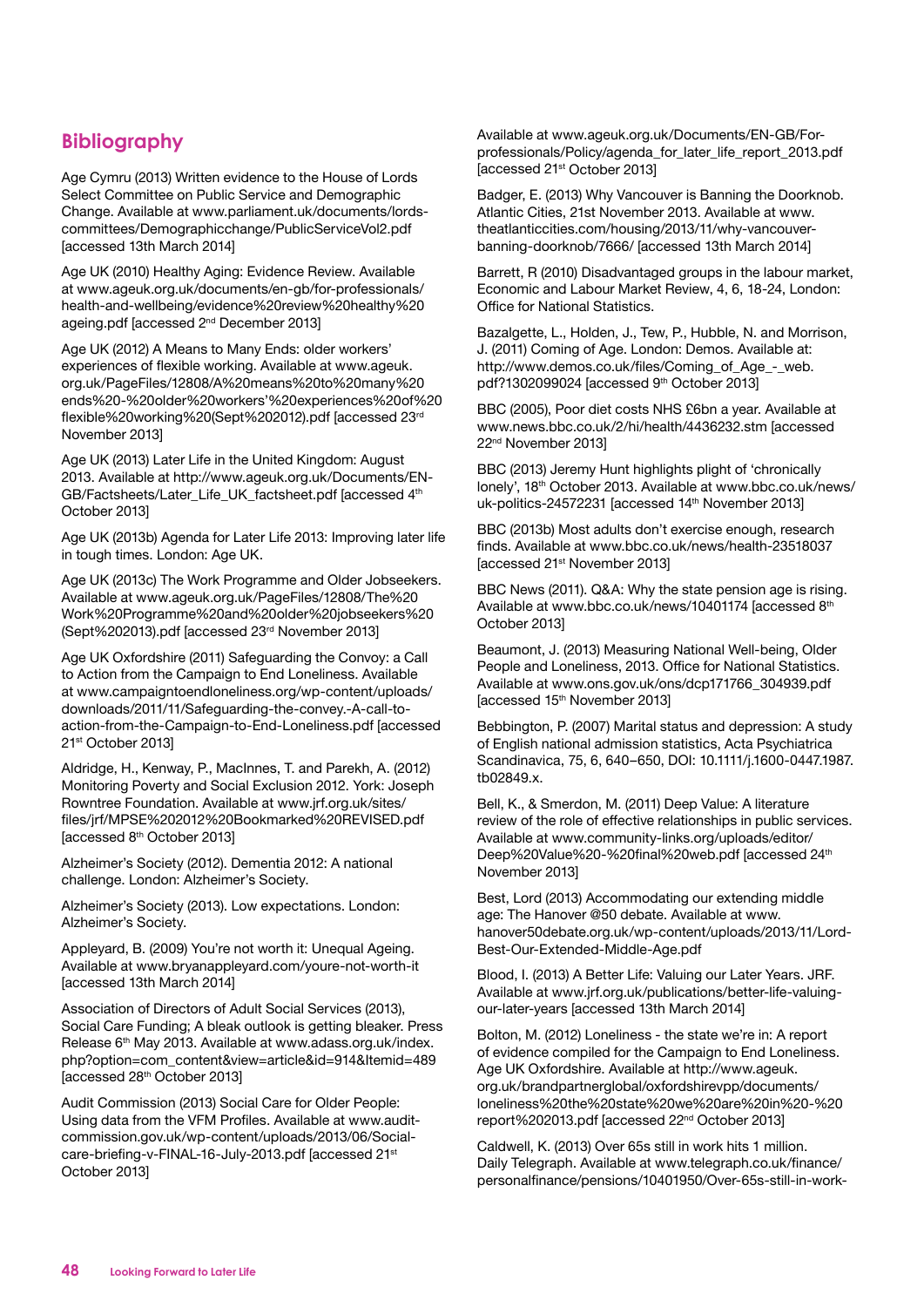hits-one-million.html [accessed 24<sup>th</sup> November 2013]

Calouste Gulbenkian Foundation (2013) New Directions - Transitions in Later Life. Scoping Paper for Consultation. Available at www.gulbenkian.org.uk/files/03-05-13- ScopingpaperTransitions%20(1).pdf [accessed 6<sup>th</sup> November 2013]

Campaign to End Loneliness (2013) About Loneliness webpage. www.campaigntoendloneliness.org/aboutloneliness/ [accessed 21st October 2013]

Care Bill (HL) (2013-14) Available at www.services.parliament. uk/bills/2013-14/care.html [accessed 27<sup>th</sup> November 2013]

Carers UK (2012) Facts About Carers 2012: Policy Briefing. Available at www.carersuk.org/media/k2/attachments/Facts\_ about carers Dec 2012.pdf [accessed 21<sup>st</sup> October 2013]

Carrera, L., Redwood, D. and Adams J. (2011) The Implications of Government Policy for Future Levels of Pensioner Poverty. London: The Pensioners Policy Institute. Available at www.pensionspolicyinstitute.org.uk/default. asp?p=12&publication=0299& [accessed 8<sup>th</sup> October 2013]

Centre for Mental Health (2010), The Economic and Social Costs of Mental Health Problems in 2009 / 10. Available at www.centreformentalhealth.org.uk/pdfs/Economic\_and\_ social\_costs\_2010.pdf [accessed 7<sup>th</sup> October 2013]

Charters, A. (2013) Falls Prevention Exercise: Following the Evidence. Age UK Expert Series. Available at www.ageuk.org. uk/Documents/EN-GB/For-professionals/Research/Falls\_ Prevention\_Guide\_2013.pdf [accessed 15<sup>th</sup> November 2013]

Chief Medical Officer (2012) ) CMO annual report: volume one 2011. On the state of the public's health. Available at www. gov.uk/government/uploads/system/uploads/attachment\_ data/file/141769/CMO\_Annual\_Report\_2011\_Introduction\_ and\_contents.pdf

Cohen S, Doyle WJ, Skoner DP, Rabin BS, Gwaltney JM, Jr. (1997) Social Ties and Susceptibility to the Common Cold. JAMA.1997;277(24):1940-1944. doi:10.1001/ jama.1997.03540480040036.

Collinson, P. (2013) Equity Release is not the Solution for Older People who need extra cash. The Guardian. Available at www.theguardian.com/money/blog/2013/mar/16/equityrelease-older-people-cash [accessed 23rd November 2013]

Coote, A. (2013) Shorter working weeks for all will help to create a fairer economy. The Guardian. Available at www. theguardian.com/commentisfree/2013/sep/18/shorterworking-week-fairer-economy [accessed 23rd November 2013]

Cory, G (2012) Unfinished Business: Barriers and opportunities for older workers, London: Resolution Foundation.

Council on Social Action (2008) Willing Citizens and the Making of the Good Society. Community Links. Available at www.community-links.org/uploads/documents/ WillingCitizens.pdf

Crawford R. and Tetlow, G. (2012) Expectations and experience of retirement in defined contribution pensions: a study of older people in England, London: The Institute for Fiscal Studies

Daily Telegraph (2013) A Fifth of older Britons will work till they drop, 18<sup>th</sup> September 2013. Available at www.telegraph.co.uk/ finance/personalfinance/pensions/10314886/A-fifth-of-older-Britons-will-work-till-they-drop.html [accessed 7<sup>th</sup> October 2013]

Davis, H. and Ritters, K. (2009) The Linkage Plus National Evaluation: End of Project Report. London: Department for Work and Pensions. Available at www.gov.uk/ government/uploads/system/uploads/attachment\_data/ file/186772/572summ.pdf

Delmar-Morgan, A (2013) Neighbourhood Watch groups should look after old - health minister. Guardian, 15th July 2013. Available at www.theguardian.com/society/2013/jul/15/ neighbourhood-watch-groups-look-after-old

Demakakos, P., McMunn, A . and Steptoe, A. (2010). Wellbeing in older age: a multidimensional perspective, Financial circumstances, health and wellbeing of the older population in England: The 2008 English Longitudinal Study of Ageing, London: Institute for Fiscal Studies.

Department for Work and Pensions (2012) Mental Health in Context: the national study of work-search and wellbeing. Research Report No 810. London: DWP. Available at www. gov.uk/government/uploads/system/uploads/attachment\_ data/file/193392/rrep810.pdf [accessed 8<sup>th</sup> October 2013]

Department for Work and Pensions (2013) Family Resources Survey: Estimates of Private Pension Participation Rates 1999/00 – 2010/11. London: DWP. Available at www.gov.uk/ government/uploads/system/uploads/attachment\_data/ file/223066/FRS\_Modelling\_Publication\_0304\_1011.pdf [accessed 7<sup>th</sup> October 2013]

Department of Health (2004) At least five a week; evidence on the impact of physical activity and its relationship to health. A report from the Chief Medical Officer. London: Department of Health

Department of Health (2009) Press Release, accessed online at www.wired-gov.net/wg/wg-news-1.nsf/lfi/408275 [4th October 2013]

Department of Health (2012) Caring for our Future: reforming care and support. London: TSO. Available at www.gov.uk/ government/uploads/system/uploads/attachment\_data/ file/136422/White-Paper-Caring-for-our-future-reformingcare-and-support-PDF-1580K.pdf [accessed 30<sup>th</sup> October 2013]

Early Action Task Force (2012) The Deciding Time: Prevent Today or Pay Tomorrow. Community Links. Available at www. community-links.org/earlyaction/the-deciding-time

Lord Filkin (2013) House of Lords Debate, 17 October 2013, c735. Available at www.theyworkforyou.com/lords/?gid=2013- 10-17a.735.3 [accessed 6th November 2013]

Financial Times (2012), Pensions key to wealth of UK's richest, Norma Cohen, December 3rd 2012. Available at http://www. ft.com/cms/s/0/4107d494-3d6e-11e2-9f35-00144feabdc0.ht ml?siteedition=uk#axzz2hPPzuP4o [accessed 11<sup>th</sup> October 2013 Registration Required]

Forrest, V. (2013) Preparing to Grow Old Together. Joseph Rowntree Foundation. Available at www.jrf.org.uk/sites/files/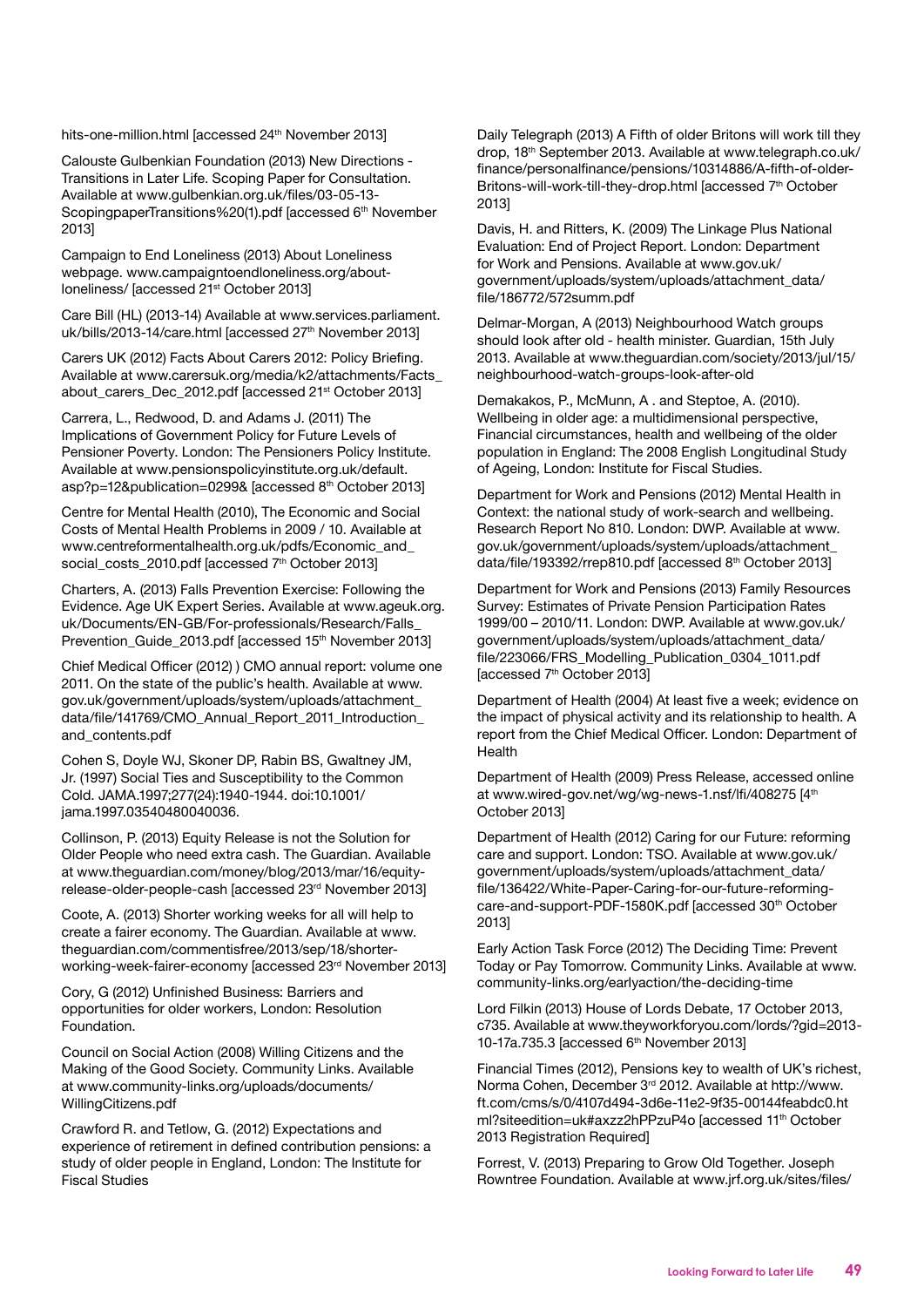jrf/older-people-housing-cooperatives-summary.pdf

Fries, J.F., Bruce, B. and Chakravarty, E. (2011) Compression of morbidity 1980–2011: A focused review of paradigms and progress [online]. Journal of Aging Research

Garlock, S. (2014) In Stockholm, a Proposal to Make Snow Plowing Priorities Better for Women. The Atlantic Cities, 2nd January 2014. Available at www.theatlanticcities.com/ commute/2014/01/stockholm-proposal-make-snow-plowingpriorities-better-women/7977/

Grandparents Plus (2013) Policy Briefing 04: Grandparents and Childcare. Available at www.ageuk.org.uk/Documents/ EN-GB/For-professionals/Research/Briefing-paper-ongrandparental-childcare.pdf [accessed 21<sup>st</sup> October 2013]

Grant, J. (2013) Getting on...with life: Baby boomers, mental heath and aging well, a review. Mental Health Foundation, London. Available at www.mentalhealth.org.uk/content/ assets/PDF/publications/getting-on-full-report.pdf [accessed 2<sup>nd</sup> October 2013]

Green, M. and Benzeval, M. (2011) Ageing, social class and common mental disorders: longitudinal evidence from three cohorts in the West of Scotland, Psychological Medicine, 41, 561-574.

Green, G. and Lakey, L (2013) Building Dementia Friendly Communities: a priority for everyone. The Alzheimers Society. Available at www.alzheimers.org.uk/site/scripts/download\_ info.php?fileID=1916

Griffin, J. (2010) The Lonely Society? The Mental Health Foundation. Available at www.mentalhealth.org.uk/content/ assets/PDF/publications/the\_lonely\_society\_report.pdf [accessed 22nd October 2013]

Harrop, A. (2013) Ageing in the Middle: Implications for Housing and Attitudes towards Age Equality. Hanover and the Fabian Society. Available at www.hanover50debate.org.uk/ wp-content/uploads/2013/04/1-Fabians-full-thinkpiece.pdf

Health and Information Centre (2012) Health survey for England 2011. Health, social care and lifestyles—Summary of key findings, National Centre for Social Research.

Heath, G. et al (2012) Evidence-based intervention in physical activity: lessons from around the world. The Lancet 21 July 2012 (Volume 380 Issue 9838 Pages 272-281 DOI: 10.1016/ S0140-6736(12)60816-2)

Hoban, M., James, V., Beresford, P. and Fleming, J. (2013) Involving Older Age: the route to twenty-first century wellbeing. Shaping Our Age final report. Royal Voluntary Service. Available at www.royalvoluntaryservice.org.uk/ Uploads/Documents/SoA\_Closingprojectreport\_final\_web\_ v2.pdf [accessed 21st October 2013]

Holt-Lunstad J, Smith TB, Layton JB (2010) Social Relationships and Mortality Risk: A Meta-analytic Review. PLoS Med 7(7): e1000316.doi:10.1371/journal.pmed.1000316

House of Lords (2013) Ready for Aging; a Report of the Select Committee on Public Service and Demographic Change, London: House of Lords. Available at www.publications. parliament.uk/pa/ld201213/ldselect/ldpublic/140/14003. htm#note16 [accessed 7<sup>th</sup> October 2013]

Hulme, A. (2012) Next Steps: Life Transitions and Retirement in the 21<sup>st</sup> Century. Available at www.qulbenkian.org. uk/files/01-07-12-Next%20steps%20-%20Life%20 transitions%20and%20retirement%20in%20the%2021st%20 century.pdf [accessed 6<sup>th</sup> November 2013]

In Control, Inclusive Neighbourhoods, Community Catalysts, Shared Lives Plus (2013) Redesigning the Front End of Social Care. Available at www.in-control.org.uk/media/113561/ redesigning%20the%20front%20end%20of%20social%20 care%20final.pdf [accessed 27<sup>th</sup> November 2013]

Institute of Public Policy Research (2013) A Job for Everyone: What should full employment mean in 21<sup>st</sup> century Britain. Available at www.ippr.org/images/media/files/ publication/2013/07/a\_job\_for\_everyone\_July2013\_11002.pdf [accessed 8th October 2013]

Jenkins, A., & Mostafa, T. (2012) Learning and Wellbeing Trajectories Among Older Adults in England, BIS Research Paper Number 92. Available at www.gov.uk/government/ uploads/system/uploads/attachment\_data/file/244712/bis-12- 1242-learning-and-wellbeing-trajectories-among-older-adults. pdf [accessed 1<sup>st</sup> November 2013]

Johansson, L., Guo, X., Hällström, T., Norton, M., Waern, M., Östling, S., Bengtsson, C. and Skoog, I. (2013) Common psychosocial stressors in middle-aged women related to longstanding distress and increased risk of Alzheimer's disease: a 38-year longitudinal population study. BMJ Open 2013;3:9 e003142 doi:10.1136/bmjopen-2013-003142

Joseph Rowntree Foundation (2013) Adult Poverty Rate by Age. Website: www.data.jrf.org.uk/data/adult-poverty-ratesage/ [accessed 11<sup>th</sup> October 2013].

Kane, M. & Cook, L. (2013). Dementia 2013: The Hidden Voice of Loneliness, London: Alzheimers Society.

Katz, J., Holland, C., Peace, S. and Taylor, E (2011) A Better Life – what older people with high support needs value. Open University. Available at www.jrf.org.uk/publications/olderpeople-high-support-needs-value

Khan, H. (2013) Five Hours a Day: Systematic innovation for an Aging Population. Nesta. Available at www.nesta.org.uk/ library/documents/Five\_Hours\_A\_Day\_Jan13.pdf [accessed 4th November 2013]

King's Fund (2008) Paying the Price; the cost of mental health care in England to 2026, London: The King's Fund. Available at www.kingsfund.org.uk/sites/files/kf/Payingthe-Price-the-cost-of-mental-health-care-England-2026- McCrone-Dhanasiri-Patel-Knapp-Lawton-Smith-Kings-Fund-May-2008\_0.pdf [accessed 7<sup>th</sup> October 2013]

Lakra, D., Ng, R. and Levy, B. (2012) Increased longevity from viewing retirement positively. Ageing and Society, vol 32, part 8, November 2012, pp 1418-1427.

Lawton, K. (2013) The Condition of Britain: Interim Report. London: IPPR. Available at www.ippr.org/images/media/ files/publication/2013/12/Condition-of-Britain\_interim\_ Dec2013\_11645.pdf

Leadbeater, C. & Gerber, J. (2010) Dying for Change. London: Demos. Available at www.demos.co.uk/files/Dying\_for\_ change\_-\_web\_-\_final\_1\_.pdf [accessed 27<sup>th</sup> November]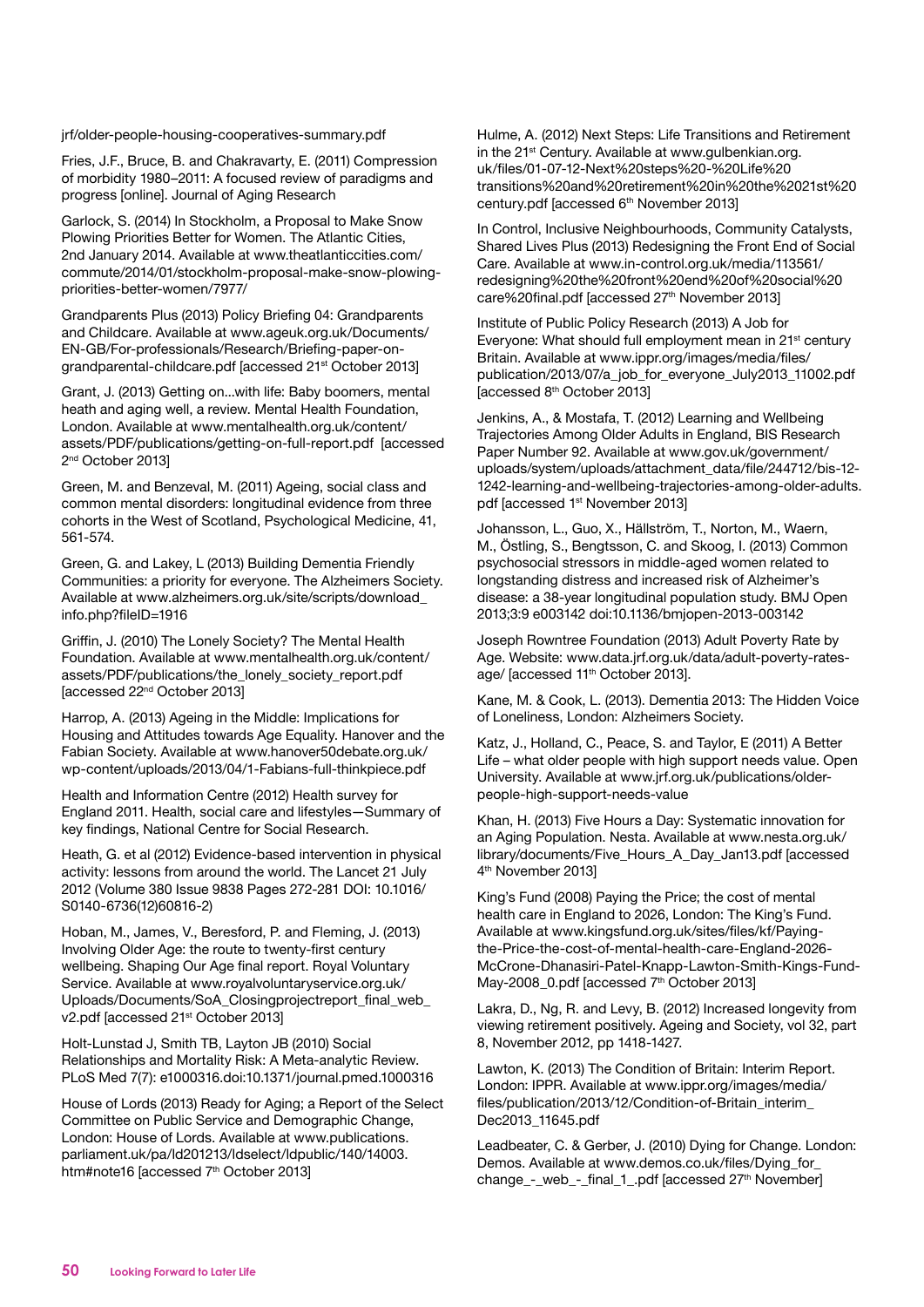Leonard Cheshire Disability (2013) Ending 15-minute Care. Available at www.lcdisability.org/?lid=29351 [accessed 23rd November 2013]

Levy, B.R., Slade, M.D., Kunkel, S.R. and Kasl, S.V. (2002) Longevity increased by positive self-perceptions of aging. J Pers Soc Psychol. 2002 Aug;83(2):261-70. Available at www. ncbi.nlm.nih.gov/pubmed

Lindley, E. and Broome, S. (2013) Sex, Skydiving and Tattoos: the end of retirement and the dawn of a new golden age? Hanover@50 debate. The RSA & Hanover Housing. Available at www.hanover50debate.org.uk/wp-content/ uploads/2013/05/RSA-full-think-piece.pdf

Macmillan (2012) The Rich Picture on Older People with Cancer. Understanding the two million people living with cancer in the UK. Available at www.macmillan.org.uk/ Documents/AboutUs/Research/Richpictures/Richpictureolderpeoplewithcancer.pdf [accessed 15<sup>th</sup> November 2013]

Madouros, V. (2006) Projections of the UK Labour Force 2006 - 2020. Office for National Statistics Feature. London: ONS.

Marmot, M (2010) Fair Society, Healthy Lives: the Marmot Review. Available at www.instituteofhealthequity.org/Content/ FileManager/pdf/fairsocietyhealthylives.pdf [accessed 17th November 2013]

McCulloch, A (2009) Old age and mental health in the context of the life span: what are the key issues in the 21<sup>st</sup> century? In Williamson, T., (ed.) Older people's mental health today: a handbook, Brighton: OLM-Pavilion.

McGarry, P (2013) Presentation to EU Summit on Active and Healthy Aging. Available at www.ahaconference2013. ie/uploads/files/2\_Paul\_McGarry\_-\_VOP\_Manchester.pdf [accessed 28th November 2013]

Meeks, T., Vahia, I., Lavretsky, H., Kulkami, G. and Jest, D. (2011) A tune in 'a minor' can 'b major': A review of epidemiology, illness course and public health implications of sub-threshold depression in older adults, Journal of Affective Disorders, 129, 126-142.

Melzer, D., Tavakoly, B., Winder, R., Richards, S., Gericke C., & Lang, I. (2012) Health Care Quality for an Active Later Life: improving quality of prevention and treatment through information: England 2005 - 2012. University of Exeter and Age UK. Available at www.ageuk.org.uk/Documents/EN-GB/ For-professionals/Research/Health%20care%20quality%20 report.pdf [accessed 17<sup>th</sup> November 2013]

Mental Health Foundation, (2009) All things being equal: Age Equality in Mental Health Care for Older People in England, London: MHF

Milligan, C., Dowrick, C., Payne, S., Hanratty, B., Irwin, P., Neary, D. & Richardson, D. (2013) Men's Sheds and other gendered interventions for older men: improving health and wellbeing through social activity. A systematic review and scoping of the evidence base. Lancaster University Centre for Aging Research. Available at www.ageuk.org.uk/documents/ en-gb/for-professionals/research/men%20in%20sheds%20 age%20uk%20brief.pdf [accessed 1<sup>st</sup> November 2013]

Mind & the Mental Health Foundation (2013) Building Resilient Communities: Making Every Contact Count for Public

Mental Health. Available at www.mind.org.uk/media/343928/ Report - Building resilient communities.pdf [accessed 23rd] November 2013]

National Council on Aging (2000)'The consequences of untreated hearing loss in older persons'. Head and Neck Nursing, 18/1, Winter 2000.

National Health Service (2010) Survey of Carers in Households 2009/10, Leeds: NHS Health and Social Care Information Centre

National Institute for Clinical Excellence (NICE) (2013) Public Health Guidance: Scope. Disability, dementia and frailty in later life – mid-life approaches to prevention. Available at www.nice.org.uk/nicemedia/live/13714/63985/63985.pdf [accessed 21st November 2013]

Neuberger, J. (2008) Not Dead Yet: A Manifesto for Older Age. Harper. ISBN: 0007226470

Newall, N., Chipperfield J. & Bailis, D. (2013) Predicting stability and change in loneliness in later life. Journal of Social and Personal Relationships 0265407513494951, first published on July 26, 2013 doi:10.1177/0265407513494951

NHS (2013), Can Dementia be Prevented? Webpage available at www.nhs.uk/Conditions/dementia-guide/Pages/dementiaprevention.aspx [accessed 11<sup>th</sup> November 2013]

NHS Employers (2013) Recruitment and Retention of Older Employees: Best Practice Examples. Available at www. nhsemployers.org/SiteCollectionDocuments/Older%20 workforce%20Best%20Practice.pdf [accessed 29th November 2013]

NHS Information Centre (2010) Statistics on Smoking in England (2010). Available at www.hscic.gov.uk/catalogue/ PUB00684 [accessed 23rd November 2013]

NHS Website (2013b) Benefits of Exercise. Available at www. nhs.uk/Livewell/fitness/Pages/Whybeactive.aspx [accessed 21st November 2013]

NICE (2010) PH25 Prevention of Cardiovascular Disease. Nice public health guidance 25. Available at www.nice.org. uk/nicemedia/live/13024/49273/49273.pdf [accessed 22<sup>nd</sup> November 2013]

Office for National Statistics (2011) National Population Projections, 2010. Chapter Two, available at www.ons.gov. uk/ons/rel/npp/national-population-projections/2010-basedreference-volume--series-pp2/results.html#tab-Age-structure [accessed 8th October 2013]

Office for National Statistics (2012) Pension Trends - Chapter 13: Inequalities and and poverty in retirement, 2012 edition. London: ONS. Available at www.ons.gov.uk/ons/ dcp171766\_278836.pdf

Office for National Statistics (2013) Healthy Life Expectancy at birth for Upper Tier Local Authorities: England 2009-11. Available at www.ons.gov.uk/ons/dcp171778\_327530.pdf

Ontario College of Family Physicians (2013) Poverty: a Clinical Tool for Primary Care in Ontario. Available at www.ocfp.on.ca/ docs/default-source/cme/poverty-a-clinical-tool-for-primarycare---a-desktop-guide-to-addressing-poverty-2013.pdf [accessed 15th November 2013]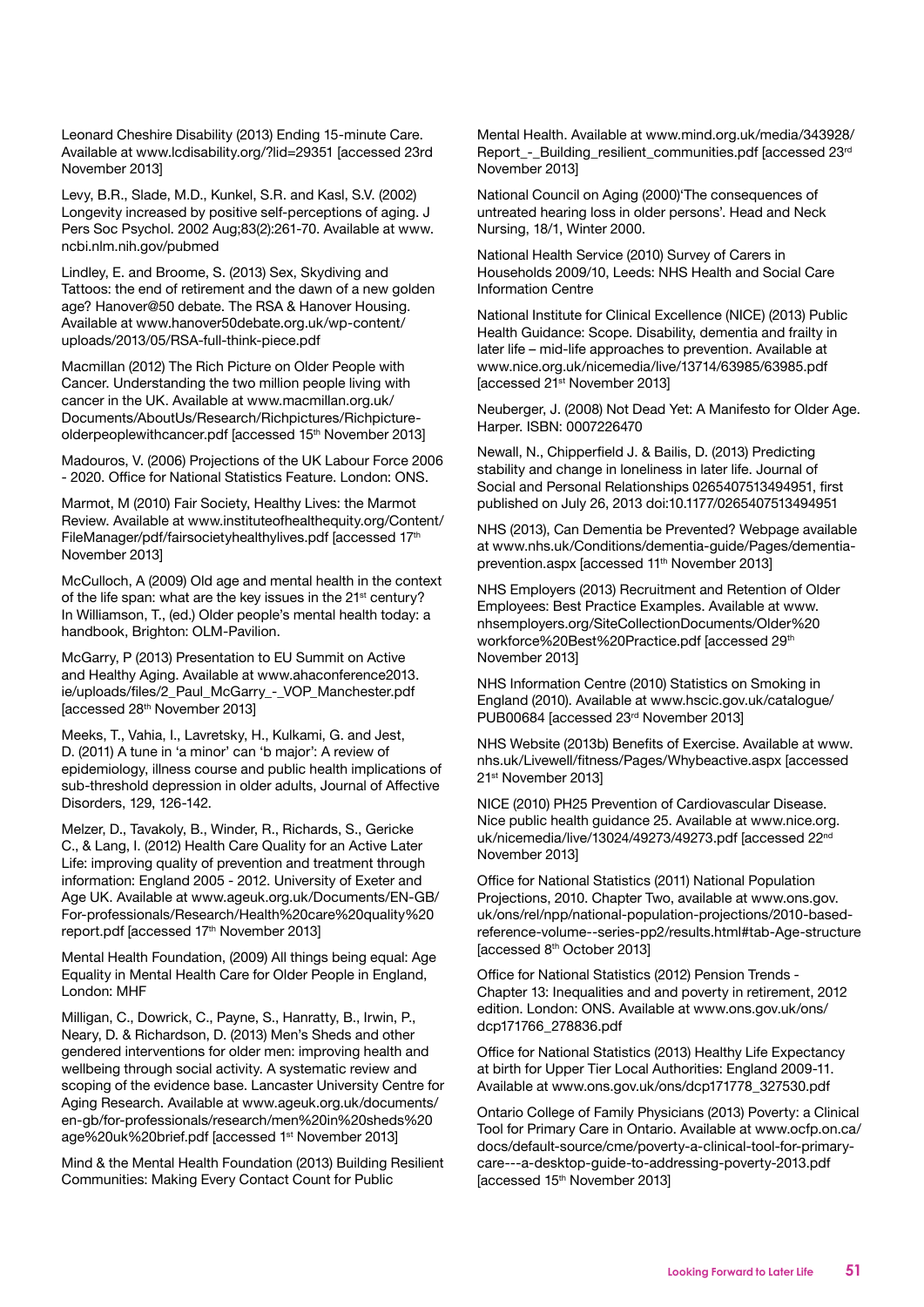Pierce MB, Silverwood RJ, Nitsch D, Adams JE, Stephen AM, et al. (2012) Clinical Disorders in a Post War British Cohort Reaching Retirement: Evidence from the First National Birth Cohort Study. PLoS ONE 7(9): e44857. doi:10.1371/journal. pone.0044857

Ritchie, M. (2013) 'Catastrophic' early retirement government focus on extending working lives - Webb. Pensions Age, available at www.pensionsage.com/pa/catastrophic-earlyretirement-government-focus-on-extending-working-liveswebb.php# [accessed 12<sup>th</sup> November 2013]

Robertson, G. (forthcoming) Paper for the Gulbenkian Foundation on transitions in later life.

Rotheroe, A., Bagwell, S. and Joy, I. (2013) In Sight: A Review of the Visual Impairment Sector. New Philanthropy Capital. Available at www.thinknpc.org/publications/in-sight-a-reviewof-the-visual-impairment-sector/

Royal College of Psychiatrists (2009) Press Release cited in Age UK (2013).

Royal College of Psychiatrists (2013), Depression in Older Adults, webpage available at www.rcpsych.ac.uk/ healthadvice/problemsdisorders/depressioninolderadults. aspx [accessed 11th November 2013]

Royal Voluntary Service (2011) Gold Age Pensioners: Valuing the Socio-Economic Contribution of Older People in the UK. Available at www.royalvoluntaryservice.org.uk/ Uploads/Documents/gold\_age\_report\_2011.pdf [accessed 1st November 2013]

Sahlgren, G. (2013) Work Longer, Live Healthier: the relationship between economic activity, health and government policy. IEA Discussion Paper No. 46. London: IEA. Available at http://www.iea.org.uk/sites/default/files/ publications/files/Work%20Longer,%20Live\_Healthier.pdf [accessed 8th October 2013]

Samual, M. (2008) Age Concern: Sure Start for Older People has Stalled. Community Care, February 25th 2008. Available at www.communitycare.co.uk/2008/02/25/age-concern-surestart-for-older-people-has-stalled-2/

Samieri, C., et al (2013) The Association Between Dietary Patterns at Midlife and Health in Aging, An Observational Study. Annals of Internal Medicine. 2013 Nov;159(9):584-591.

Schuller, T. & Watson, D. (2011) Learning Through Life: Inquiry into the Future for Lifelong Learning. Summary available at www.shop.niace.org.uk/media/catalog/product/I/F/IFLLsummary-english.pdf [accessed 1<sup>st</sup> November 2013]

Social Exclusion Unit (2006) A Sure Start to Later Life: Ending Inequalities for Older People. Office of the Deputy Prime Minister. Available at www.cpa.org.uk/cpa/seu\_final\_report. pdf

Spijker, J. and MacInnes, J. (2013) Population ageing: the timebomb that isn't?. BMJ 2013;347:f6598. Available at http://www.bmj.com/content/347/bmj.f6598 [accessed 15<sup>th</sup> November 2013]

Sweiry, D. and Willitts, M. (2012) Attitudes to age in Britain, 2010/11. Department for Work and Pensions In-house Research Report 7. Available at www.gov.uk/government/

uploads/system/uploads/attachment\_data/file/214361/ihr7.pdf

Trade Union Congress (2013) Life Expectancy Inequalities and State Pension Outcomes. London: TUC. Available at www. touchstoneblog.org.uk/wp-content/uploads/2013/08/Lifeexpectancy-inequalities-and-state-pension-outcomes.pdf [accessed 8th October 2013]

Unützer J, Schoenbaum M, Katon W, Fan M, Pincus H, Hogan D, Taylor J. (2009) Health care costs associated with depression in medically ill fee-for-service Medicare participants. Journal of the American Geriatric Society. Accessed at www.nimh.nih.gov/news/science-news/2009/ health-care-costs-much-higher-for-older-adults-withdepression-plus-other-medical-conditions.shtml

Victor, C. R., Scambler, S. J., Shah, S., Cook, D. G., Harris, T., Rink, E. and de Wilde, S (2002), 'Has loneliness amongst older people increased? An investigation into variations between cohorts', Ageing and Society, 22: 585–597

Wanless, D. (2004) Securing Good Health for the Whole Population: Final Report. London: HMSO. Available at www. webarchive.nationalarchives.gov.uk/+/http:/www.hm-treasury. gov.uk/media/D/3/Wanless04\_summary.pdf

Wealleans, L. (2013) A Life Course Approach to Promoting Positive Ageing. Beth Johnson Foundation. Available at www.bjf.org.uk/web/documents/resources/ ProjectreportfinalversionMay2013LWealleans%20%20 print%20copy.pdf

Wellbeing for Life (2011) Handout from the Wellbeing and Health Summit 2011. Available at www.wellbeingforlife.org. uk/sites/www.wellbeingforlife.org.uk/files/Norweigan%20 National%20Strategy\_0.pdf [accessed 26<sup>th</sup> November 2013]

Wood, C. (2013) The Top of the Ladder, Demos. Available at www.demos.co.uk/publications/topoftheladder

Woollaston, V. (2013) The Meteoric Rise of Social Networking in the UK. Available at www.dailymail.co.uk/sciencetech/ article-2340893/Britons-second-prolific-Facebook-Twitterusers-EUROPE-fifth-aged-65.html [accessed 27<sup>th</sup> November 2013]

World Health Organisation (2002) Active Ageing: A Policy Framework, Geneva, WHO.

World Health Organisation (2003) Investing in mental health, Geneva: WHO